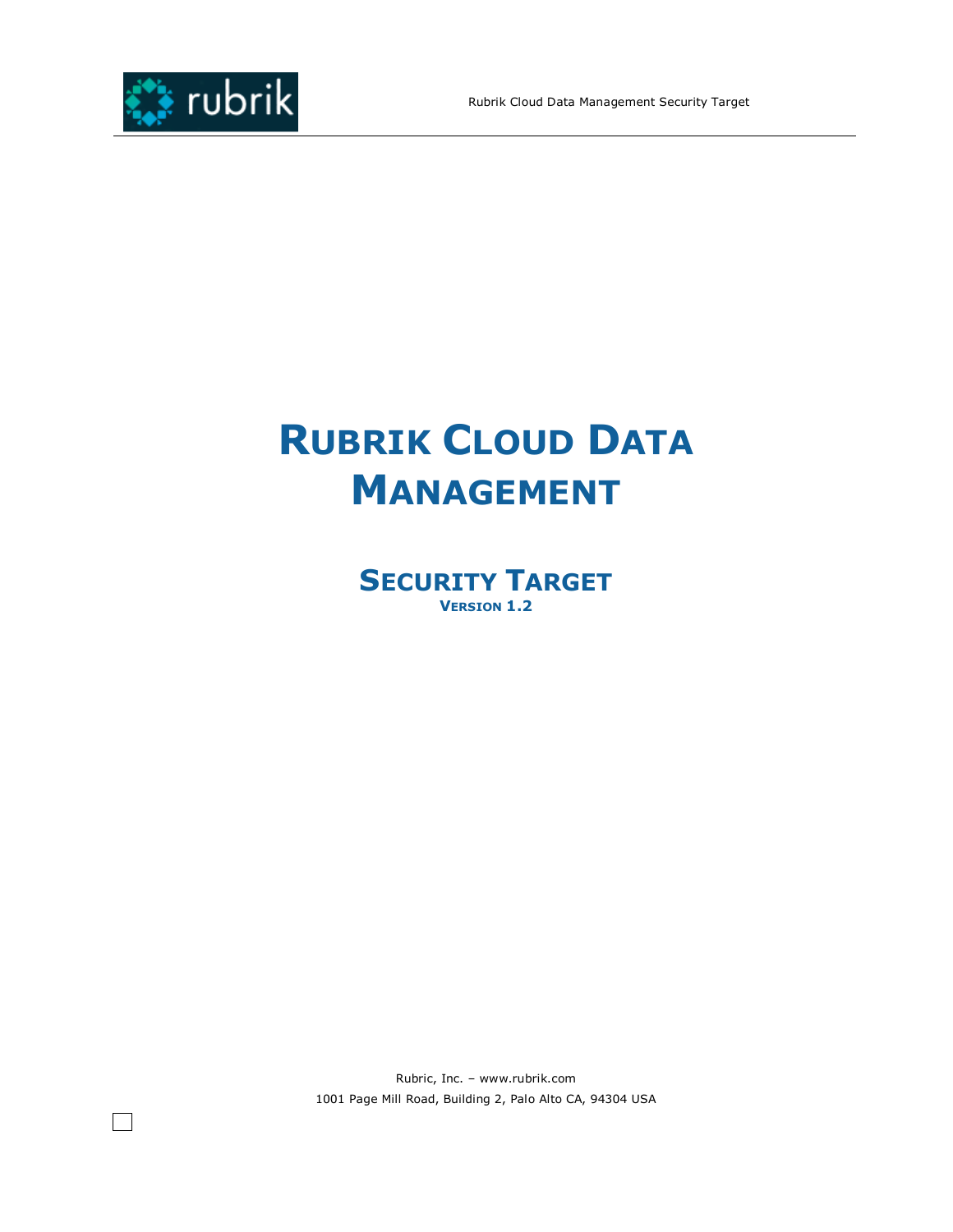

# **TABLE OF CONTENTS**

| <b>SECURITY TARGET</b>                                                | 1  |
|-----------------------------------------------------------------------|----|
| <b>VERSION 1.2</b>                                                    | 1  |
| <b>TABLE OF CONTENTS</b>                                              | 2  |
| <b>LIST OF FIGURES</b>                                                | 4  |
| <b>LIST OF TABLES</b>                                                 | 4  |
| <b>ABBREVIATIONS</b>                                                  | 6  |
| ST Introduction (ASE_INT)<br>1.                                       | 9  |
| ST and TOE References<br>1.1.                                         | 9  |
| 1.2.<br><b>TOE Overview</b>                                           | 9  |
| The Core                                                              | 9  |
| <b>Rubrik Cloud-Scale File System</b>                                 | 9  |
| The Logic                                                             | 10 |
| The Interface                                                         | 10 |
| How It Works                                                          | 11 |
| <b>Dynamic Policy Engine</b>                                          | 11 |
| <b>Flash-Speed Data Ingestion</b>                                     | 12 |
| Easy, Fast Global File Search                                         | 12 |
| <b>Live Storage for DevOps</b>                                        | 12 |
| Figure 1: Single Converged, Scale-out Fabric                          | 13 |
| 1.2.1.<br>Usage and major security features of a TOE                  | 13 |
| 1.2.2.<br>TOE type                                                    | 14 |
| 1.2.3.<br>Required non-TOE hardware and software                      | 14 |
| 1.3.<br><b>TOE Description</b>                                        | 14 |
| <b>Figure 2: Rubrik Technology Stack</b>                              | 15 |
| Web Application                                                       | 16 |
| <b>Backup Integrations</b>                                            | 16 |
| <b>VMware Backup</b>                                                  | 16 |
| <b>Physical Backups</b>                                               | 16 |
| Cloud Archival                                                        | 17 |
| File System                                                           | 17 |
| <b>Cluster Management</b>                                             | 17 |
| <b>Bootstrap process</b>                                              | 17 |
| <b>Adding nodes</b>                                                   | 18 |
| Distributed metadata Service                                          | 18 |
| Data Management Layer, Search Component and Distributed Job Scheduler | 18 |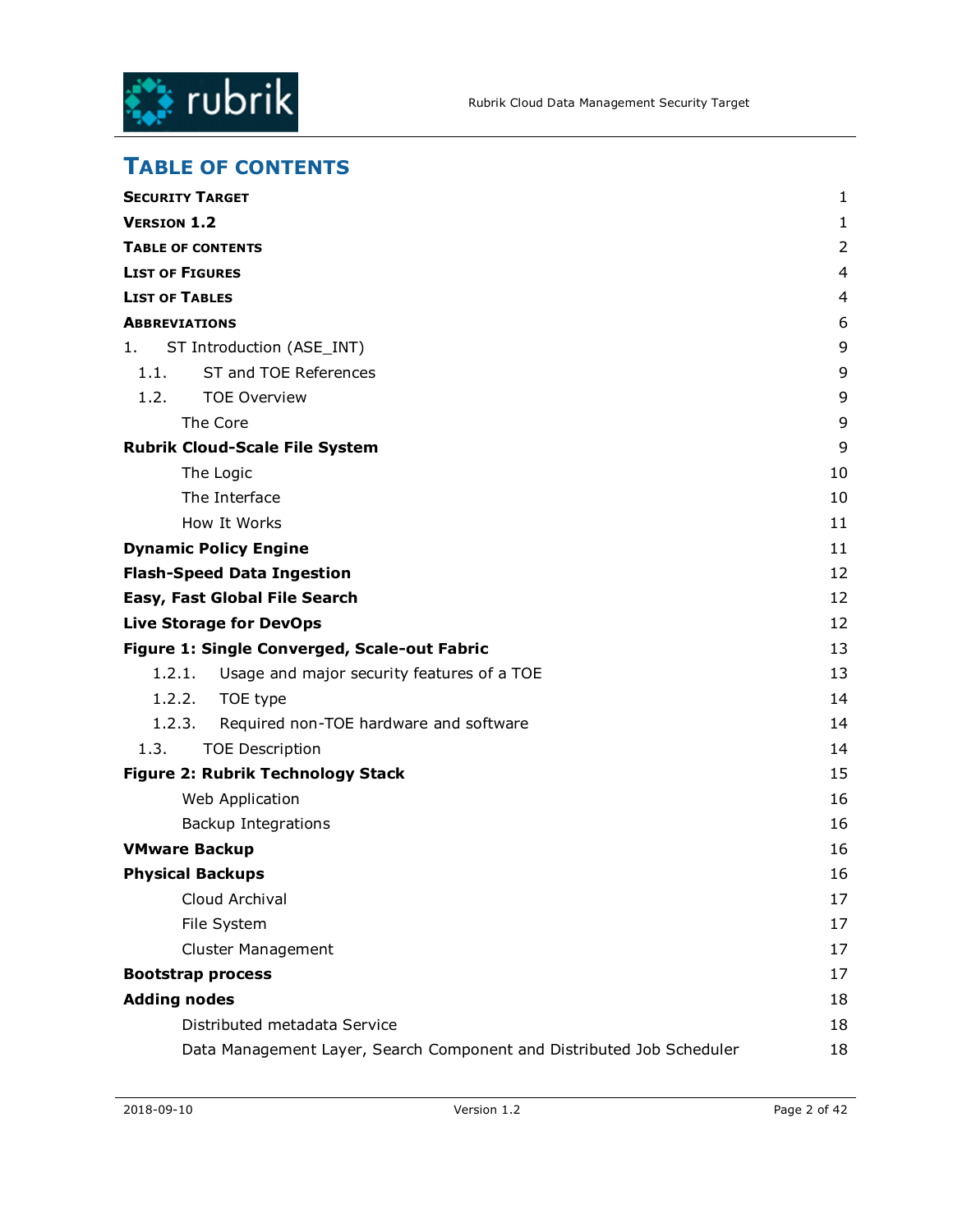



| 1.3.1.<br>Physical scope                                                          |    |
|-----------------------------------------------------------------------------------|----|
| 1.3.2.<br>Logical scope                                                           | 19 |
| 1.3.2.1.<br>Security Audit                                                        | 19 |
| 1.3.2.2. Identification and Authentication                                        | 19 |
| 1.3.2.3. Security Management                                                      | 19 |
| 1.3.2.4.<br>Cryptographic Support                                                 | 19 |
| TOE components of the Rubrik Nodes communicate with each other using TLS and SSH. | 20 |
| 1.3.2.5.<br>Protection of the TSF                                                 | 20 |
| 1.4.<br>Notations and Formatting                                                  | 20 |
| CC Conformance Claim (ASE_CCL)<br>2.                                              | 20 |
| 3.<br>Security Problem Definition (ASE_SPD)                                       | 22 |
| 3.1.<br>Threats to security                                                       | 22 |
| 3.1.1.<br>Assets                                                                  | 22 |
| 3.1.2.<br><b>Threat Agents</b>                                                    | 22 |
| <b>Identification of Threats</b><br>3.1.3.                                        | 22 |
| 3.1.3.1.<br>Threats to the TOE                                                    | 22 |
| 3.1.3.2.<br>Threats to the TOE environment                                        |    |
| 3.2.<br>Organizational security Policies                                          | 23 |
| 3.3.<br>Assumptions                                                               | 23 |
| Security objectives (ASE_OBJ)<br>4.                                               | 25 |
| 4.1.<br><b>TOE Security Objectives</b>                                            | 25 |
| 4.2.<br>Operational Environment Security Objectives                               | 25 |
| 4.3.<br>Security Objectives Rationale                                             | 25 |
| 5.<br>Extended Components Definition (ASE_ECD)                                    | 29 |
| 5.1.<br><b>Extended Component</b>                                                 | 29 |
| Security requirements (ASE_REQ)<br>6.                                             | 30 |
| 6.1.<br>Security Functional Requirements (SFRs)                                   | 30 |
| Security Audit (FAU)<br>6.1.1.                                                    | 30 |
| 6.1.1.1.<br>FAU_GEN_EXT.1 Audit data generation                                   | 30 |
| 6.1.1.2.<br>FAU_GEN.2 User identity association                                   | 31 |
| 6.1.1.3.<br>FAU_STG.1 Protected audit trail storage                               | 31 |
| 6.1.1.4.<br>FAU SAR.1 Audit review                                                | 31 |
| 6.1.2.<br>User Data Protection (FDP)                                              | 31 |
| FDP_ACC.1 Subset Access Control<br>6.1.2.1.                                       | 31 |
| 6.1.2.2.<br>FDP_ACF.1 Security attribute based access control                     | 32 |
| 6.1.3.<br>Cryptographic Support (FCS)                                             | 32 |
| 6.1.3.1.<br>FCS_CKM.1 Cryptographic key generation                                | 32 |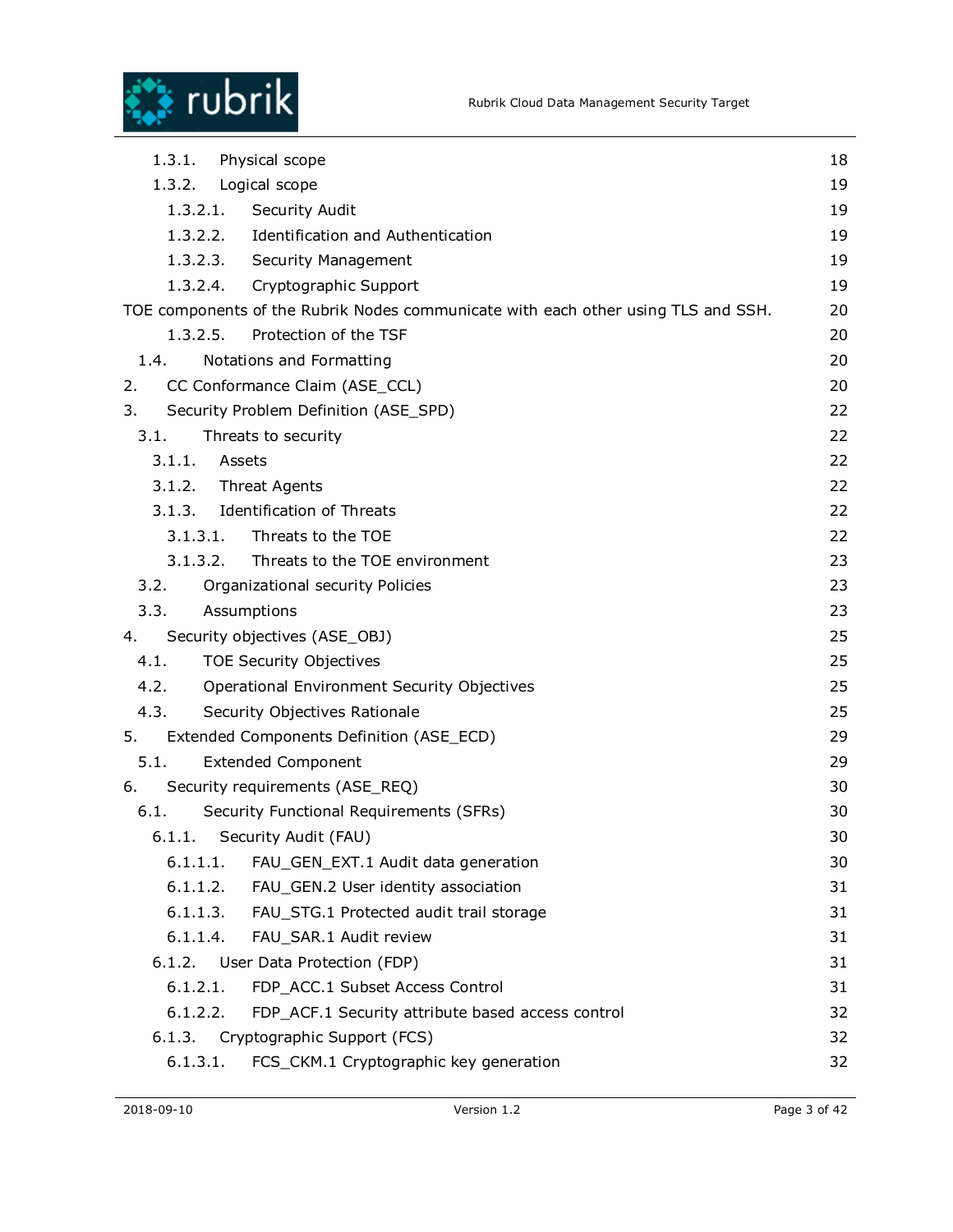

| 6.1.3.2.                                      | FCS_CKM.4 Cryptographic key destruction            | 32 |
|-----------------------------------------------|----------------------------------------------------|----|
| 6.1.3.3.<br>FCS_COP.1 Cryptographic operation |                                                    | 32 |
| 6.1.4.                                        | Identification and Authentication (FIA)            | 33 |
| 6.1.4.1.                                      | FIA ATD.1 User attribute definition                | 33 |
|                                               | 6.1.4.2. FIA_UAU.1 Timing of authentication        | 33 |
| 6.1.4.3.                                      | FIA UID.1 Timing of identification                 | 33 |
|                                               | 6.1.5. Security management (FMT)                   | 34 |
| 6.1.5.1.                                      | FMT_MTD.1 Management of TSF data                   | 34 |
| 6.1.5.2.                                      | FMT_SMF.1 Specification of Management Functions    | 34 |
| 6.1.5.3.                                      | FMT_SMR.2 Restrictions on security roles           | 34 |
| 6.1.5.4.                                      | FMT_MSA.1 Management of security attributes        | 34 |
|                                               | 6.1.5.5. FMT_MSA.3 Static attribute initialisation | 34 |
|                                               | 6.1.6. Protection of the TSF (FPT)                 | 35 |
| 6.1.6.1.                                      | FPT_STM.1 Reliable time stamps                     | 35 |
| 6.2.                                          | Security assurance requirements (SARs)             | 35 |
| 6.3.                                          | Security Requirements Rationale                    | 35 |
| 6.3.1.                                        | Relation between SFRs and security objectives      | 35 |
|                                               | 6.3.2. SFR Dependencies                            | 38 |
| 6.3.3. SAR Rationale                          |                                                    | 39 |
| 7.                                            | TOE Summary Specification (ASE_TSS)                | 40 |
| 7.1.                                          | <b>TOE Security Functions Specification</b>        | 40 |
|                                               | 7.1.1. SF. TOE_ACCESS_FUNCTIONS                    | 40 |
|                                               | 7.1.2. SF. SECURITY_AUDIT                          | 41 |
|                                               | 7.1.3. SF.CRYPTOGRAPHIC_SUPPORT                    | 41 |
| 7.1.4.                                        | SF.SECURITY MANAGEMENT                             | 42 |

# **LIST OF FIGURES**

| Figure 1: Single Converged, Scale-out Fabric |  |
|----------------------------------------------|--|
| Figure 2: Rubrik Technology Stack            |  |

# **LIST OF TABLES**

| Table 1: Mapping of Objectives to Threats, Policies and Assumptions | 26 |
|---------------------------------------------------------------------|----|
| Table 2: Rationale between Objectives and SPD                       | 28 |
| Table 3: Rationale for Extended Component                           | 29 |
| Table 4: Security Functional Requirements                           | 30 |
| Table 5: Cryptographic Operations                                   | 33 |
| Table 6: Assurance requirements                                     | 35 |
|                                                                     |    |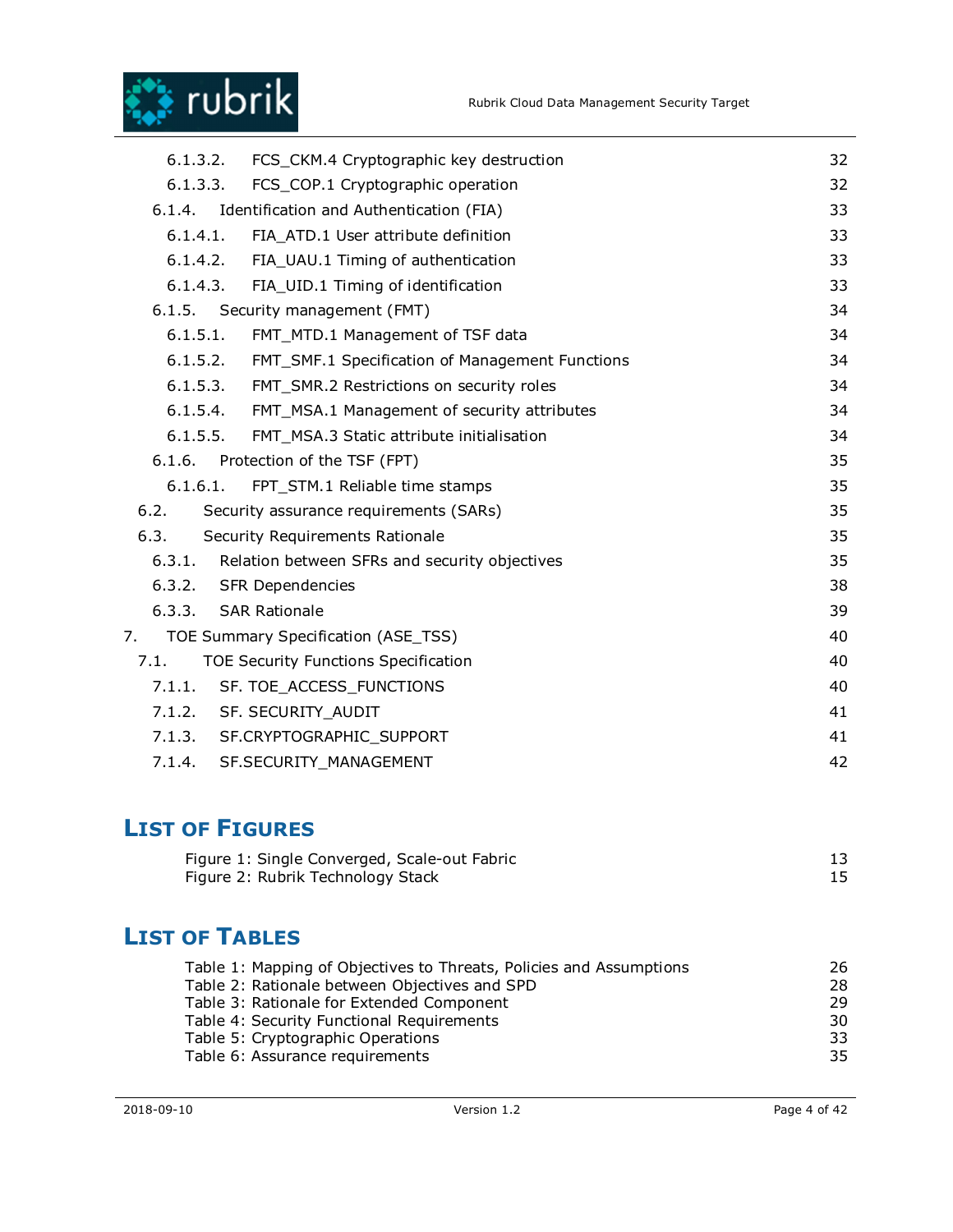

| Table 7: Tracing of functional requirements to Objectives | 36 |
|-----------------------------------------------------------|----|
| Table 8: Rationale between Objectives and SFRs            | 37 |
| Table 9: SFR's dependencies and rationale                 | 39 |
| Table 10: Mapping SFRs to security functions              | 40 |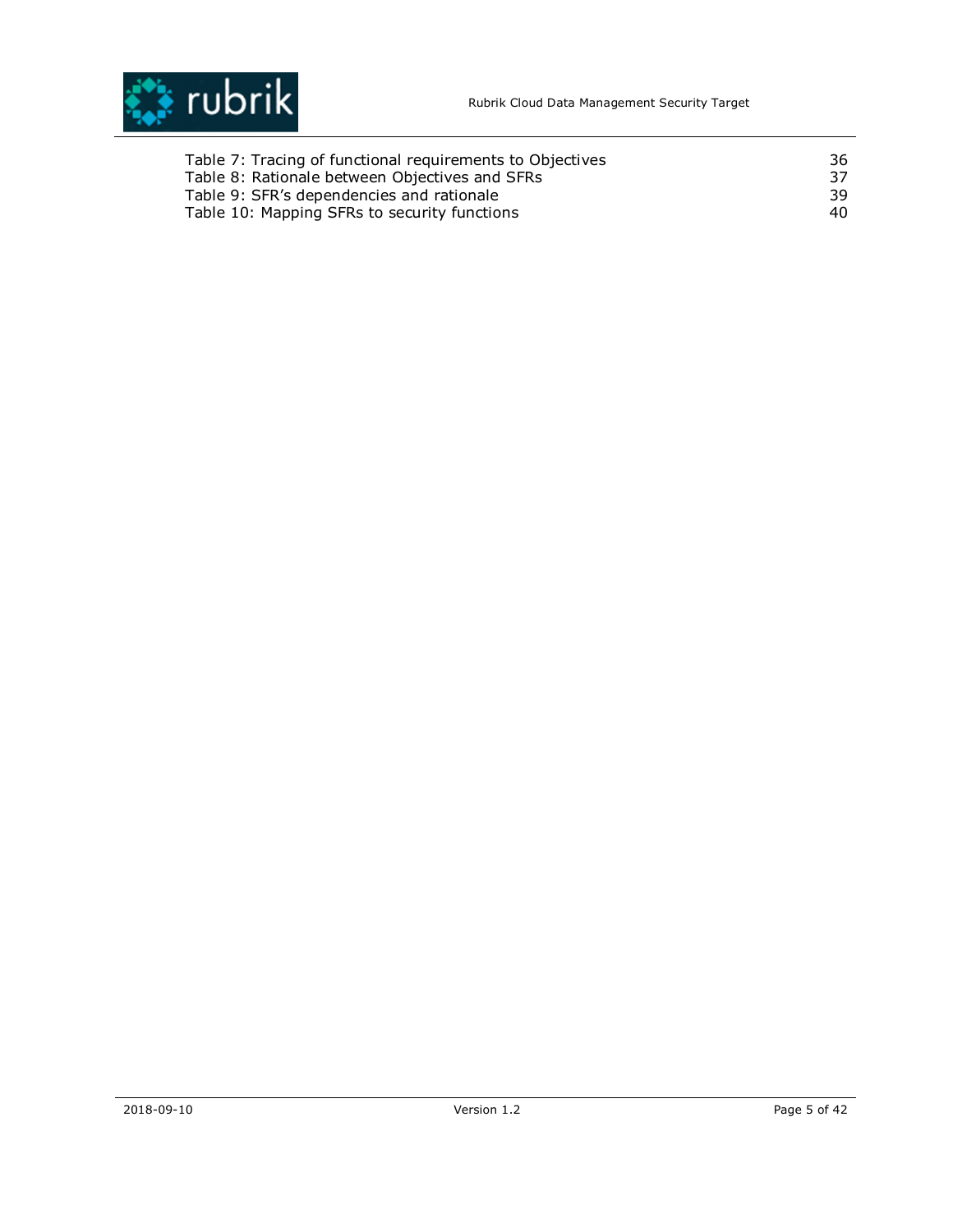

# **ABBREVIATIONS**

| Abbreviation | Description                                 |
|--------------|---------------------------------------------|
| AD           | <b>Active Directory</b>                     |
| API          | Application Programming Interface           |
| <b>CDM</b>   | Cloud Data Management                       |
| <b>CHAP</b>  | Challenge-Handshake Authentication Protocol |
| <b>CIFS</b>  | Common Internet File System                 |
| IPMI         | Intelligent Platform Management Interface   |
| <b>iSCSI</b> | Internet Small Computer Systems Interface   |
| LDAP         | Lightweight Directory Access Protocol       |
| <b>MSRPC</b> | Microsoft RPC                               |
| <b>NBD</b>   | Network Block Device                        |
| <b>NFS</b>   | Network File System                         |
| <b>ORM</b>   | Object-relational mapping                   |
| <b>REST</b>  | Representational State Transfer             |
| <b>RBAC</b>  | Role Based Access Control                   |
| <b>RPC</b>   | Remote Procedure Call                       |
| <b>SMB</b>   | Server Message Block                        |
| <b>SOAP</b>  | Simple Object Access Protocol               |
| <b>SPN</b>   | Service Principal Names                     |
| <b>SSH</b>   | Secure Shell                                |
| <b>SDFS</b>  | Dedup File-System                           |
| <b>TLS</b>   | <b>Transport Layer Security</b>             |
| VADP         | VMware vStorage API for Data Protection     |
| VIM          | Virtual Infrastructure Methodology          |
| <b>VMDK</b>  | Virtual Machine Disk                        |

# **DEFINITIONS**

| Definition  | Description                                                  |
|-------------|--------------------------------------------------------------|
| AD          | Microsoft Windows directory service that facilitates working |
|             | with interconnected, complex and different network           |
|             | resources in a unified manner                                |
| Avahi       | Free zero-configuration networking (zeroconf)                |
|             | implementation, including a system for multicast             |
|             | DNS/DNS-SD service discovery                                 |
| API         | Set of routines, protocols, and tools for building software  |
|             | and applications                                             |
| Cloud Data  | A system that distributes data, metadata, and task           |
| Management  | management across the cluster in order to deliver            |
|             | predictive scalability and eliminate performance             |
|             | bottlenecks.                                                 |
| <b>CHAP</b> | Authenticates a user or network host to an authenticating    |
|             | entity, for example an Internet service provider             |
| <b>SMB</b>  | A protocol that defines a standard for remote file access    |
|             | using millions of computers at a time. With SMB, users       |
|             | with different platforms and computers can share files       |
|             | without having to install new software. This was previously  |
|             | referred to as CIFS however Microsoft has deprecated         |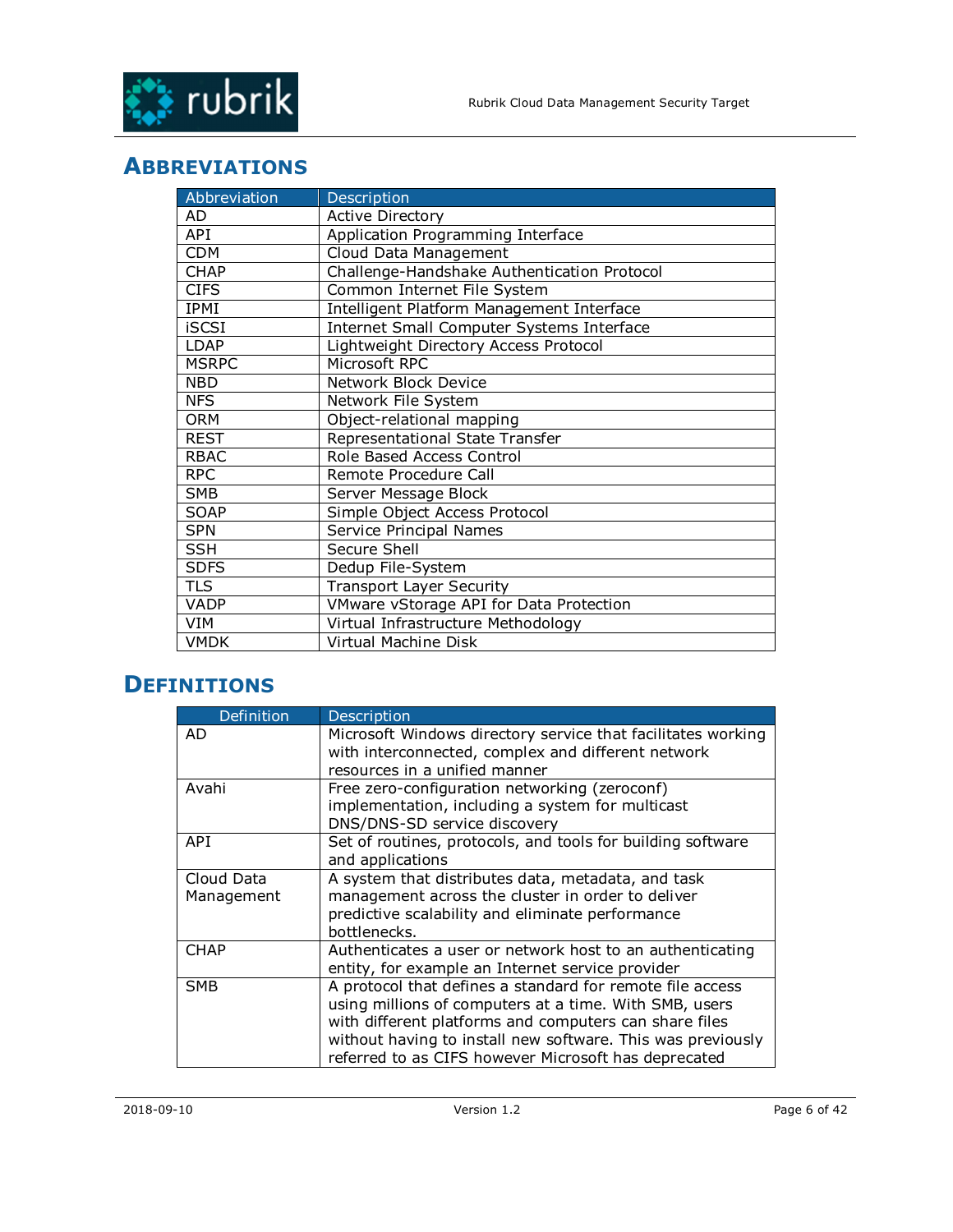

|                 | usage of the term CIFS in favor of SMB.                        |
|-----------------|----------------------------------------------------------------|
|                 |                                                                |
| Data At Rest    | Encryption protecting of data that is not moving through       |
| Encryption      | networks                                                       |
| Data            | Specialized data compression technique for eliminating         |
| deduplication   | duplicate copies of repeating data                             |
| Edge            | A software-only version of the Rubrik CDM product that         |
|                 | runs on a virtual machine.                                     |
| Hypervisor      | Hypervisor (or VM monitor) is a piece of computer              |
|                 | software, firmware or hardware that creates and runs VMs       |
| <b>IPMI</b>     | A remote hardware health monitoring and management             |
|                 | system that defines interfaces for use in monitoring the       |
|                 | physical health of servers, such as temperature, voltage,      |
|                 | fans, power supplies and chassis                               |
| <b>iSCSI</b>    | IP based storage networking standard for linking data          |
|                 | storage facilities                                             |
| <b>MSRPC</b>    | Microsoft Remote Procedure Call applies to Windows             |
|                 | Server, for creating distributed client/server programs        |
| <b>LDAP</b>     | An open, vendor-neutral, industry standard application         |
|                 | protocol for accessing and maintaining distributed directory   |
|                 | information services over an Internet Protocol (IP) network    |
| <b>NBD</b>      | A device node whose content is provided by a remote            |
|                 | machine, used to access a storage device that does not         |
|                 | physically reside in the local machine but on a remote one     |
| <b>NFS</b>      | Distributed file system protocol allowing a user on a client   |
|                 | computer to access files over a computer network much          |
|                 | like local storage is accessed                                 |
| <b>ORM</b>      | A programming technique for converting data between            |
|                 | incompatible type systems in object-oriented programming       |
|                 | languages, which creates, in effect, a "virtual object         |
|                 | database" that can be used from within the programming         |
|                 | language                                                       |
| Quiescing       | To put a computer, a program, a thread, or some other          |
|                 | computer resource into a temporarily inactive or inhibited     |
|                 | state                                                          |
| <b>REST</b>     | The underlying architectural principle of the web              |
|                 | (The software architectural style of the WWW)                  |
| <b>REST API</b> | An application program interface (API) that uses HTTP          |
|                 | requests to GET, PUT, POST and DELETE data                     |
| <b>RBAC</b>     | Role-based access control (RBAC) is a method of                |
|                 | regulating access to computer or network resources based       |
|                 | on the roles of individual users within an enterprise. In this |
|                 | context, access is the ability of an individual user to        |
|                 | perform a specific task, such as view, create, or modify a     |
|                 | file.                                                          |
| <b>RPC</b>      | Client/Server system in which a computer program causes        |
|                 | a subroutine or procedure to execute in another address        |
|                 | space without the programmer explicitly coding the details     |
|                 | for this remote interaction                                    |
| <b>SDFS</b>     | Open source software for deduplication of data                 |
| Snapshot        | Backup copy of a virtual machine. Each snapshot is a file.     |
|                 | The first snapshot is a full copy of the virtual machine.      |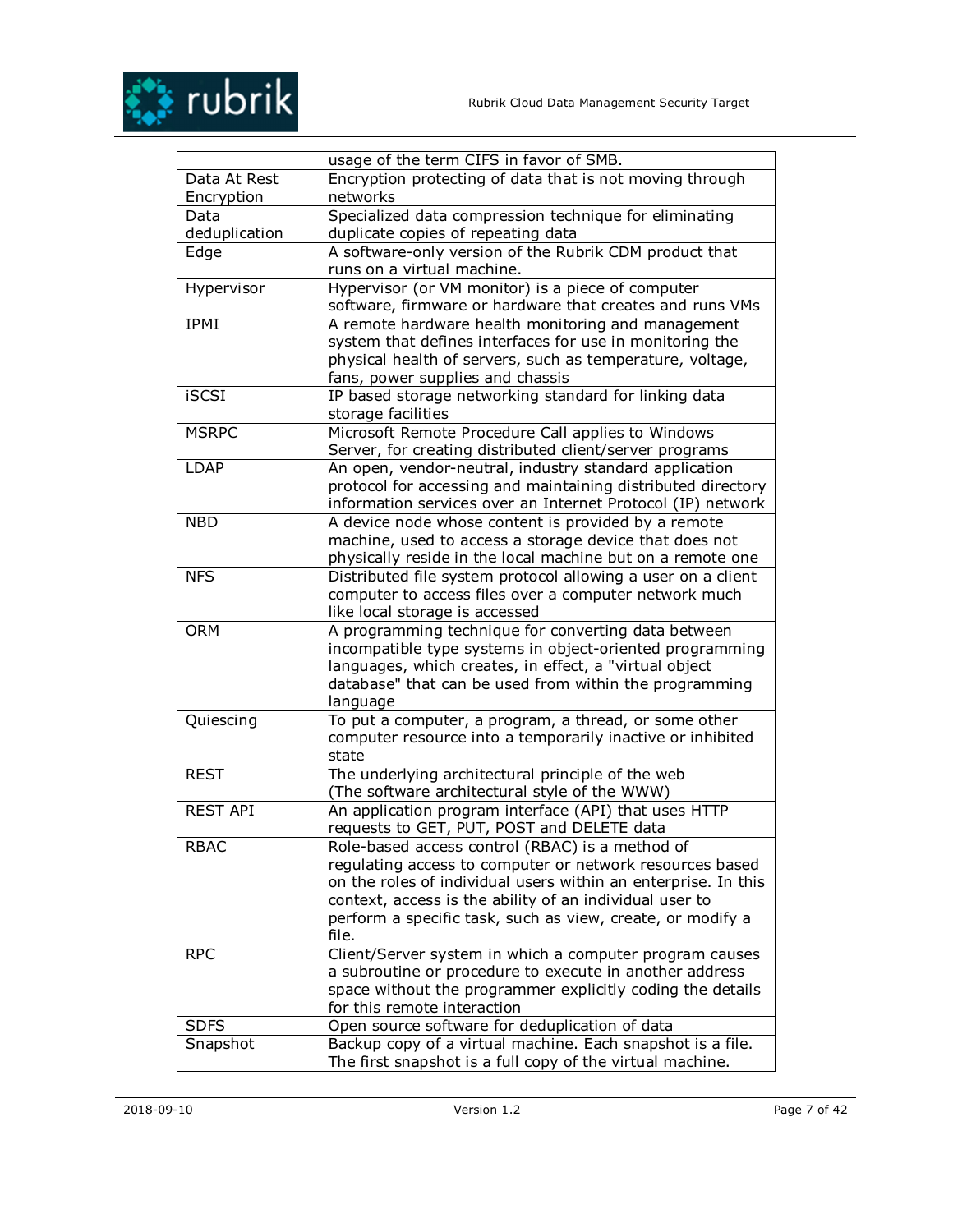

|                       | Each subsequent snapshot is an incremental delta from the      |
|-----------------------|----------------------------------------------------------------|
|                       | previous file. Every snapshot is a fully functional, point-in- |
|                       | time copy of the source VM                                     |
| <b>SOAP</b>           | Protocol specification for exchanging structured               |
|                       | information in the implementation of web services in           |
|                       | computer networks                                              |
| <b>SPN</b>            | A unique identifier of a service instance, used by Kerberos    |
|                       | authentication to associate a service instance with a          |
|                       | service logon account. This allows a client application to     |
|                       | request that the service authenticate an account even if       |
|                       | the client does not have the account name                      |
| <b>SSH</b>            | A program to log into another computer over a network, to      |
|                       | execute commands in a remote machine, and to move files        |
|                       | from one machine to another. It provides strong                |
|                       | authentication and secure communications over insecure         |
|                       | channels                                                       |
| Thrift                | Interface definition language and binary communication         |
|                       | protocol that is used to define and create services for        |
|                       | numerous languages. It is used as a RPC framework that         |
|                       | combines a software stack with a code generation engine        |
|                       | to build services that work efficiently to a varying degree    |
|                       | and seamlessly between numerous languages                      |
| <b>TLS</b>            | A protocol that guarantees privacy and data integrity          |
|                       | between client/server applications communicating over the      |
|                       | Internet                                                       |
| <b>VADP</b>           | Backs up and restores vSphere VMs. (VADP was introduced        |
|                       | in vSphere 4 and replaces the VMware Consolidated              |
|                       | Backup framework)                                              |
| <b>VIM</b>            | A four-phased methodology developed and employed by            |
|                       | VMware to consistently deliver comprehensive solutions to      |
|                       | assess, plan, build and manage VMware virtual                  |
|                       | infrastructure                                                 |
| VM                    | Virtual Machine                                                |
| <b>VMDK</b>           | File format that describes containers for virtual hard disk    |
|                       | drives to be used in virtual machines like VMware              |
|                       | Workstation or VirtualBox (hypervisor)                         |
| <b>VMware</b>         | Virtualizes computing, from the data center to the cloud to    |
|                       | mobile devices, to help Rubrik's customers be more agile,      |
|                       | responsive, and profitable                                     |
| <b>VMware ESXi</b>    | Enterprise-class hypervisor developed by VMware for            |
| (formerly ESX)        | deploying and serving virtual computers                        |
| <b>VMware VADP</b>    | VMware vStorage API that backs up and restores vSphere         |
|                       | virtual machines                                               |
| <b>VMware VIM</b>     | Four-phased methodology designed to create a range of          |
|                       | virtual infrastructure solutions                               |
| <b>VMware vSphere</b> | Server virtualization suite which consists of several          |
|                       | technologies that provide live migration, disaster recovery    |
|                       | protection, power management and automatic resource            |
|                       | balancing for data centers                                     |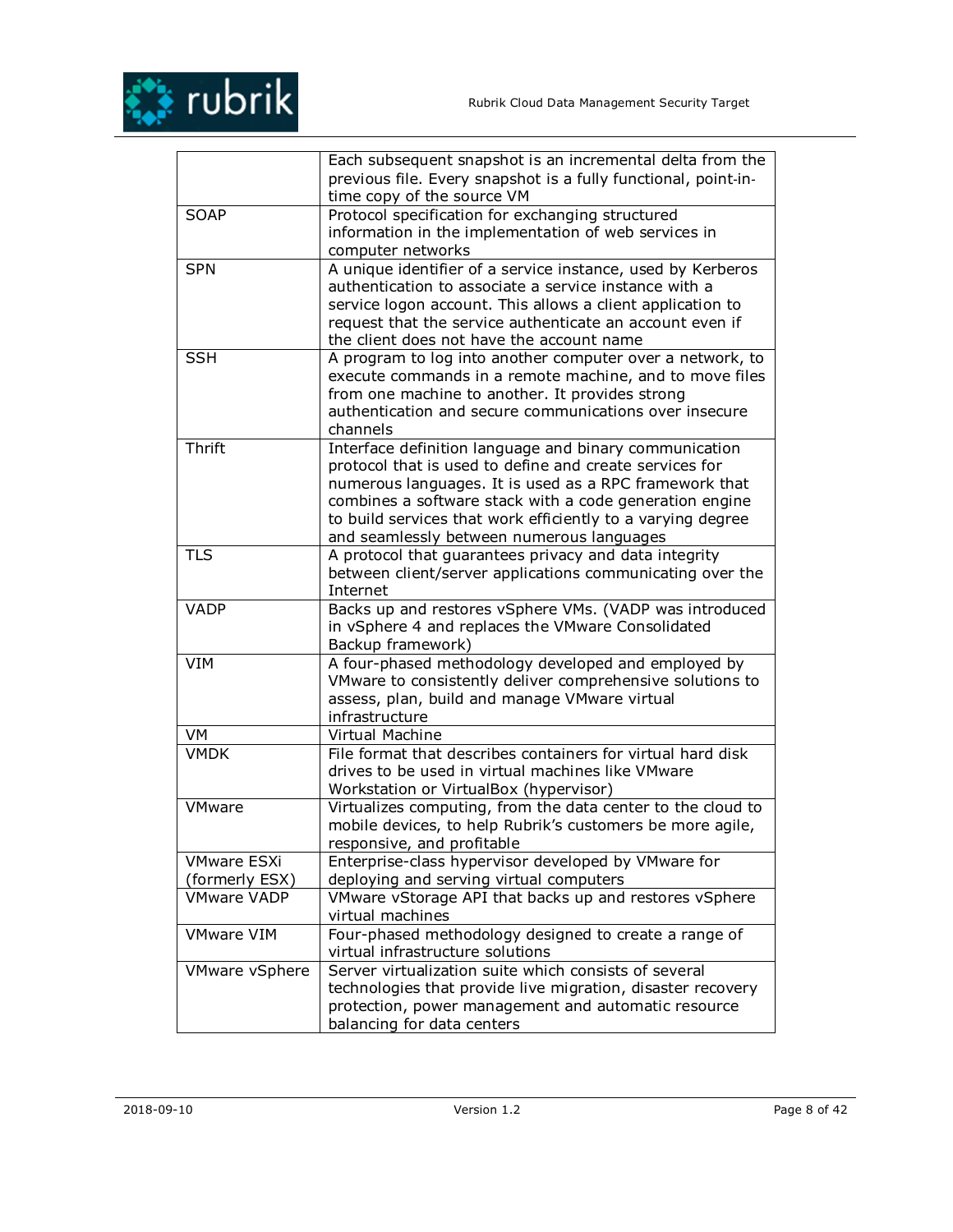

# **1. ST INTRODUCTION (ASE\_INT)**

## **1.1. ST AND TOE REFERENCES**

The following table identifies the Security Target (ST).

| Item       | Identification                                 |
|------------|------------------------------------------------|
| ST title   | Rubrik Cloud Data Management Security Target   |
| ST version |                                                |
| ST author  | NTT Security (Norway) AS / System Sikkerhet AS |

The following table identifies the Target of Evaluation (TOE).

| Item        | Identification               |
|-------------|------------------------------|
| TOE name    | Rubrik Cloud Data Management |
| TOE version | Rubrik Version 4.1.2         |

The following table identifies common references for the ST and the TOE.

| Item               | Identification                |
|--------------------|-------------------------------|
| l CC Version       | 3.1 Revision 5                |
| Assurance level    | EAL2 augmented with ALC FLR.1 |
| Protection Profile | None                          |

## **1.2. TOE OVERVIEW**

Rubrik Cloud Data Management is a software platform that distributes data, metadata, and task management across the cluster in order to deliver predictive scalability and eliminate performance bottlenecks.

- **"The Core"** is the foundation of Rubrik and is comprised of the file system, metadata service, cluster management, and task framework.
- **"The Logic"** functions as the brains of Rubrik by organizing, removing redundancy, and making data available for search.
- "The Interface" provides a RESTful API-driven interface that interacts with users and supports virtualization, applications, and public cloud technologies.

### **THE CORE**

#### **Rubrik Cloud-Scale File System**

Rubrik Cloud-Scale File System is a distributed file system built from the ground up to store and manage versioned data. We have designed this file system to be:

● **Fault Tolerant:** The system is resilient to multiple node and disk failures. We employ an intelligent replication scheme to distribute multiple copies of data throughout the cluster.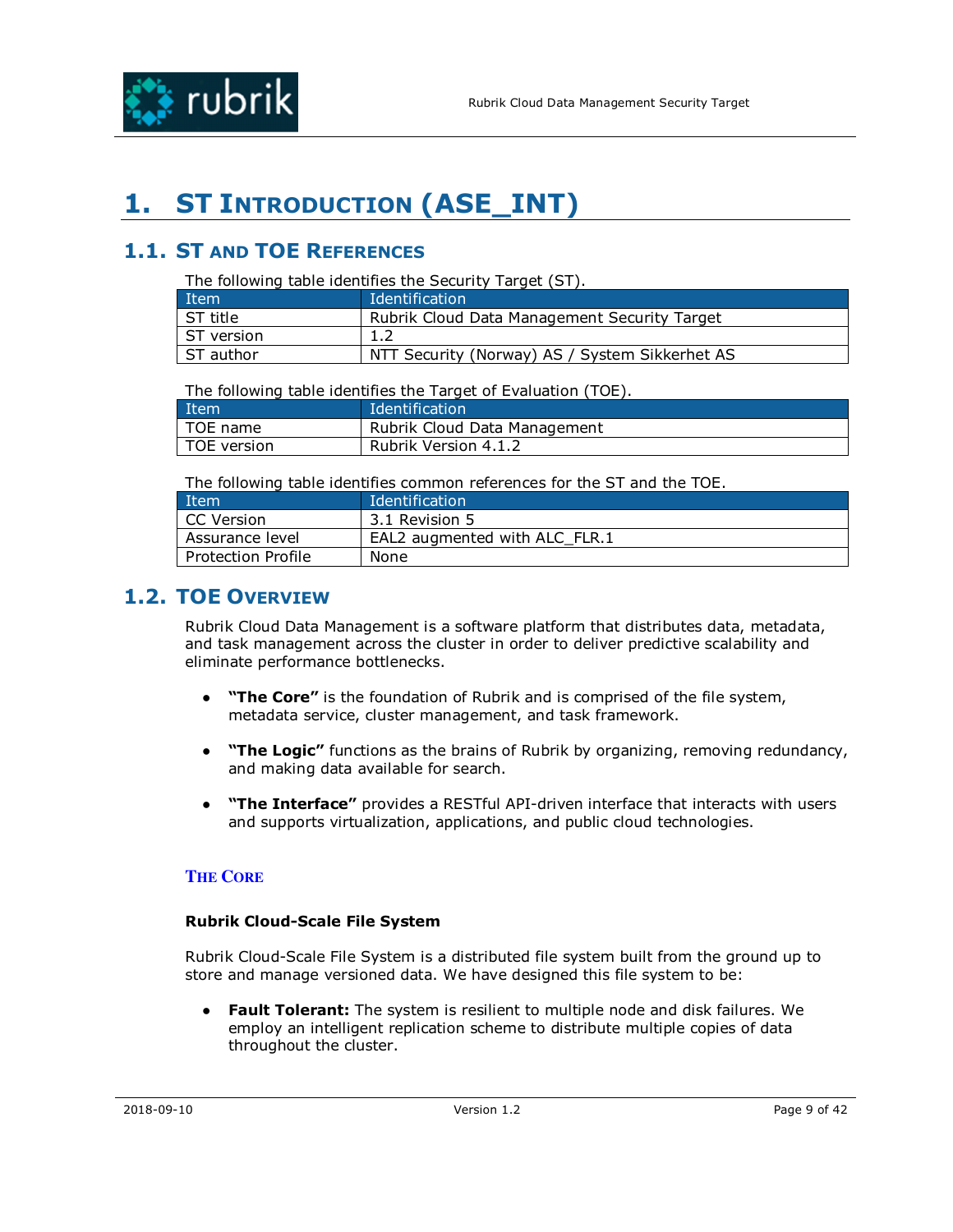

- **Flash-Optimized:** The system is built for a hybrid flash/disk architecture to maximize I/O throughput.
- **Storage Efficient:** The system utilizes zero-space clones to make multiple copies of data from one "golden image."
- **Scale-out NAS server:** The system exposes itself as a scale-out NAS server to any host when a snapshot is mounted.

### **Rubrik Distributed Metadata System**

Rubrik Distributed Metadata System operates alongside our Cloud-Scale File System, providing an index that can be accessed at high speeds. It delivers continuous availability, linear scalability, and operational simplicity with no single point of failure in the cluster. Our system is built to handle large amounts of data, distribute replicas of data across nodes (access to metadata is maintained even in the case of node failure), and provide low latency operations.

#### **Rubrik Cluster Management**

Rubrik Cluster Management manages the Rubrik system setup and ongoing system health. We use a zero-configuration multicast DNS protocol to automate appliance discovery – the cluster expands with minimal manual intervention with new nodes autodiscovering each other. Post system setup, it maintains the status of each node by performing health checks on individual nodes.

#### **Rubrik Distributed Task Framework**

Rubrik Distributed Task Framework is the engine that globally assigns and executes tasks across the cluster in a fault tolerant and efficient manner. As a result, tasks are load balanced across the entire cluster, and tasks are distributed to the nodes that house the impacted data. This engine runs on all nodes and incorporates a masterless architecture where all nodes cooperatively schedule and run tasks.

### **THE LOGIC**

### **Rubrik Data Management and Global Search**

Rubrik Data Management serves as the "brains" of the system, enabling cradle-to-grave data lifecycle management from data ingest to archive and retirement. Fast, efficient data delivery is made possible by the ability to:

- store versions of data (we use a combination of full snapshot with forward incremental and reverse incremental copies)
- ensure data integrity (we build multiple checks within the file system and data management layers)
- apply content-aware global deduplication and compression (we intelligently apply data reduction at a global level while enabling fast data reconstruction)

#### **THE INTERFACE**

#### **Programmatic Interface & Ecosystem Support**

Our user interface is built on a RESTful API-driven framework with a HTML5 web user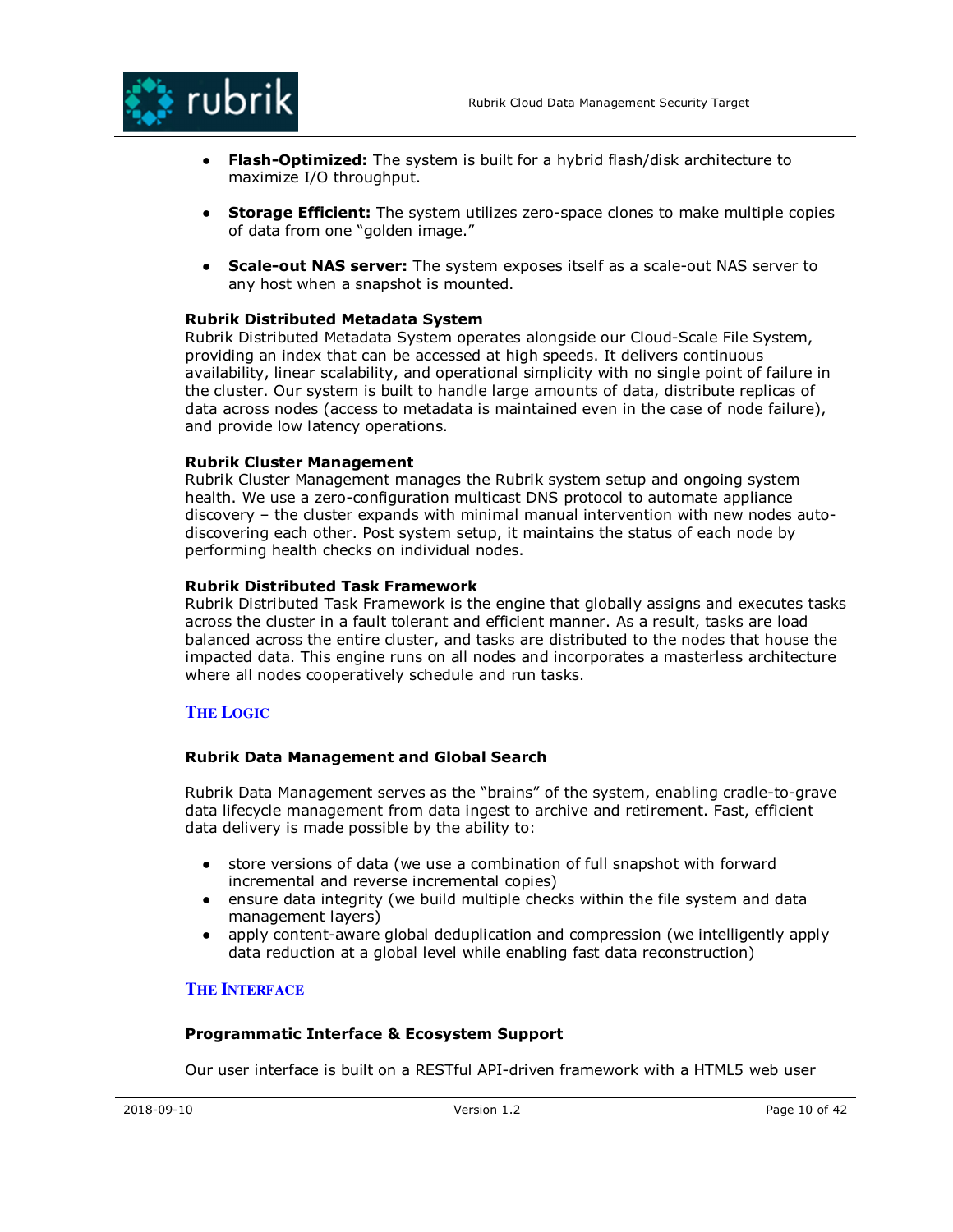

interface. Our UI is designed to provide ease-of-use and drive intuitive actions while reducing information overload for the user.

Rubrik is a vendor-agnostic platform with the ability to support any third-party ecosystem technology by building additional modules to the integration layer. This layer exposes the API set for building custom integration points into applications, hypervisors, containers, and protocols.

### **HOW IT WORKS**

### **Rack-and-Go System Setup**

Once racked, Rubrik system setup is easily and quickly completed in 10-15 minutes. We invoke multicast DNS protocols to automatically discover and self-configure each of the nodes within the cluster. The user assigns IP addresses to each of the nodes (e.g., a r340 Appliance has four nodes) and login credentials for the virtualized primary environment to be managed by Rubrik. Various physical OSes and databases are also supported. To expand cluster size, the user simply assigns new IP addresses through the management dashboard. To reduce cluster size, the user selects the nodes to remove. Thereafter, the cluster automatically self-adjusts and re-balances to deliver fault tolerance against node and disk failures.

### **Automated Data Discovery**

Once the user enters the credentials for its virtualized environment (e.g., vCenter username/password for VMware vSphere environments), Rubrik auto-discovers details of the entire virtualized environment, such as hosts and applications. Auto-discovery happens a variety of ways, depending on the user environment. Rubrik utilizes VMware APIs (vStorage APIs for Data Protection) to discover VMware environments. Support for additional virtualization hypervisors, containers, and applications will be rolled out in future releases.

### **Dynamic Policy Engine**

From the list of discovered virtual machines (VMs), the user selects which VMs to protect and what SLA policies to apply for recovery. An SLA policy is made of 4 components that can be configured within minutes.

- 1. Frequency of backup
- 2. Retention of backups
- 3. Archival policy (when data is archived for cost-effective long term retention)
- 4. Replication to another Rubrik cluster for Disaster Recovery restore purposes).

Once a policy is configured, there is no need to configure individual jobs or tasks for scheduling or data movement between archival or replication targets. To illustrate this ease of management, we have pre-configured SLA policies based on industry standards.

As stated, the user has the flexibility to create new SLA domain policies by specifying the desired snapshot capture frequency and data retention policy. Users can select where data is stored, whether on-premise in the Rubrik Appliance or in a public cloud service (e.g., Amazon S3). The user simply slides the bar to the time at which data should be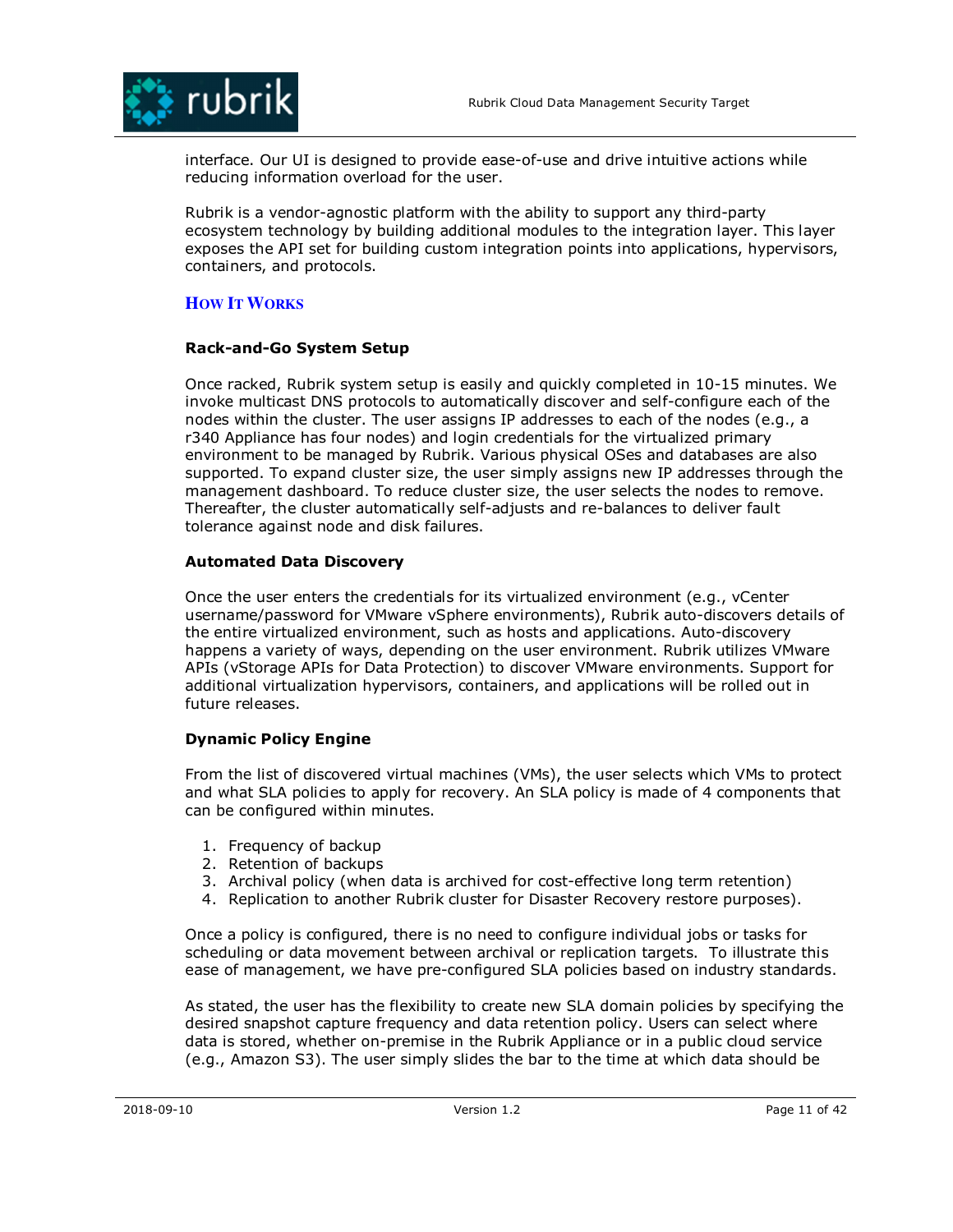

stored in the public cloud (e.g., 30 days). Rubrik provides a cost-effective alternative to tape for long-term data retention.

Rubrik allows users to intelligently and safely leverage the cloud. Only deduplicated data is transferred to the cloud. Data inflight and at-rest in the cloud utilize military-grade AES 256-bit encryption.

### **Flash-Speed Data Ingestion**

We have designed Rubrik as a high-speed data ingestion engine that can easily handle large volumes of data. Rubrik pioneers the usage of flash in backup and recovery, resulting in extremely fast data extraction and minimizing performance impact to the production environment. In addition, we have built an intelligent distributed workflow management system to maximize the number of parallel data streams processed. Since Rubrik is architected to be a web-scale system, performance for every dimension (such as network and disk throughput) increases predictably at a linear pace as more nodes are added to the cluster.

For VMware environments, we utilize VMware's Changed Block Tracking to identify and copy only the changed blocks from the previous operation. We apply intelligent global deduplication and compression before the data is stored in our cloud-scale file system. All metadata is stored in the flash tier for rapid access in a search pulldown. Data is distributed across multiple nodes to deliver a fault tolerant file system.

### **Easy, Fast Global File Search**

Rubrik eliminates the file search complexity inherent in legacy backup and recovery solutions by introducing consumer-grade file search that delivers query results instantly. As the user types the query, Rubrik expedites the query by displaying suggested search results with auto-complete functionality. The user can instantly locate specific versions of files across all VMs.

### **Instant\_Recovery**

By converging backup software and globally deduplicated backup storage into a single software fabric, Rubrik radically simplifies the recovery process. With just a click, users can instantly recover the VM by booting the virtual machine disk file (VDMK) directly on the Rubrik system. Rubrik serves as a storage endpoint for users to recover as many VMs as needed, eliminating the complexity and time wasted in transferring data back into the production system for recovery, thus providing a near zero RTO. Post-recovery, users can either choose to Storage vMotion the VMDK to the primary storage environment or continue using Rubrik as a storage endpoint. Rubrik's flash usage delivers fast IO performance. Writes and reads are gathered on the flash tier to deliver performance required by the recovered application.

### **Live Storage for DevOps**

Rubrik pioneers the concept of Live Storage in which any copy and many copies of data can be mounted directly on Rubrik as a storage endpoint. As a result, Rubrik can be used to accelerate application development by providing multiple copies to developers from just one "golden image". Our Cloud-Scale File System has built-in native cloning capabilities to allow any number of mounts to be created without requiring additional storage capacity. Users can provision as many copies to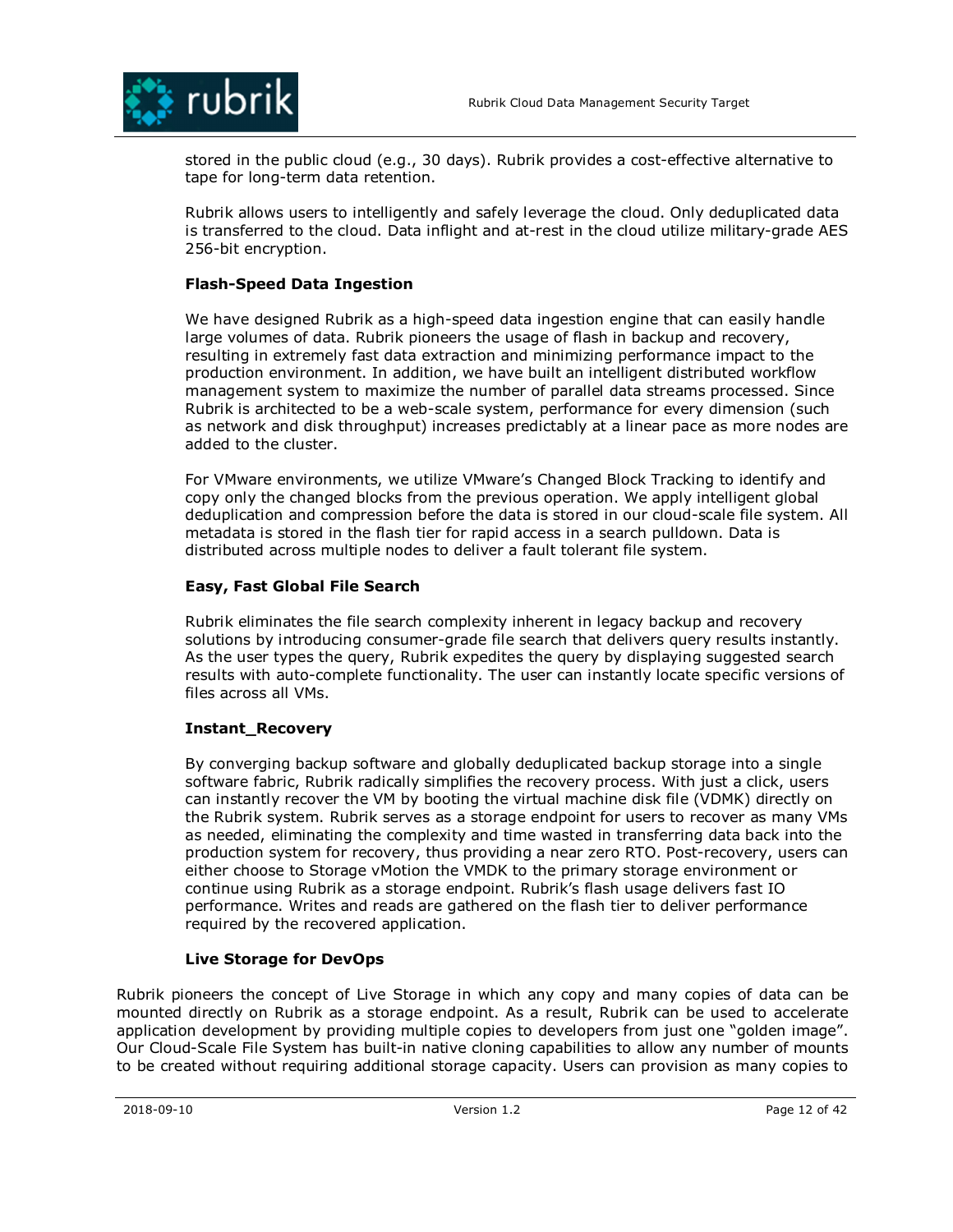

developers as needed without impacting storage capacity and within a sandbox environment to prevent any network conflicts. As developers alter the provisioned data set, Rubrik stores the deltas by forking to a new branch. Our journaled Cloud-Scale File System provides an extremely efficient mechanism for accelerating and provisioning the latest data for application development. For medium-sized workloads, users receive all-flash performance comparable to a primary system of similar capacity. Rubrik intelligently allocates the flash tier for all writes and hot reads when utilizing Live Storage.

Rubrik redefines how data can be simply managed across data protection, disaster recovery, archival for compliance and long-term retention, application development, and data analytics.

We deliver the industry's first Cloud Data Management Platform by combining backup software and globally deduplicated storage into a single, scale-out fabric. Rubrik horizontally scales to thousands of nodes in a single system. We package Rubrik with industry standard hardware and avoid usage of proprietary hardware.



### **Figure 1: Single Converged, Scale-out Fabric**

The Rubrik cluster accesses virtual machine data through a connection with the VMware vCenter Server that manages the hypervisor that is running the virtual machine. To successfully connect with a vCenter Server, the Rubrik cluster requires connection information for that vCenter Server.

## **1.2.1. USAGE AND MAJOR SECURITY FEATURES OF A TOE**

TOE has been designed in such a way that it can be combined with commodity hardware.

TOE makes it possible to provide the following important capabilities:

- 1. End-to-end data protection.
- 2. Storage requirements.

These capabilities shall be satisfied for an enterprise with simplicity, scalability and ease of management.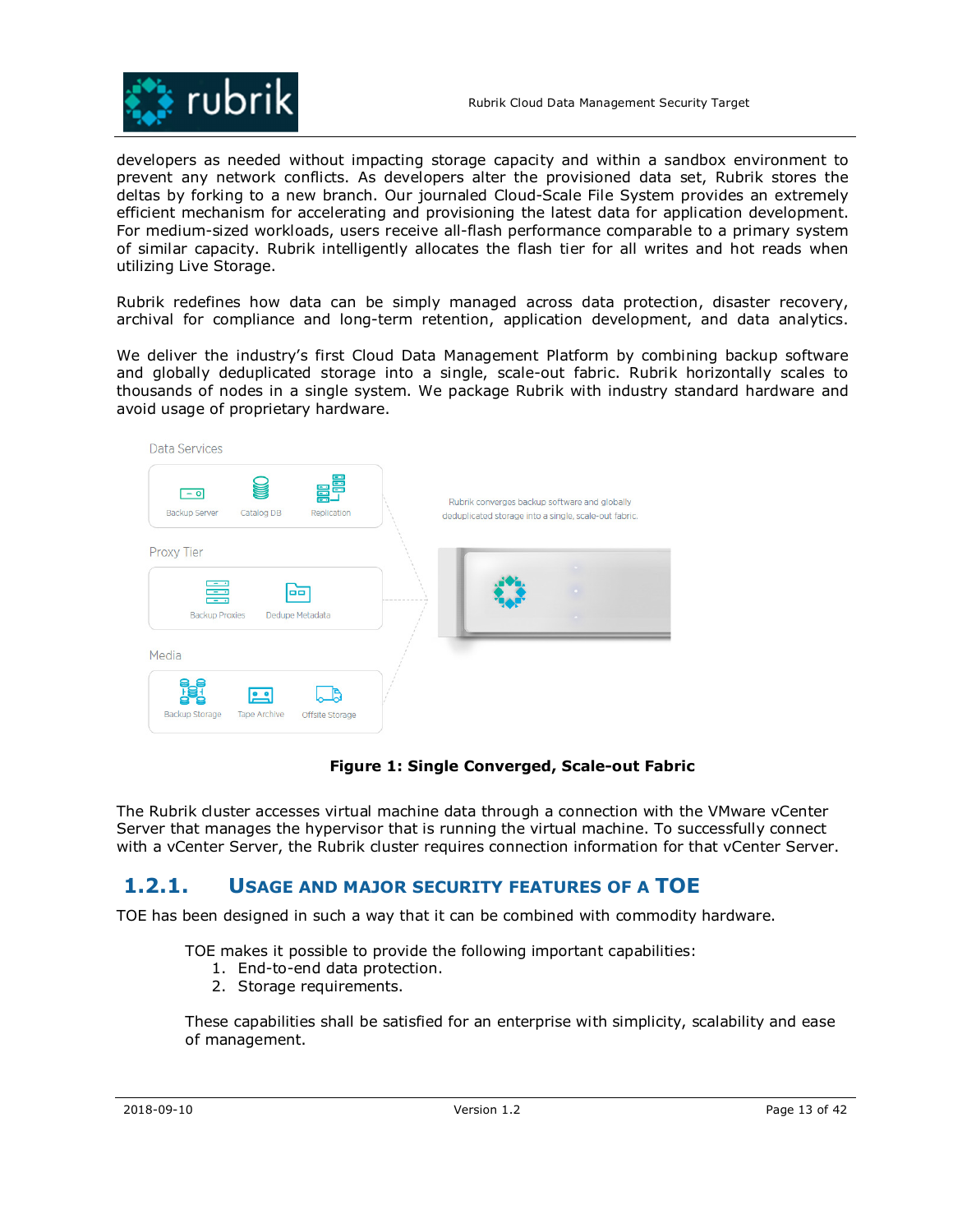

## **1.2.2. TOE TYPE**

The Rubrik Cloud Data Management (TOE) is categorized as a Cloud Data management platform.

## **1.2.3. REQUIRED NON-TOE HARDWARE AND SOFTWARE**

TOE requires the following non-TOE hardware:

● A VMware ESXi server used for running Rubrik Edge, which is a commodity computer (that is centrally managed by the Rubrik cluster).

TOE requires the following non-TOE software:

● Rubrik Edge, which is a virtualized software-only version of the Rubrik Cloud Data management product

TOE requires the following non-TOE software:

● VMware ESXi, which is the host environment for a Rubrik Edge virtual machine.

TOE requires the following non-TOE software:

● Rubrik Backup Connector, which is installed on each backup source, is required to do a backup of the physical infrastructure.

## **1.3. TOE DESCRIPTION**

Each CDM Platform contains the same set of software components, see figure 2 below.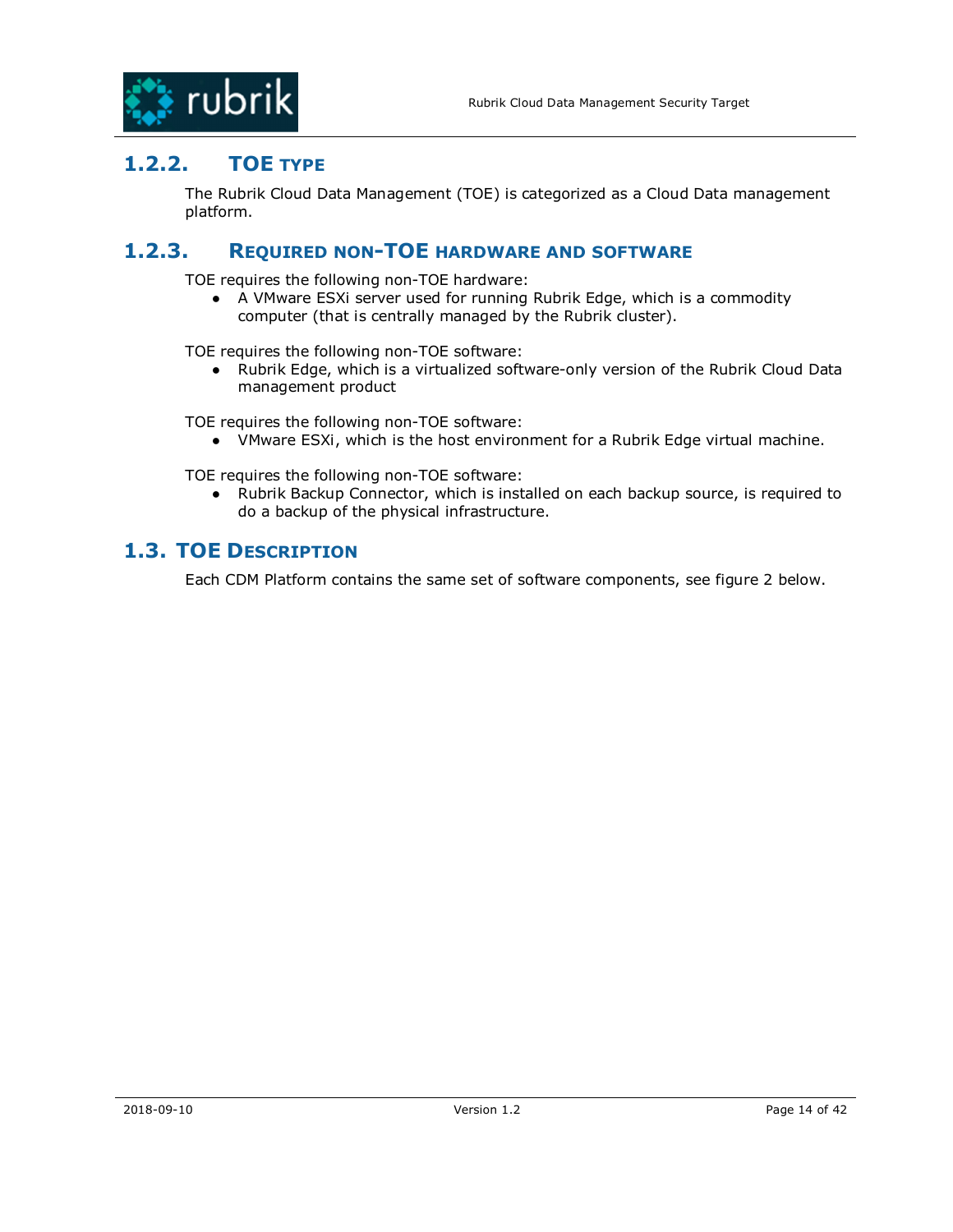



**Figure 2: Rubrik Technology Stack** 

The internal components Cluster Management, Cloud-Scale File System, Data Management Layer and Distributed Job Scheduler, talk to other instances of the same component on other nodes using a Thrift RPC protocol. This protocol is implemented on top of an encrypted, TLS based transport layer. To prevent man-in-the-middle attacks, all internode TLS connections are verified using a private key and a public key certificate shared by all nodes in the cluster (data in flight encryption), using both client and server certificate. The key (2048-bit RSA) and the certificate (self-signed including the clusters' UUID in the name) are generated when the customer first installs the Rubrik cluster ("bootstrapping"), and are known only by nodes within that cluster. In addition, the private key and the certificate are distributed to all nodes during bootstrap via a Thrift RPC. Prior to and during bootstrap, this Thrift RPC uses a fixed TLS certificate and private key shipped with all nodes. After bootstrap, the new per-cluster certificate and private key are used.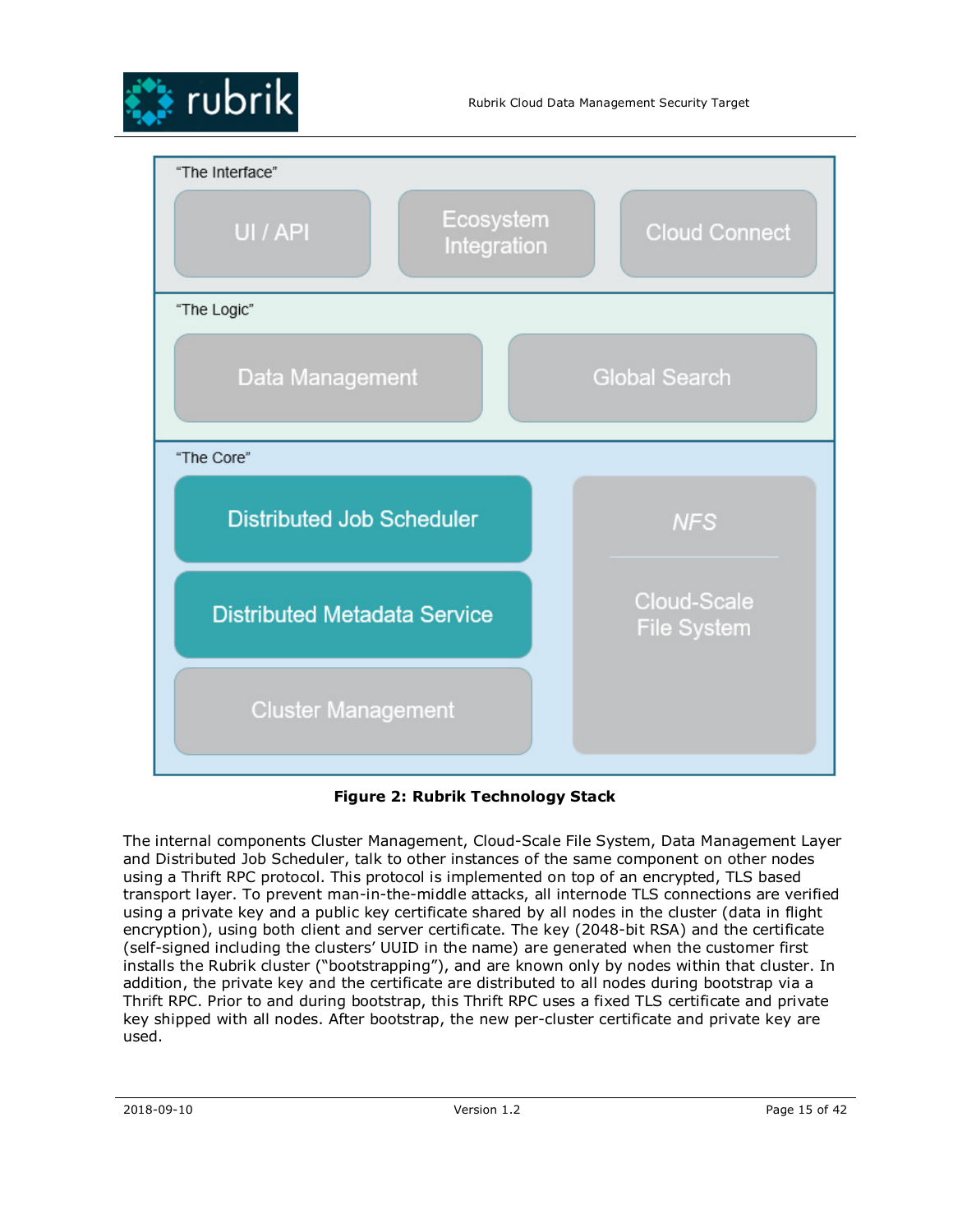

To keep TOE data secure, data at rest encryption shall protect sensitive data contained in the backups, both locally and archived across all media supported by the TOE.

### **WEB APPLICATION**

The user interface is accessible over HTTP/HTTPS, where the HTTP requests are redirected to HTTPS. The HTTPS interface services both static file requests (e.g. JavaScript, CSS and HTML) and REST API requests. The static file requests are unauthenticated and convey no private information. The REST API requests require authentication via a username and password. Initially, the user logs in using the login REST endpoint, which provides a session token that is included in all subsequent requests. This token is invalidated after the user explicitly logs out, or after a configurable inactivity timeout expires.

### **BACKUP INTEGRATIONS**

The Snappable component is used for communication with backup sources. The component supports VMware backups by use of VMware's VIM and VADP APIs, and in addition it supports physical backups. The interfaces of SMB, MSRPC and SSH are for management use.

### **VMware Backup**

Snappable supports backups from VMware vSphere infrastructure, by use of VMware's VIM and VADP APIs. VIM is vSphere's SOAP/RPC API for management operations, and VADP transfers data with ESX hosts using VMware's NBD which is authenticated with the same credentials used for the VIM API. Optionally, VADP may transfer data directly from iSCSI data stores if they are in use, where this connection is authenticated with separate credentials in bidirectional CHAP.

Snappable will store credentials with access to vSphere, VM guest OS and optionally iSCSI data stores:

- vSphere credentials are used in the VIM API to manage VMs and trigger snapshots, then used again with VADP to authenticate the connection for VMDK data transfer, (one feature of the VIM API is to transfer files or run commands within the virtual quest OS)
- VM guest OS credentials are used to deploy and manage its application quiescing agents to the VM guest
- iSCSI CHAP credentials are used with VADP to transfer VMDK data directly with iSCSI data stores

### **Physical Backups**

Snappable supports backups or filesets of physical machines (Windows, Linux, Microsoft SQL Server, or NAS) using a Rubrik Backup Connector that is installed on each backup source. The Rubrik Backup Connector runs as a service with system level (root) permissions on the backup source. The Rubrik cluster and each connector communicate via a TLS encrypted Thrift RPC protocol. A fileset defines a set of files and folders on a Linux or Windows host. The Rubrik cluster uses the filesets that are paired with a host to determine the data to manage and protect. Rubrik interprets a fileset based on the information provided in the Include, Exclude, and Exempt fields, and on a set of fileset rules.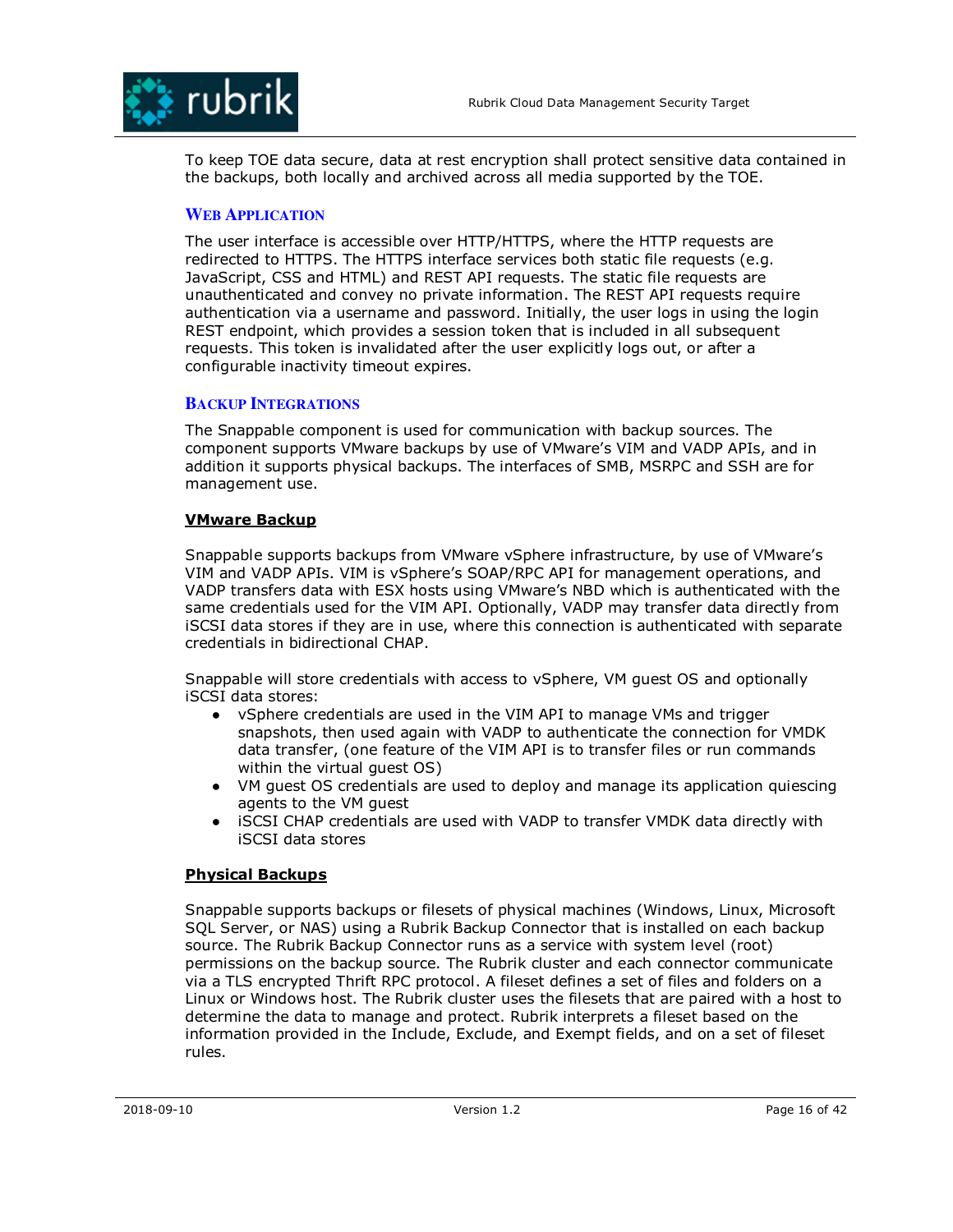

### **CLOUD ARCHIVAL**

The Cloud Connect component is used for Cloud Data archival, allowing backups to be archived to an NFS server or an S3 compatible object stores.

A user provides its own Archival export on a server under user control, and configures the TOE to archive to this export using either the Web UI or REST API. The user provides the IP/hostname and export directory for the NFS archival target. Cloud Connect allows the user to specify two possible authentication mechanisms for NFS, UNIX (the default for the NFS protocol) and Kerberos:

- For UNIX, the user allows the TOE to access the user's NFS archival target using an IP address based whitelist (configured on the user's NFS server)
	- o For Kerberos, the user must first add the Rubrik cluster to its MS AD domain. As part of joining the domain, the Rubrik cluster creates a machine account with appropriate SPN to enable Kerberized NFS access. When archiving to an NFS server using Kerberos, the TOE first requests a Kerberos ticket, and then authenticates against the NFS server using this ticket. The TOE will support this Kerberos configuration provided by the NFS protocol: krb5p (authentication and privacy).

### **FILE SYSTEM**

The Cloud-Scale File System component is the TOE's distributed file system, communicating with other Rubrik nodes using a Thrift RPC protocol. Additionally, it exposes a NFS export to enable remote ESXi hypervisors to mount virtual machines using snapshots stored within the TOE ("live mounts"). To launch a live mount, the user issues a request via the TOE's Web UI or REST API to mount a specific point-in-time snapshot of a particular VM. The Cloud-Scale File System then materializes the set of files needed by the hypervisor to mount this snapshot. These files are exposed via the NFS export. The NFS export uses an IP addressed based whitelist to enable only specific ESXi hosts to access the exported snapshots.

#### **CLUSTER MANAGEMENT**

The Cluster Management component is responsible for managing and monitoring the Rubrik cluster. It is also responsible for the initial customer install ("bootstrap") process where a coherent cluster is first formed from a collection of new Rubrik nodes. A new ("non-bootstrapped") Rubrik node can be added to any Rubrik cluster without authentication. It is the bootstrap process that associates a node with a particular cluster and provides it with a basis for further authentication (e.g., for the internode Thrift RPC calls made by the TOE's services).

#### **Bootstrap process**

To bootstrap a cluster, the user accesses the Web UI on any non-bootstrapped node. New Rubrik nodes are shipped without IPv4 enabled and have only a link-local IPv6 address. To facilitate auto-discovery, pre-bootstrapped nodes broadcast their IPv6 addresses using Multicast DNS (Avahi). The user can access a node's UI in their browser by entering the node-name broadcasted by Avahi, which is derived from the node's serial number.

Once the user has successfully accessed a node's UI using IPv6, they are prompted to set a password for the local admin user of the cluster. This user has the highest-level access on the Rubrik cluster. After configuring the local admin, the user is shown a list of non-bootstrapped Rubrik nodes that have been discovered via Multicast DNS. For a standard four-node cluster or a virtual appliance that runs on a customer's hypervisor, this list will include the node whose UI the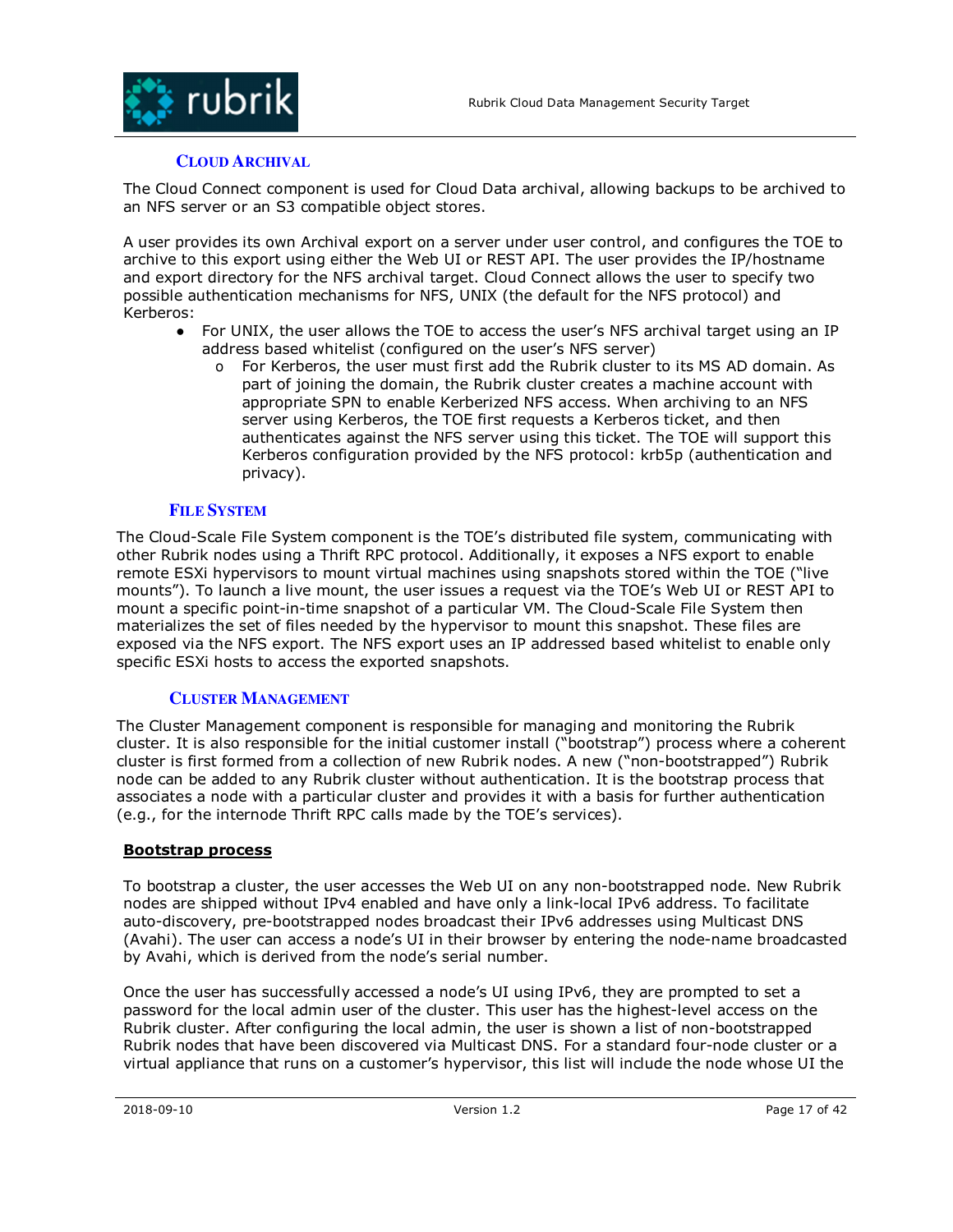

user is accessing, along with the other three nodes in the same physical appliance. If other nonbootstrapped Rubrik nodes are present on the network, they will be shown as well. The user selects the set of nodes that will form the cluster and sets IPv4 addresses for each of the nodes. After this screen, the cluster begins its bootstrap process.

Internally, the bootstrap process configures the Distributed Metadata instance on each node to form a coherent metadata cluster. It also enables IPv4 using the user provided addresses. The bootstrap process then installs the metadata schema and configures services on each node. Finally, it generates a 2048-bit RSA local-cluster key and copies it to each node. This key is used to allow SSH access between the nodes, which is used by Ansible as part of the software upgrade process. After bootstrap, the user may access the Web UI using the IPv4 address for any node in the cluster. Because the cluster has been bootstrapped, this access will require authenticating as the local admin or a user authorized by the local admin.

### **Adding nodes**

In addition to bootstrapping a new cluster, non-bootstrapped nodes may be added to an existing cluster. To add a node, the user logs into the Web UI for any node in the cluster. They then visit an "add node" screen that displays all nodes discovered via Multicast DNS. The user selects the desired nodes to add and configures the IPv4 addresses for the new nodes. The Cluster Management component then adds these nodes to the existing cluster and copies the localcluster key to the new nodes. After this process completes, the new nodes are in the same state as nodes added during the initial cluster bootstrap process.

### **DISTRIBUTED METADATA SERVICE**

The Distributed Metadata Service component is used for distributed storing of metadata. Each chunk of metadata is replicated onto three Rubrik nodes for fault tolerance and durability. The distributed metadata instance on one node communicates with the instance on other nodes using a TLS encrypted gossip protocol. For authentication, this protocol uses both client and server verification, using a private key known only to nodes belonging to the cluster (like the localcluster key).

### **DATA MANAGEMENT LAYER, SEARCH COMPONENT AND DISTRIBUTED JOB SCHEDULER**

The Data Management Layer, Search component, and the Distributed Job Scheduler components are internal to each node and do not directly interact with outside interfaces:

- The Data Management Layer manages backup policies, including snapshot expiration
- The Search component indexes each snapshot to facilitate individual file recovery through the Web UI. The index it produces is stored as a file in the Cloud-Scale File System
- The Distributed Job Scheduler coordinates jobs across the cluster by interfacing with the local Distributed Metadata Service instance on each node

## **1.3.1. PHYSICAL SCOPE**

TOE is purely software and can be installed on several physical devices if the non-TOE requirements in section 1.2.3 are valid.

The supporting guidance documents are: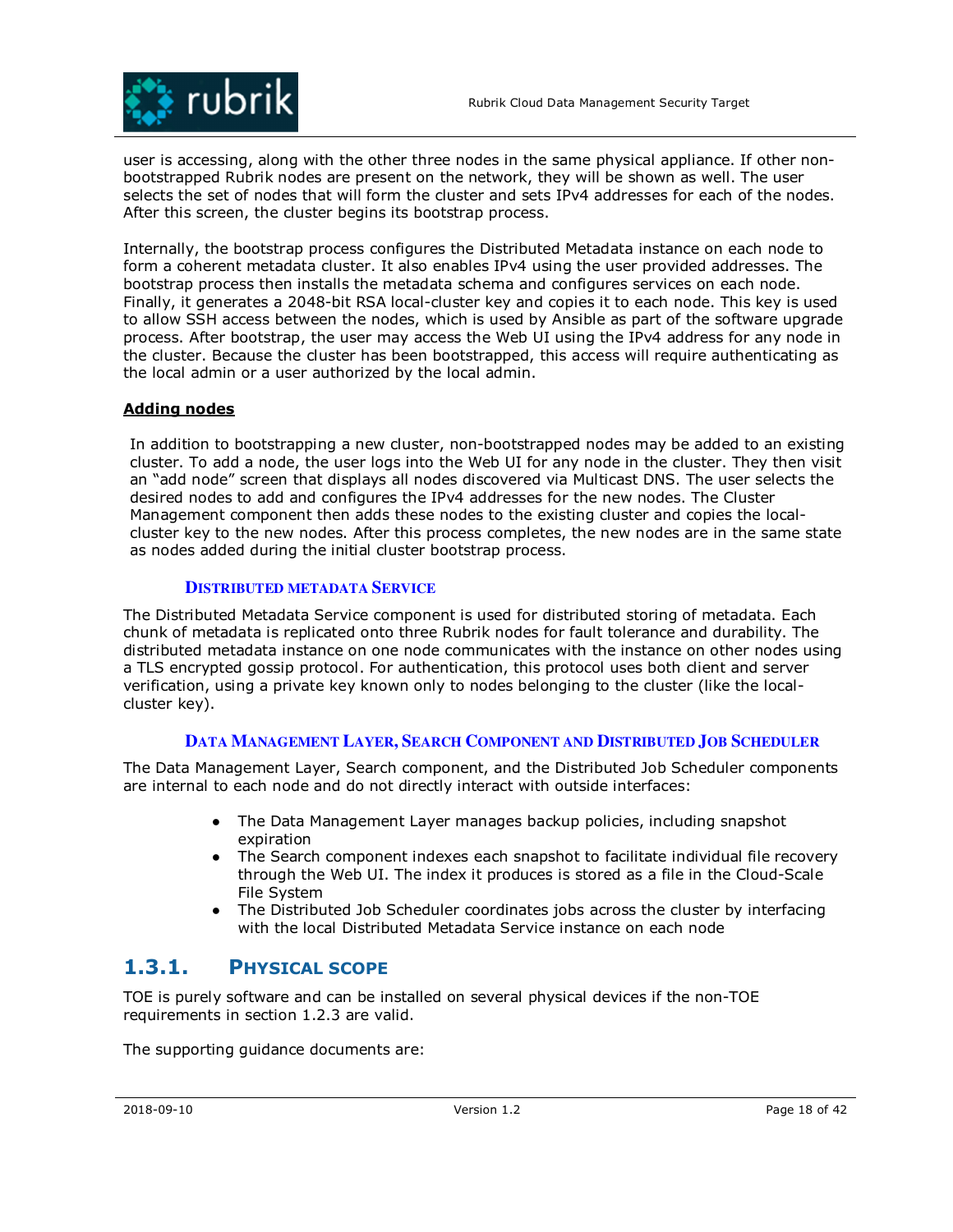

- 1. Rubrik User Guide, Version 4.1
- 2. Rubrik CLI Reference Guide, Version 4.1
- 3. Rubrik Guidance Documentation, v. 1.3
- 4. Rubrik REST API for Rubrik 4.1, Version 1.0

## **1.3.2. LOGICAL SCOPE**

The TOE is comprised of several security features:

- 1. Security Audit
- 2. Identification and Authentication
- 3. Security Management
- 4. Cryptographic Support
- 5. Protection of the TSF

Each of the security features identified consists of several security functionalities, as identified below.

## **1.3.2.1. SECURITY AUDIT**

The Rubrik Cloud Data Management platform provides extensive auditing capabilities. The TOE generates a comprehensive set of audit logs that identify specific TOE operations. For each event, the TOE records the date and time of each event, the type of event, and the outcome of the event.

## **1.3.2.2. IDENTIFICATION AND AUTHENTICATION**

The TOE provides authentication services for local and AD administrative users wishing to connect to the TOEs Secure Web UI or REST API administrator interface.

The TOE requires authorized administrators to authenticate prior to being granted access to any of the management functionality. After successful authentication, the TOE determines the permitted level of access for a user based on the local authorization setting for that user and provides role-based access.

When a Rubrik node joins a new AD domain, it temporarily obtains domain admin credentials to create a TOE service account in AD. The domain admin credentials are never stored on disk (but temporarily stored in memory) on the TOE.

## **1.3.2.3. SECURITY MANAGEMENT**

The TOE provides secure administrative services for management of general TOE configuration and the security functionality provided by the TOE. All TOE administration occurs either through a secure SSH or TLS/HTTPS session, or via a local console connection. The TOE supports an Administrator role.

There are two primary use cases that shape the default TOE RBAC roles: Administrator, and End User (who does not have administrative privileges).

# **1.3.2.4. CRYPTOGRAPHIC SUPPORT**

The TOE provides cryptography in support of remote administrative management via SSH and TLS/HTTPS.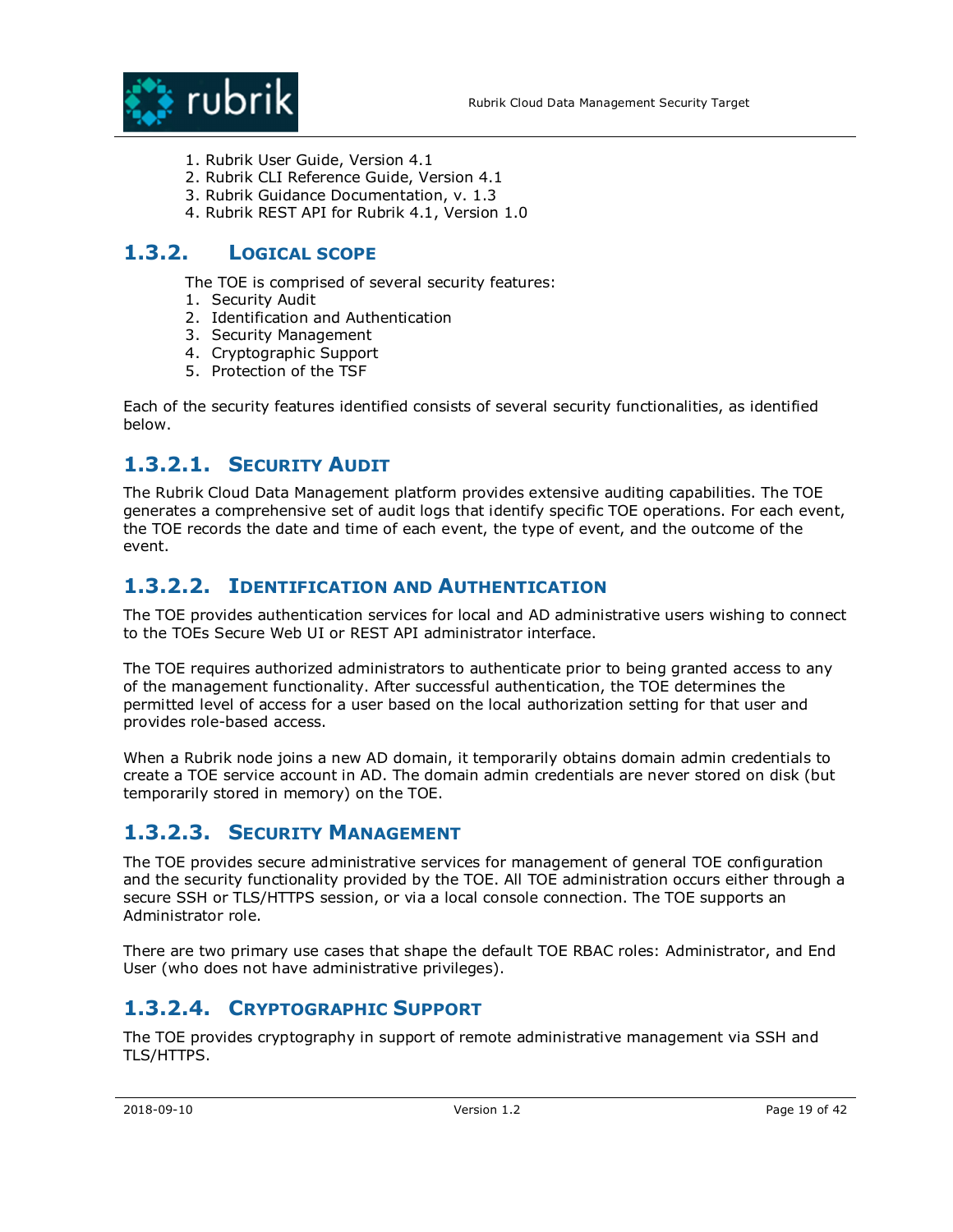

TOE components of the Rubrik Nodes communicate with each other using TLS and SSH.

Sensitive data contained in the backups, both locally and archived across all mediums supported by the TOE, is encrypted.

## **1.3.2.5. PROTECTION OF THE TSF**

The TOE protects against interference and tampering by untrusted subjects by implementing identification, authentication, and access controls to limit configuration to only authorized administrators.

## **1.4. NOTATIONS AND FORMATTING**

The notations and formatting used in this ST are consistent with version 3.1 Revision 5 of the Common Criteria (CC).

The **refinement** operation is used to add detail to a requirement, and thus further restricts a requirement. Refinement of security requirements is denoted by **bold text**. Deleted words are denoted by strike-through text.

The **selection** operation is used to select one or more options provided by the CC in stating a requirement. Selections are denoted by *italicized* text in square brackets, [*Selection value*].

The **assignment** operation is used to assign a specific value to an unspecified parameter, such as the length of a password. Assignment is indicated by showing the value with bold face in square brackets, [**Assignment\_value**].

The **iteration** operation is used when a component is repeated with varying operations. Iteration is denoted by showing the iteration number in parenthesis following the component identifier, (iteration\_number).

**Assets:** Assets to be protected by the TOE are given names beginning with "AS." – e.g. AS.CLASSIFIED\_INFO.

**Assumptions:** TOE security environment assumptions are given names beginning with "A."- e.g., A.Security\_Procedures.

**Threats:** Threat agents are given names beginning with "TA." – e.g., TA.User. Threats to the TOE are given names beginning with " $TT$ ." – e.g.,  $TT$ . Filter Fails. TOE security environment threats are given names beginning with "TE."-- e.g., TE.Crypto\_Fails.

**Policies:** TOE security environment policies are given names beginning with "P."—e.g., P.Information\_AC.

**Objectives:** Security objectives for the TOE and the TOE environment are given names beginning with "O." and "OE.", respectively, - e.g., O.Filter-msg and OE.Clearance.

# **2. CC CONFORMANCE CLAIM (ASE\_CCL)**

This TOE and ST are conformant with the following specifications.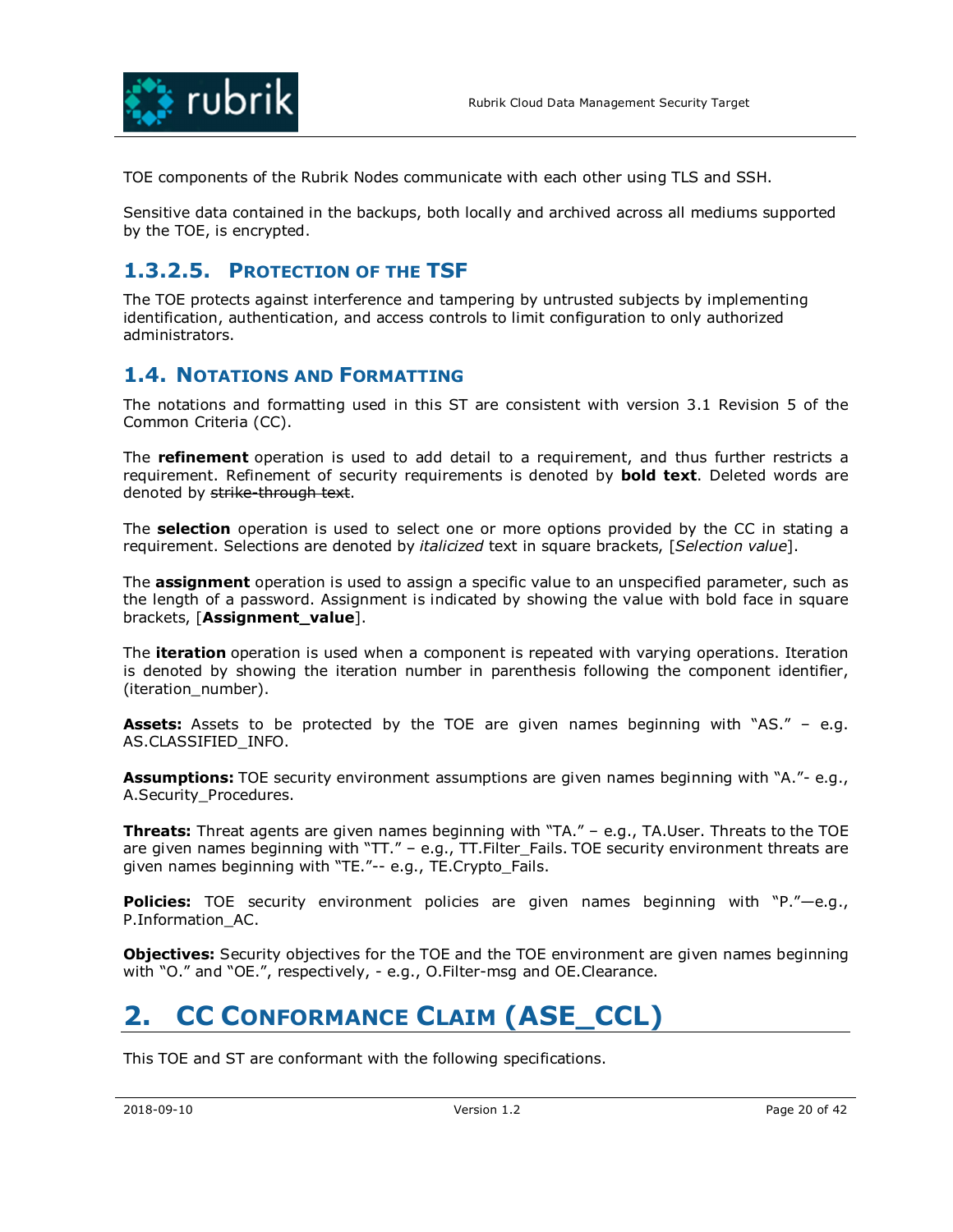

| Item                      | Identification                                                                                                   |
|---------------------------|------------------------------------------------------------------------------------------------------------------|
| CC Part 2                 | Security functional components, April 2017, Version 3.1,<br>Revision 5, extended                                 |
| CC Part 3                 | Security assurance components, April 2017, Version 3.1,<br>Revision 5, conformant, EAL2 augmented with ALC FLR.1 |
| Assurance level           | EAL2 augmented with ALC FLR.1                                                                                    |
| <b>Protection Profile</b> | None                                                                                                             |
| Package conformance       | <b>None</b>                                                                                                      |
| <b>Extended SFRs</b>      | FAU GEN EXT.1                                                                                                    |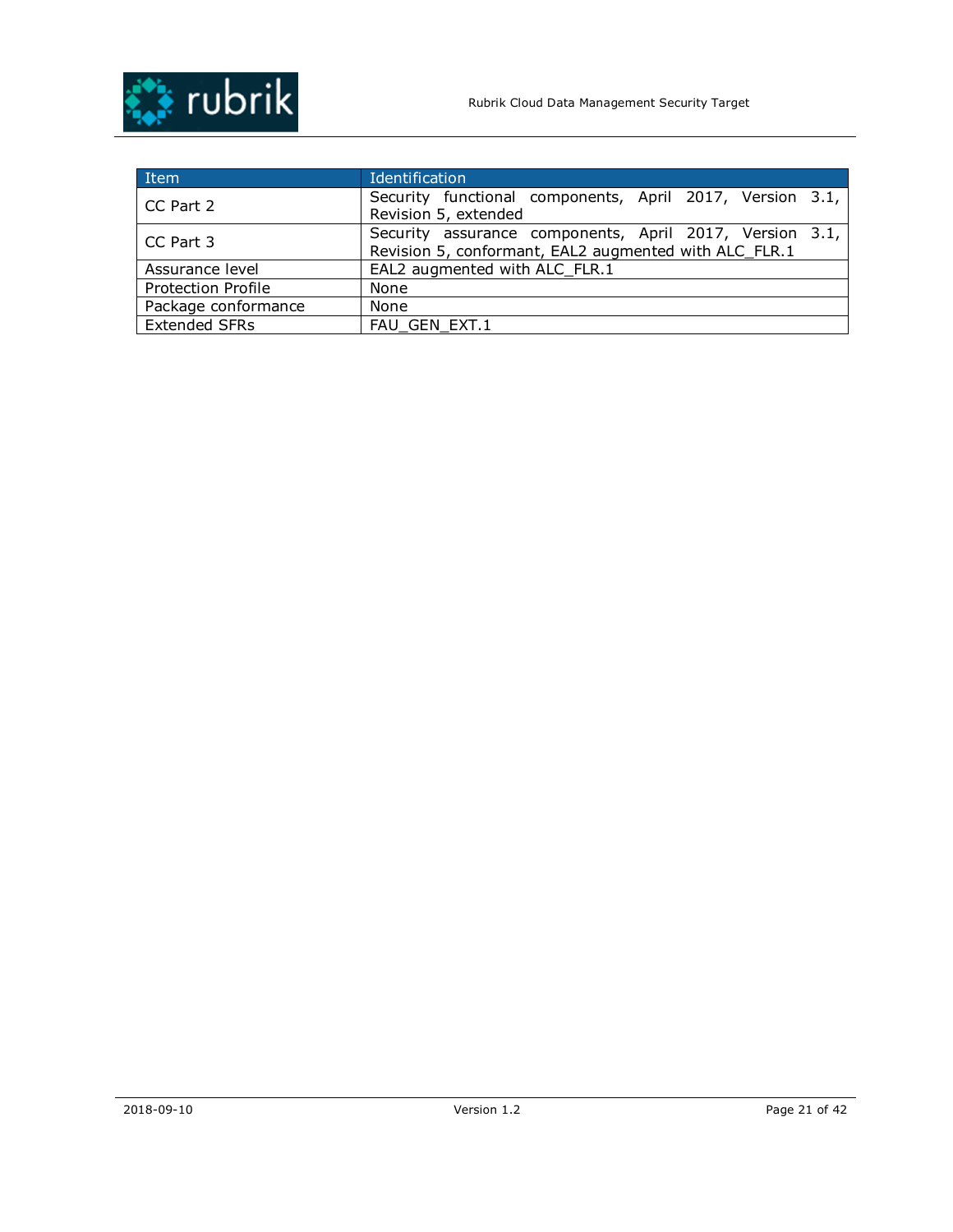

# **3. SECURITY PROBLEM DEFINITION (ASE\_SPD)**

# **3.1. THREATS TO SECURITY**

# **3.1.1. ASSETS**

| <b>Assets</b> | Description                                                                                                                              |
|---------------|------------------------------------------------------------------------------------------------------------------------------------------|
| AS.DATA       | Sensitive or security functional data contained in TOE backups,<br>both locally and archived across all mediums supported by the<br>TOE. |
| AS.KFY        | Cryptographic keys contained in the TOE, for encryption of<br>'data in flight'.                                                          |

# **3.1.2. THREAT AGENTS**

| <b>Threat Agents</b> | <b>Description</b>                                                                                                                                                                       |
|----------------------|------------------------------------------------------------------------------------------------------------------------------------------------------------------------------------------|
| TA.ATTACKER          | A person/company or process with skills and resources to<br>mislead the system in any way necessary to<br>reveal/divulge/misuse data and prevent the system from<br>intended operations. |
| TA.ADMIN             | Authorized person/process that performs installation and<br>configuration/setup of the TOE to ensure that the TOE operates<br>according to the needs of the enterprise/organization.     |

# **3.1.3. IDENTIFICATION OF THREATS**

# **3.1.3.1. THREATS TO THE TOE**

| <b>Threats to the TOE</b> | <b>Description</b>                                           |
|---------------------------|--------------------------------------------------------------|
| TT.ADMIN_ERROR            | The TOE may be incorrectly configured that may result in the |
|                           | TOE's acquisition of ineffective security mechanisms.        |
| Threat agent:             | TA.ADMIN                                                     |
| Assets:                   | AS.DATA                                                      |
| Attack method:            | During operation, the administrator unintentionally          |
|                           | configures the TOE incorrectly, making the TOE inoperable or |
|                           | resulting in ineffective security mechanisms.                |
|                           |                                                              |
| TT.ADMIN_EXPLOIT          | A person/company may gain access to an administrator         |
|                           | account.                                                     |
| Threat agent:             | TA.ATTACKER                                                  |
| Assets:                   | AS.DATA                                                      |
| Attack method:            | A person/company uses hacking methods to exploit missing,    |
|                           | weak or incorrectly implemented access control in the TOE.   |
|                           |                                                              |
| TT.CRYPTO_                | An attacker may compromise cryptographic keys and the        |
| <b>COMPROMISE</b>         | data protected by the cryptographic mechanisms.              |
| Threat agent:             | TA.ATTACKER                                                  |
| Assets:                   | AS.DATA and AS.KEY                                           |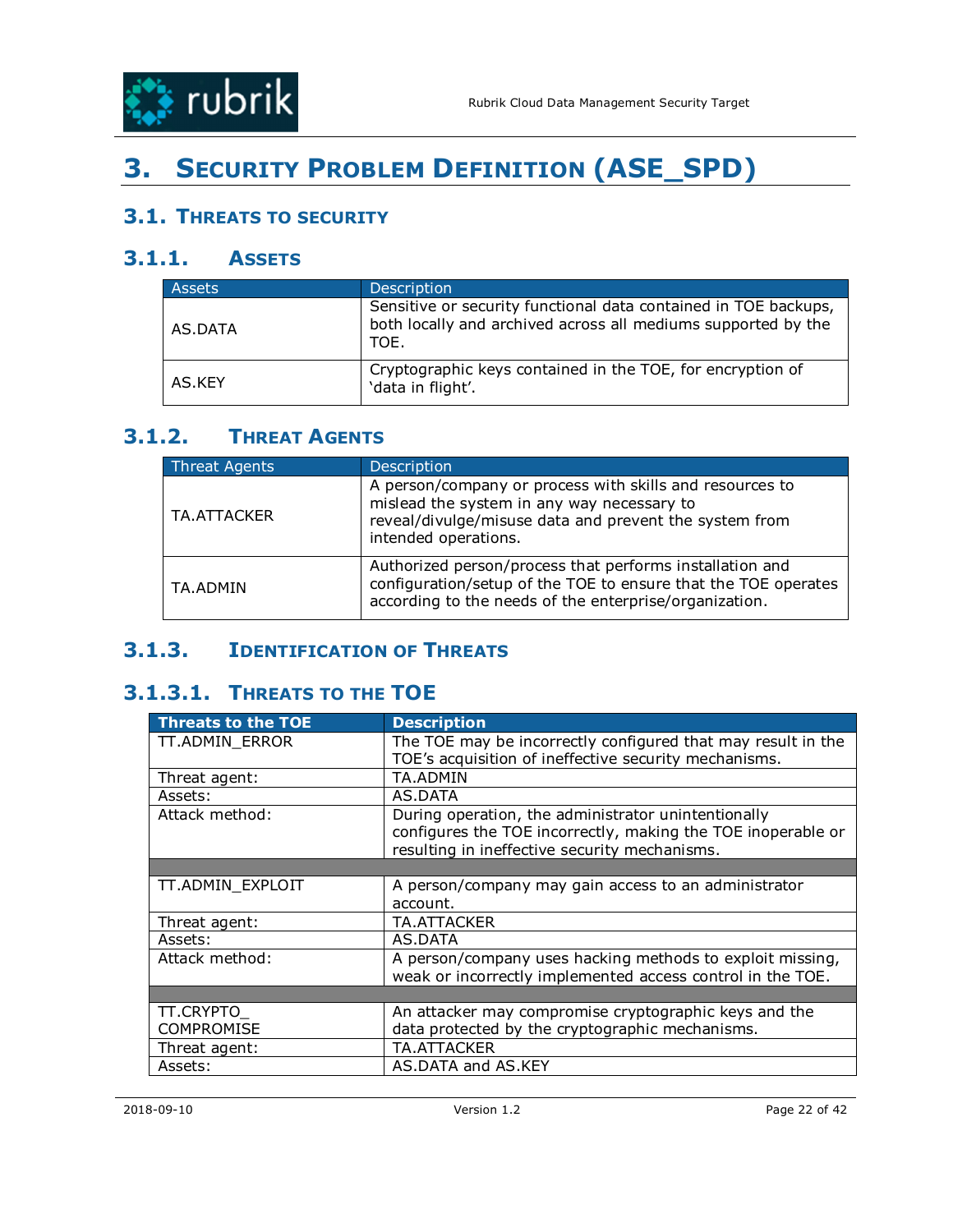

| Attack method: | An attacker cause key or data associated with the<br>cryptographic functionality to be inappropriately accessed<br>(viewed/modified/deleted), thus compromising the<br>cryptographic mechanisms and the data protected by those<br>mechanisms. |
|----------------|------------------------------------------------------------------------------------------------------------------------------------------------------------------------------------------------------------------------------------------------|
|                |                                                                                                                                                                                                                                                |
| TT.HACK_ACCESS | A person/company gets undetected system access to the<br>TOE due to missing, weak and/or incorrectly implemented<br>access control, causing potential violations of integrity,<br>confidentiality or availability.                             |
| Threat agent:  | TA.ATTACKER                                                                                                                                                                                                                                    |
| Assets:        | AS.DATA                                                                                                                                                                                                                                        |
| Attack method: | A person/company uses hacking methods to exploit missing,<br>weak or incorrectly implemented access control in the TOE.                                                                                                                        |
|                |                                                                                                                                                                                                                                                |
| TT.MALFUNCTION | The TOE may malfunction which may compromise<br>information and data processing.                                                                                                                                                               |
| Threat agent:  | TA.ATTACKER                                                                                                                                                                                                                                    |
| Assets:        | AS.DATA and AS.KEY                                                                                                                                                                                                                             |
| Attack method: | A malfunction in the TOE implies unauthorized access to TOE<br>resources.                                                                                                                                                                      |

# **3.1.3.2. THREATS TO THE TOE ENVIRONMENT**

| Threats to the TOE Description<br>environment |                                                                                                                                                  |
|-----------------------------------------------|--------------------------------------------------------------------------------------------------------------------------------------------------|
| TE.EAVESDROPPING                              | Eavesdropping of the communication between Rubrik nodes.<br>This includes man-in-the-middle, side-channel, or other<br>redirection attacks.      |
| Threat agent:                                 | <b>TA.ATTACKER</b>                                                                                                                               |
| Assets:                                       | AS.DATA                                                                                                                                          |
| Attack method:                                | An unauthorized person with no physical access to TOE is<br>eavesdropping on the communication between Rubrik nodes to<br>intercept information. |

## **3.2. ORGANIZATIONAL SECURITY POLICIES**

| Organizational security<br>Policies | Description                                                                                                   |
|-------------------------------------|---------------------------------------------------------------------------------------------------------------|
| P.ACCOUNTABILITY                    | The authorized users of the TOE shall be held accountable for<br>their actions within the TOE.                |
| P.CRYPTOGRAPHIC                     | The TOE shall provide cryptographic functions for its own use,<br>including encryption/decryption operations. |

## **3.3. ASSUMPTIONS**

| Assumptions | <b>Description</b>                                                                                                                      |
|-------------|-----------------------------------------------------------------------------------------------------------------------------------------|
| A.PHYSICAL  | Physical security, commensurate with the value of the TOE and<br>the data it contains, is assumed to be provided by the<br>environment. |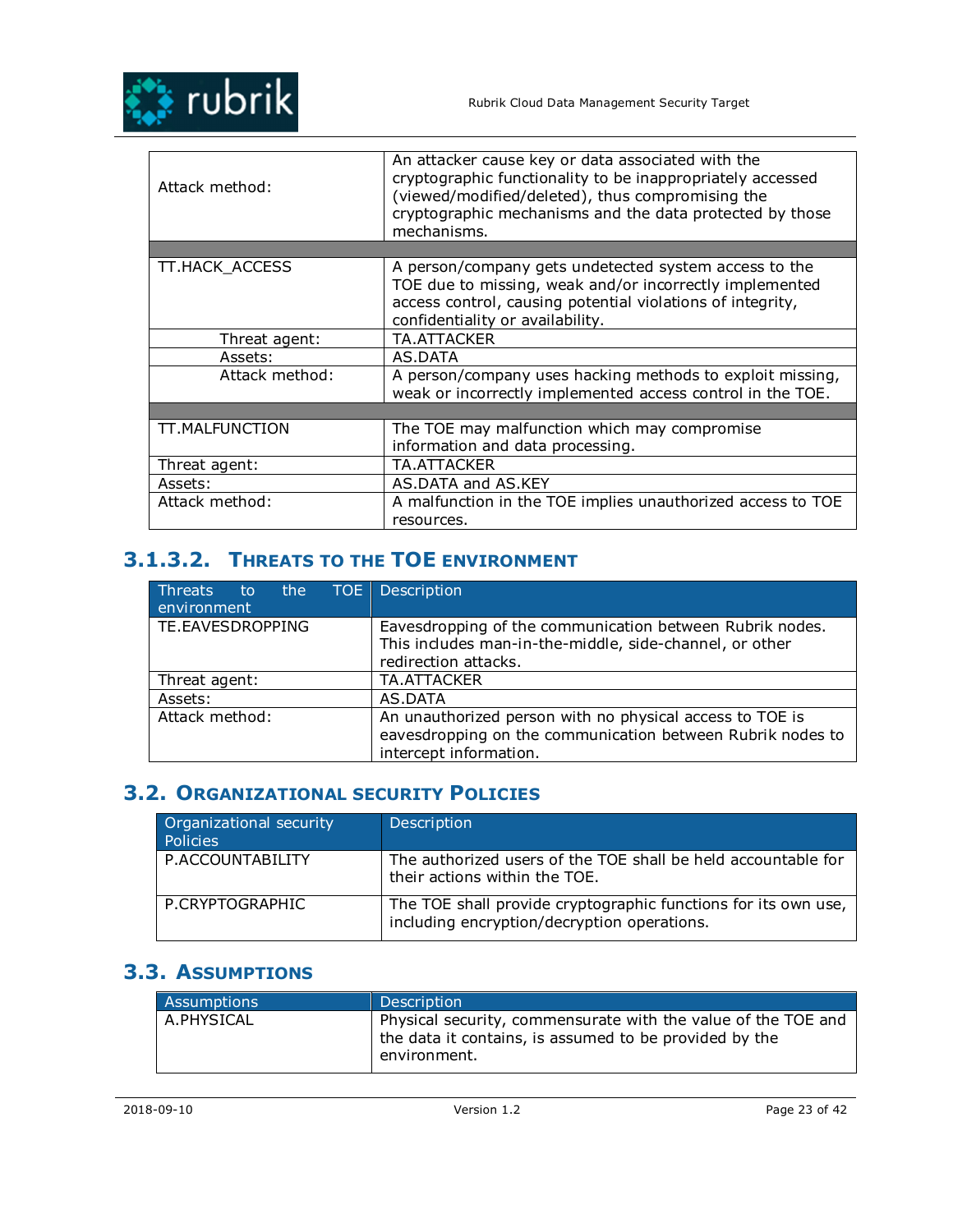

| A.TRUSTED ADMIN | The administrators of the TOE shall not have any malicious |
|-----------------|------------------------------------------------------------|
|                 | intention, shall receive proper training on the TOE        |
|                 | management, and shall follow the administrator quidelines. |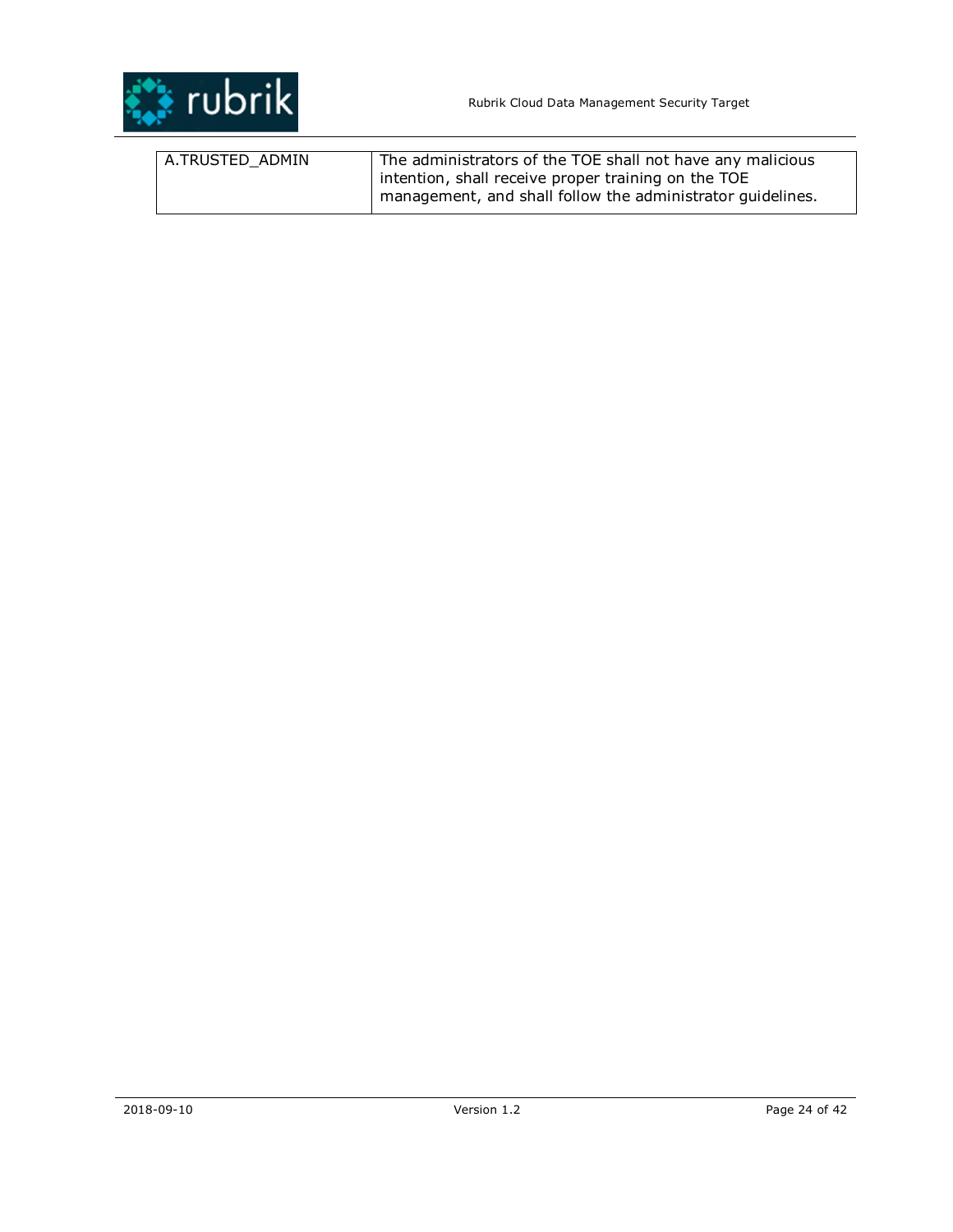

# **4. SECURITY OBJECTIVES (ASE\_OBJ)**

This chapter defines the security objectives for the TOE and its supporting environment. The security objectives are intended to counter identified threats, comply with defined organizational security policies, and address applicable assumptions.

# **4.1. TOE SECURITY OBJECTIVES**

This section defines the security objectives that are to be addressed by the TOE.

| Security Objectives | Description                                                                                                                                                                          |
|---------------------|--------------------------------------------------------------------------------------------------------------------------------------------------------------------------------------|
| O.ACCESS            | The TOE will provide mechanisms that control a user's logical<br>access to the TOE and to explicitly deny access to specific<br>users when appropriate.                              |
| O.AUDIT             | The TOE shall record and maintain security-related events to<br>enable tracing of responsibilities for security-related acts and<br>shall provide means to review the recorded data. |
| O.CRYPTOGRAPHY      | The TOE shall provide cryptographic functions to maintain the<br>confidentiality of 'data in flight'.                                                                                |
| O.MANAGE            | The TOE shall provide means for the administrators of the TOE<br>to efficiently manage the TOE in a secure manner, and restrict<br>these means from unauthorized use.                |
| O.PROTECTION        | The TOE must protect itself and its resources from<br>unauthorized modifications and access to its functions and<br>data.                                                            |

## **4.2. OPERATIONAL ENVIRONMENT SECURITY OBJECTIVES**

This section defines the security objectives that are to be addressed by the operational environment of the TOE.

| <b>Security Objectives</b> | Description                                                                                                                                                                                                                                                                           |
|----------------------------|---------------------------------------------------------------------------------------------------------------------------------------------------------------------------------------------------------------------------------------------------------------------------------------|
| OE.PHYSICAL                | Physical security, commensurate with the value of the TOE and<br>the data it contains, is provided by the environment.                                                                                                                                                                |
| OE.TRUSTED_ADMIN           | The administrator of the TOE shall not have any malicious<br>intention, shall receive proper training on the TOE<br>management, and shall follow the administrator guidelines as<br>indicated by Rubrik and any additional trusted parties in which<br>an agreement has been entered. |

## **4.3. SECURITY OBJECTIVES RATIONALE**

The following tracing shows which security objectives address which threats, OSPs and assumptions.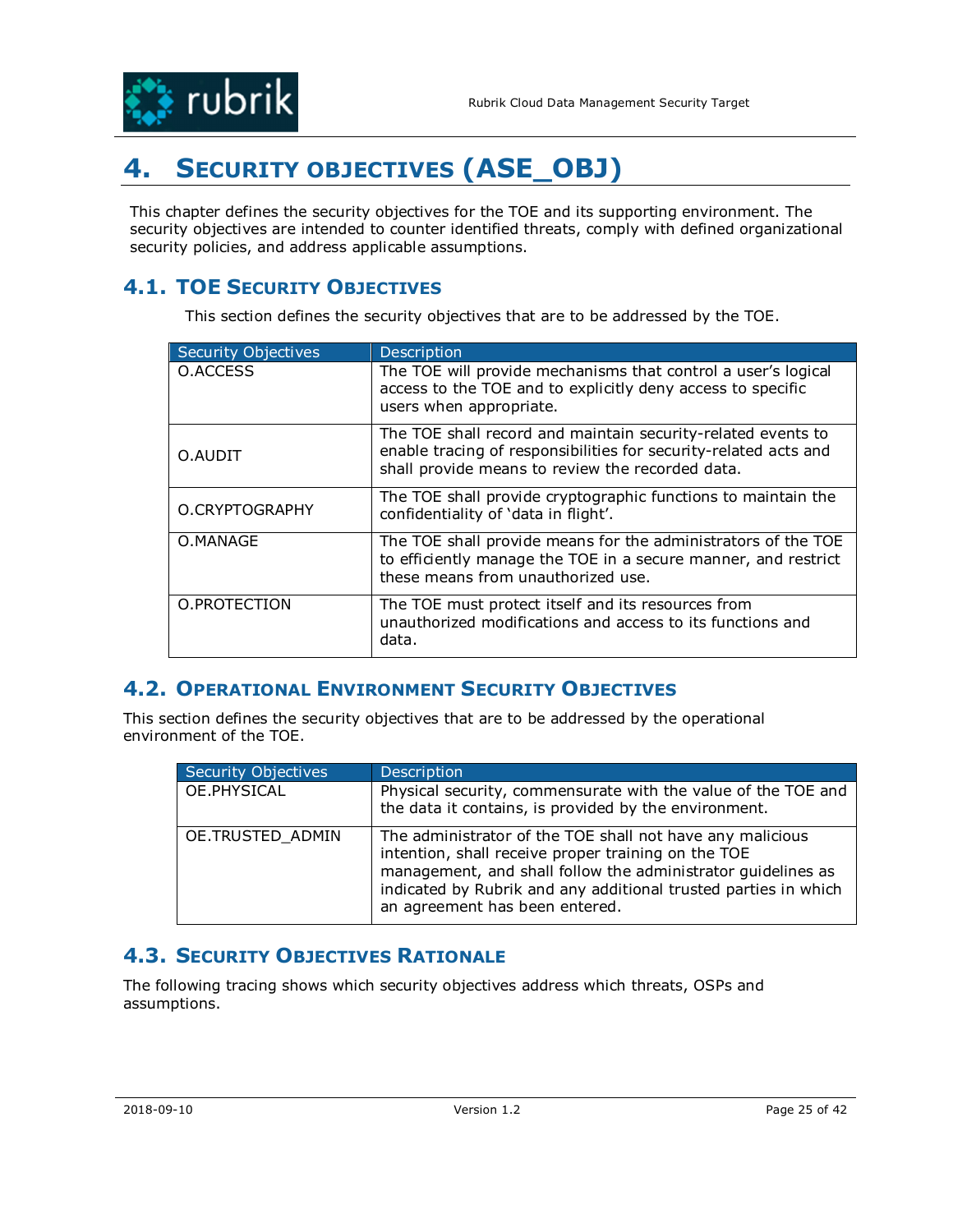

| Threats/<br>Policies/<br><b>Assumptions</b><br><b>Objectives</b>                 | Т<br>T<br>ä,<br>A<br>D<br>M<br>I<br>N<br>$\bar{E}$<br>R<br>R<br>O<br>R | Τ<br>T<br>×.<br>A<br>D<br>M<br>I<br>N<br>P X TI<br>L<br>O<br>$\overline{I}$<br>$\bar{1}$ | Τ<br>T<br>ä,<br>C<br>R<br>Υ<br>P<br>T<br>O<br>$\bar{c}$<br>O<br>M<br>P<br>R<br>O<br>M<br>I<br>S<br>Ė | Т<br>T<br>ä,<br>H<br>A<br>C<br>K<br>$\overline{\overline{A}}$<br>C<br>C<br>5S | Τ<br>T<br>M<br>А<br>L<br>F<br>U<br>N<br>$\frac{C}{T}$<br>$\mathbf{I}$<br>$\circ$<br>N | Т<br>E<br>×.<br>E<br>A<br>V<br>E<br>$\mathsf{s}$<br>D<br>R<br>O<br>P<br>P<br>I<br>N<br>G | P<br>٠<br>Α<br>$\mathsf{C}$<br>$\mathsf{C}$<br>$\circ$<br>U<br>N<br>T<br>A<br>B<br>$\mathbf{I}$<br>L<br>I<br>T<br>Y | P<br>C<br>R<br>Y<br>P<br>T<br>O<br>G<br>R<br>A<br>P<br>Η<br>$\mathbf{I}$<br>Ċ | A<br>×.<br>P<br>H<br>Υ<br>S<br>I<br>C<br>Α<br>L | Α<br>¥.<br>T<br>$\mathsf{R}$<br>D H H O C<br>A<br>D<br>M<br>I<br>N |
|----------------------------------------------------------------------------------|------------------------------------------------------------------------|------------------------------------------------------------------------------------------|------------------------------------------------------------------------------------------------------|-------------------------------------------------------------------------------|---------------------------------------------------------------------------------------|------------------------------------------------------------------------------------------|---------------------------------------------------------------------------------------------------------------------|-------------------------------------------------------------------------------|-------------------------------------------------|--------------------------------------------------------------------|
| <b>TOE Security</b><br><b>Objectives</b>                                         |                                                                        |                                                                                          |                                                                                                      |                                                                               |                                                                                       |                                                                                          |                                                                                                                     |                                                                               |                                                 |                                                                    |
| <b>O.ACCESS</b>                                                                  |                                                                        | X                                                                                        |                                                                                                      | Χ                                                                             | Χ                                                                                     |                                                                                          | Χ                                                                                                                   |                                                                               |                                                 |                                                                    |
| O.AUDIT                                                                          |                                                                        |                                                                                          |                                                                                                      | X                                                                             | Χ                                                                                     |                                                                                          | X                                                                                                                   |                                                                               |                                                 |                                                                    |
| O.CRYPTOGRAPHY                                                                   |                                                                        |                                                                                          |                                                                                                      |                                                                               | X                                                                                     | X                                                                                        |                                                                                                                     | Χ                                                                             |                                                 |                                                                    |
| O.MANAGE                                                                         | Χ                                                                      | Χ                                                                                        |                                                                                                      | Χ                                                                             |                                                                                       | X                                                                                        |                                                                                                                     |                                                                               |                                                 |                                                                    |
| O.PROTECTION                                                                     |                                                                        |                                                                                          | X                                                                                                    | X                                                                             | X                                                                                     |                                                                                          |                                                                                                                     |                                                                               |                                                 |                                                                    |
| <b>Operational</b><br><b>Environment</b><br><b>Security</b><br><b>Objectives</b> |                                                                        |                                                                                          |                                                                                                      |                                                                               |                                                                                       |                                                                                          |                                                                                                                     |                                                                               |                                                 |                                                                    |
| OE.PHYSICAL                                                                      |                                                                        |                                                                                          |                                                                                                      |                                                                               |                                                                                       |                                                                                          |                                                                                                                     |                                                                               | Χ                                               |                                                                    |
| OE.TRUSTED_ADMIN                                                                 | Χ                                                                      | Χ                                                                                        |                                                                                                      | Χ                                                                             |                                                                                       |                                                                                          | Χ                                                                                                                   |                                                                               |                                                 | Χ                                                                  |

### **Table 1: Mapping of Objectives to Threats, Policies and Assumptions**

The following table is a set of justifications that shows that all threats, OSPs, and assumptions are effectively addressed by the security objectives.

| Threat/Policy/Assumption | Security Objective Rationale                                                                                                               |  |  |  |  |  |  |  |  |
|--------------------------|--------------------------------------------------------------------------------------------------------------------------------------------|--|--|--|--|--|--|--|--|
| TT.ADMIN_ERROR           | O.MANAGE provides administrators the capability to view and manage<br>configuration settings.                                              |  |  |  |  |  |  |  |  |
|                          | OE.TRUSTED_ADMIN ensures that the administrators are non-hostile<br>and are trained to appropriately manage and administer the TOE.        |  |  |  |  |  |  |  |  |
| TT.ADMIN EXPLOIT         | O.ACCESS includes mechanisms to authenticate TOE administrators<br>and place controls on administrator sessions.                           |  |  |  |  |  |  |  |  |
|                          | O.MANAGE restricts access to administrative<br>functions<br>and<br>management of TSF data to the administrator.                            |  |  |  |  |  |  |  |  |
|                          | OE.TRUSTED ADMIN ensures that the TOE administrators have<br>guidance that instructs them how to administer the TOE in a secure<br>manner. |  |  |  |  |  |  |  |  |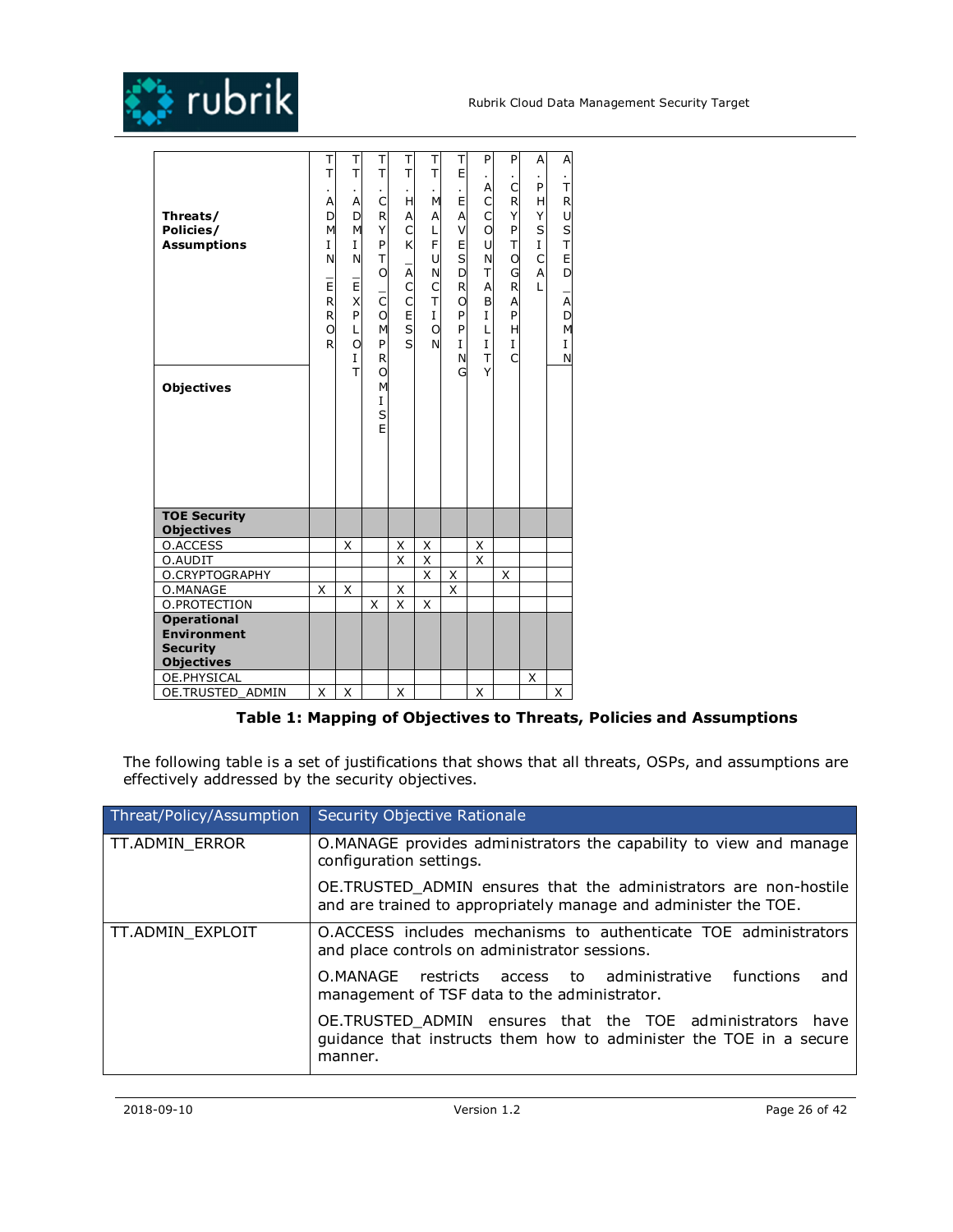

| TT.CRYPTO_<br>COMPROMISE | O.PROTECTION ensures that the TOE will have adequate protection<br>from external sources and that all TOE Security Policy functions are<br>invoked.                                                                                                                                                                               |
|--------------------------|-----------------------------------------------------------------------------------------------------------------------------------------------------------------------------------------------------------------------------------------------------------------------------------------------------------------------------------|
| TT.HACK_ACCESS           | O.AUDIT provides the TOE the capability to detect and create records<br>of security-relevant events associated with users.                                                                                                                                                                                                        |
|                          | O.ACCESS includes mechanisms to authenticate TOE administrators<br>and place controls on administrator sessions.                                                                                                                                                                                                                  |
|                          | O.MANAGE restricts the ability to modify the security attributes<br>associated with access control rules, access to authenticated and<br>unauthenticated services, etc. to the administrator. These objectives<br>ensure that no other user can modify the information flow policy to<br>bypass the intended TOE security policy. |
|                          | O.PROTECTION ensures that the TOE will have adequate protection<br>from external sources and that all TOE Security Policy functions are<br>invoked.                                                                                                                                                                               |
|                          | OE.TRUSTED_ADMIN ensures that the TOE administrators have<br>guidance that instructs them how to administer the TOE in a secure<br>manner.                                                                                                                                                                                        |
| TT.MALFUNCTION           | O.AUDIT provides the TOE the capability to detect and create records<br>of security-relevant events associated with users.                                                                                                                                                                                                        |
|                          | O.ACCESS includes mechanisms to authenticate TOE administrators<br>and place controls on administrator sessions.                                                                                                                                                                                                                  |
|                          | O.CRYPTOGRAPHY requires the TOE to implement cryptographic<br>services to provide confidentiality protection of data in flight.                                                                                                                                                                                                   |
|                          | O.PROTECTION ensures that the TOE will have adequate protection<br>from external sources and that all TOE Security Policy functions are<br>invoked.                                                                                                                                                                               |
| TE.EAVESDROPPING         | O.CRYPTOGRAPHY requires the TOE to implement cryptographic<br>services to provide confidentiality protection of data in flight.                                                                                                                                                                                                   |
|                          | O.MANAGE restricts the ability to modify the security attributes<br>associated with access control rules, access to authenticated and<br>unauthenticated services, etc. to the administrator.                                                                                                                                     |
| P.ACCOUNTABILITY         | O.ACCESS requires the TOE to identify and authenticate users prior to<br>allowing any TOE access or any TOE mediated access on behalf of<br>those users                                                                                                                                                                           |
|                          | O.AUDIT provides the administrator with the capability of recording the<br>actions of a specific user, or review the audit trail based on the identity<br>of the user. Additionally, the administrator's user identifier is recorded<br>when any security relevant change is made to the TOE (e.g. modifying<br>TSF data).        |
|                          | OE.TRUSTED_ADMIN ensures that the TOE administrators have<br>quidance that instructs them how to administer the TOE in a secure<br>manner.                                                                                                                                                                                        |
| P.CRYPTOGRAPHIC          | O.CRYPTOGRAPHY<br>requires the TOE to implement cryptographic                                                                                                                                                                                                                                                                     |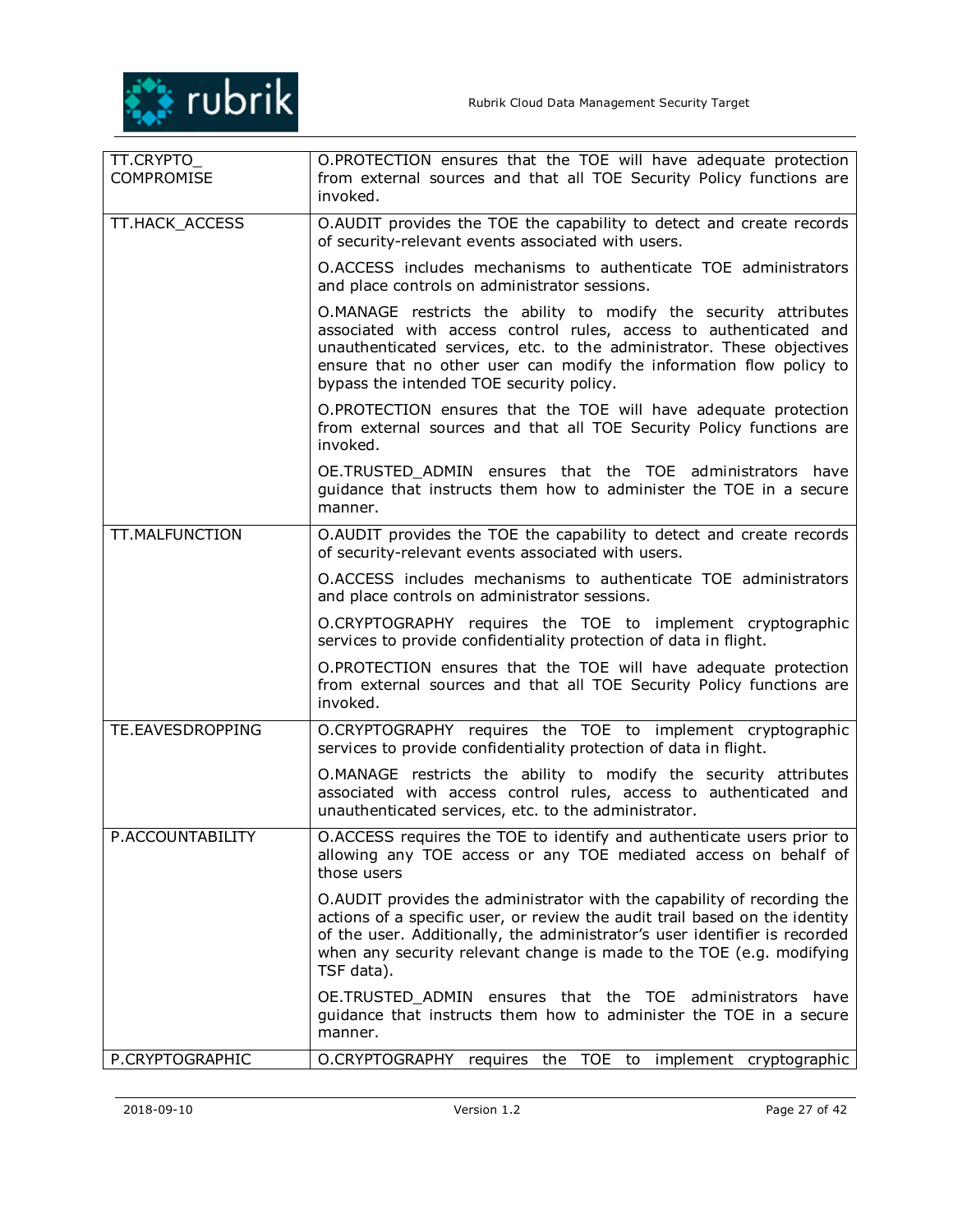

|                 | services to provide confidentiality protection of the TOE.                                                                                                                                                    |
|-----------------|---------------------------------------------------------------------------------------------------------------------------------------------------------------------------------------------------------------|
| A.PHYSICAL      | OE.PHYSICAL ensures that the environment provides physical security,<br>commensurate with the value of the TOE and the data it contains.                                                                      |
| A.TRUSTED ADMIN | OE.TRUSTED_ADMIN ensures that the administrators of the TOE shall<br>not have any malicious intention, shall receive proper training on the<br>TOE management, and shall follow the administrator guidelines. |

## **Table 2: Rationale between Objectives and SPD**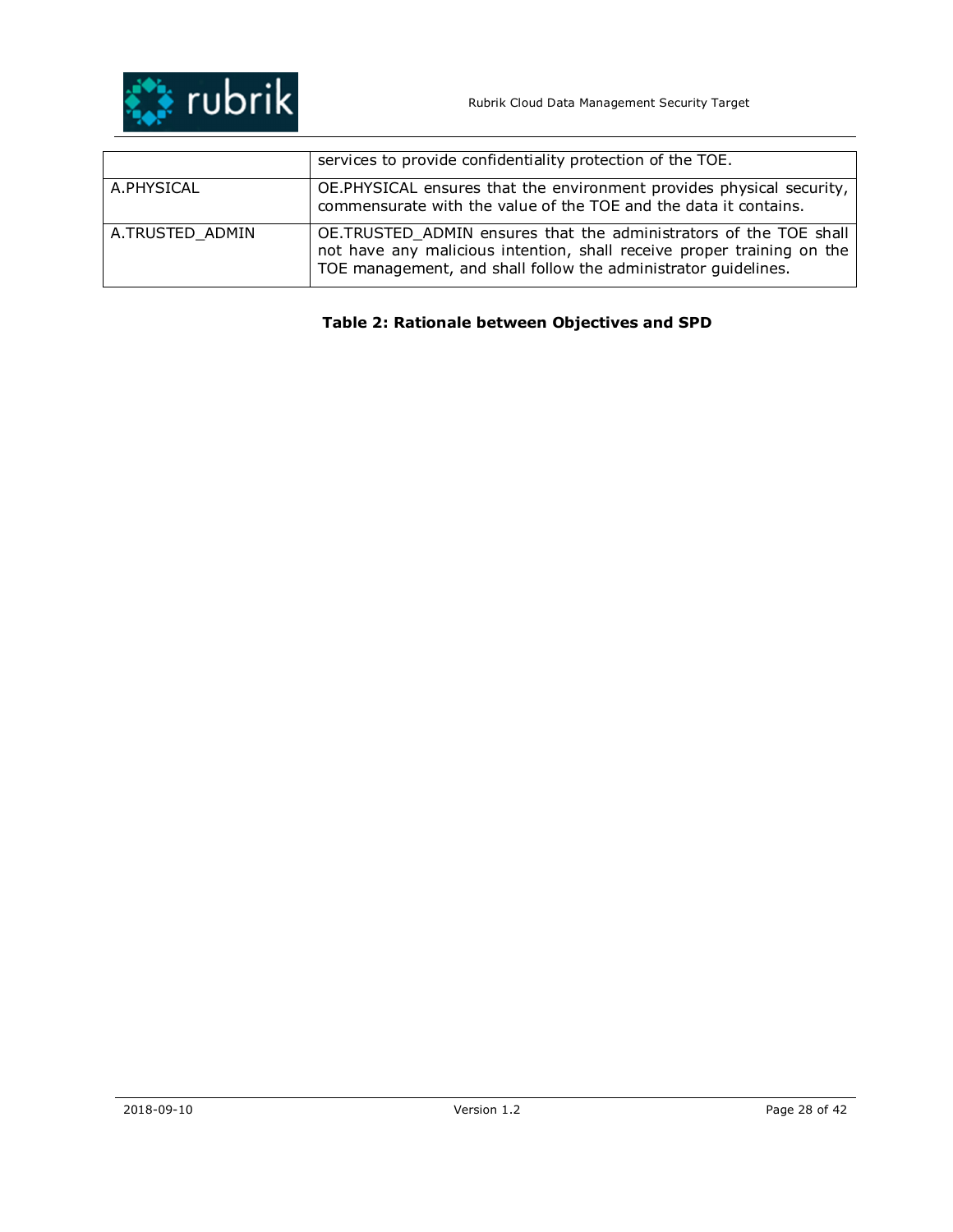

# **5. EXTENDED COMPONENTS DEFINITION (ASE\_ECD)**

The following extended component has been included in this Security Target because the Common Criteria components were found to be insufficient as stated.

# **5.1. EXTENDED COMPONENT**

| <b>Explicit Component</b> | <b>Identifier</b>        | <b>Rationale</b>                                                                                                                                                                                                       |
|---------------------------|--------------------------|------------------------------------------------------------------------------------------------------------------------------------------------------------------------------------------------------------------------|
| FAU GEN EXT.1             | Audit data<br>generation | This extended component is necessary to<br>describe that the TOE enables the audit<br>functions during cluster initialization, and that<br>the audit functions cannot be turned on or off<br>during the TOE operation. |

**Table 3: Rationale for Extended Component**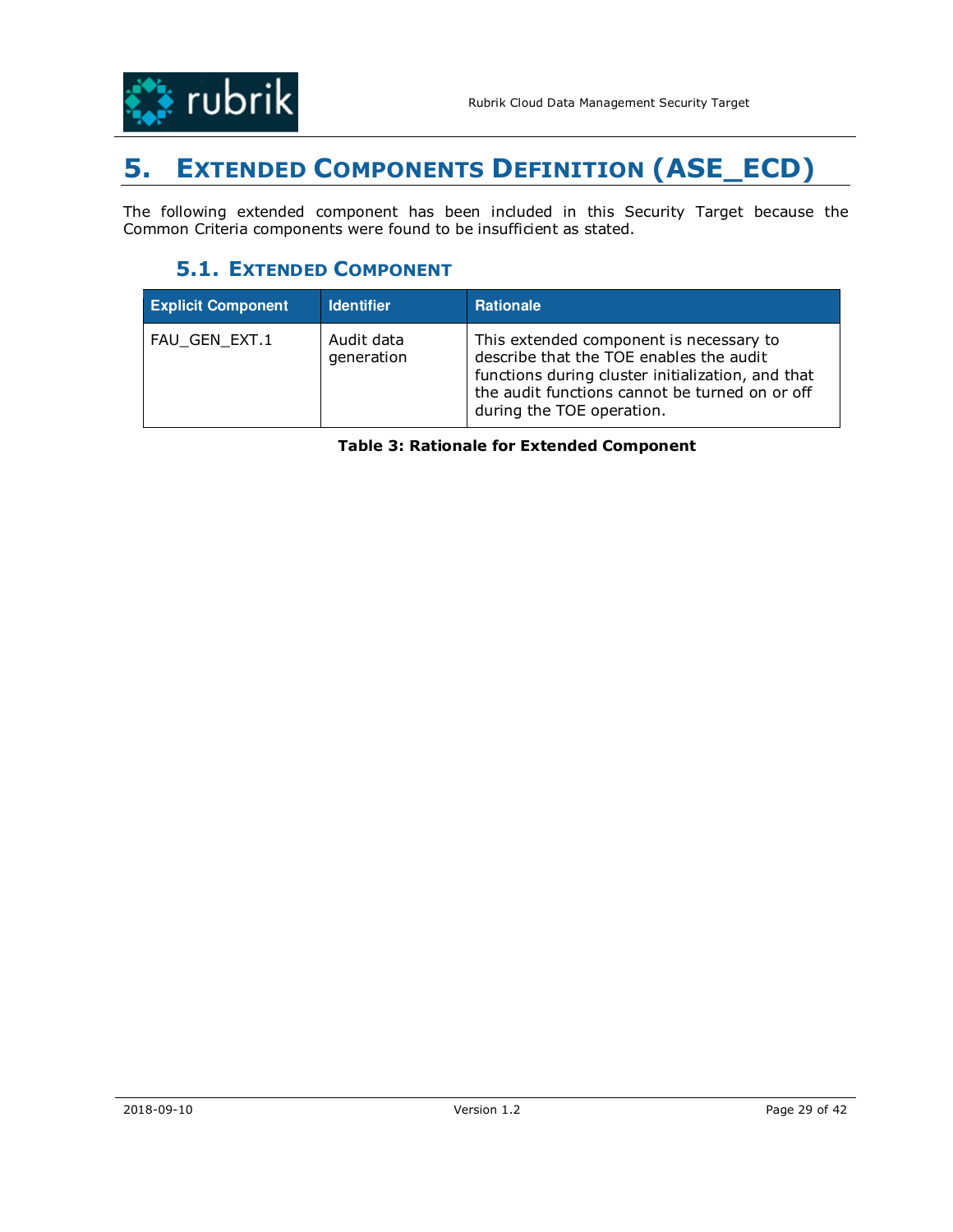

# **6. SECURITY REQUIREMENTS (ASE\_REQ)**

# **6.1. SECURITY FUNCTIONAL REQUIREMENTS (SFRS)**

| <b>Functional Class</b>                 | <b>Functional Component</b> |                                         |  |  |  |  |  |  |
|-----------------------------------------|-----------------------------|-----------------------------------------|--|--|--|--|--|--|
|                                         | FAU GEN EXT.1               | Audit data generation                   |  |  |  |  |  |  |
| FAU:                                    | FAU_GEN.2                   | User identity association               |  |  |  |  |  |  |
| Security audit                          | FAU STG.1                   | Protected audit trail storage           |  |  |  |  |  |  |
|                                         | FAU SAR.1                   | <b>Audit Review</b>                     |  |  |  |  |  |  |
| FDP:                                    | FDP ACC.1                   | <b>Subset Access Control</b>            |  |  |  |  |  |  |
| <b>User Data Protection</b>             | FDP_ACF.1                   | Security attribute based access control |  |  |  |  |  |  |
| FCS:                                    | FCS_CKM.1                   | Cryptographic key generation            |  |  |  |  |  |  |
| Cryptographic                           | FCS CKM.4                   | Cryptographic key destruction           |  |  |  |  |  |  |
| support                                 | FCS COP.1                   | Cryptographic operation                 |  |  |  |  |  |  |
| FIA:                                    | FIA ATD.1                   | User attribute definition               |  |  |  |  |  |  |
| Identification<br>and<br>authentication | FIA_UAU.1                   | Timing of authentication                |  |  |  |  |  |  |
|                                         | FIA UID.1                   | Timing of identification                |  |  |  |  |  |  |
|                                         | FMT MTD.1                   | Management of TSF data                  |  |  |  |  |  |  |
|                                         | FMT SMF.1                   | Specification of Management Functions   |  |  |  |  |  |  |
| FMT:<br>Security management             | FMT SMR.2                   | Restrictions on security roles          |  |  |  |  |  |  |
|                                         | FMT_MSA.1                   | Management of security attributes       |  |  |  |  |  |  |
|                                         | FMT MSA.3                   | Static attribute initialisation         |  |  |  |  |  |  |
| FPT·<br>Protection of the TSF           | FPT_STM.1                   | Reliable time stamps                    |  |  |  |  |  |  |

### **Table 4: Security Functional Requirements**

# **6.1.1. SECURITY AUDIT (FAU)**

## **6.1.1.1. FAU\_GEN\_EXT.1 AUDIT DATA GENERATION**

Dependencies: FPT\_STM.1 Reliable time stamps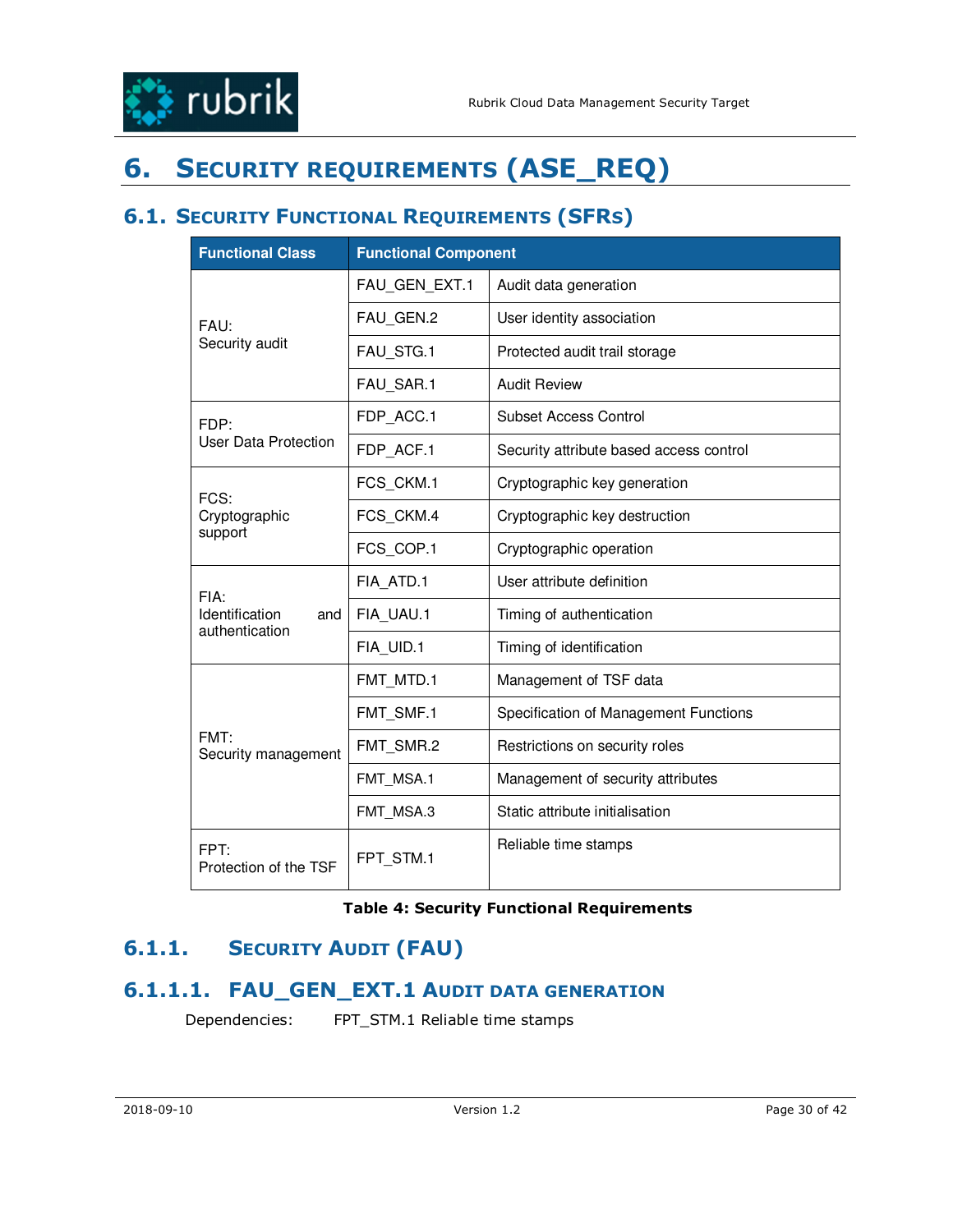

**FAU\_GEN EXT.1.1** The TSF shall be able to generate an audit record of the following auditable events:

a) All auditable events for the [*not specified*] level of audit; and

b) [**All administrative actions and the following security events:** 

- **Resuming all protection activity,**
- **Pausing all protection activity**].

**FAU GEN EXT.1.2** The TSF shall record within each audit record at least the following information:

a) Date and time of the event, type of event, subject identity (if applicable), and the outcome (success or failure) of the event; and

b) For each audit event type, based on the auditable event definitions of the functional components included in the PP/ST, [**None**].

## **6.1.1.2. FAU GEN.2 USER IDENTITY ASSOCIATION**

Dependencies: FAU\_GEN\_EXT.1 Audit data generation FIA\_UID.1 Timing of identification

**FAU\_GEN.2.1** For audit events resulting from actions of identified users, the TSF shall be able to associate each auditable event with the identity of the user that caused the event.

## **6.1.1.3. FAU\_STG.1 PROTECTED AUDIT TRAIL STORAGE**

Dependencies: FAU\_GEN\_EXT.1 Audit data generation

**FAU STG.1.1** The TSF shall protect the stored audit records in the audit trail from unauthorized deletion.

**FAU\_STG.1.2** The TSF shall be able to [*prevent*] unauthorised modifications to the stored audit records in the audit trail.

## **6.1.1.4. FAU\_SAR.1 AUDIT REVIEW**

Dependencies: FAU GEN EXT.1 Audit data generation

**FAU\_SAR.1.1** The TSF shall provide [**authorized administrator**] with the capability to read [**all information**] from the audit records.

**FAU\_SAR.1.2** The TSF shall provide the audit records in a manner suitable for the user to interpret the information.

## **6.1.2. USER DATA PROTECTION (FDP)**

## **6.1.2.1. FDP\_ACC.1 SUBSET ACCESS CONTROL**

Dependencies: FDP\_ACF.1 Security attribute based access control

**FDP\_ACC.1.1** The TSF shall enforce the [**Administrator Access Control SFP**] on [subjects: **authorized administrator**, objects: **commands**, operations: **execute**].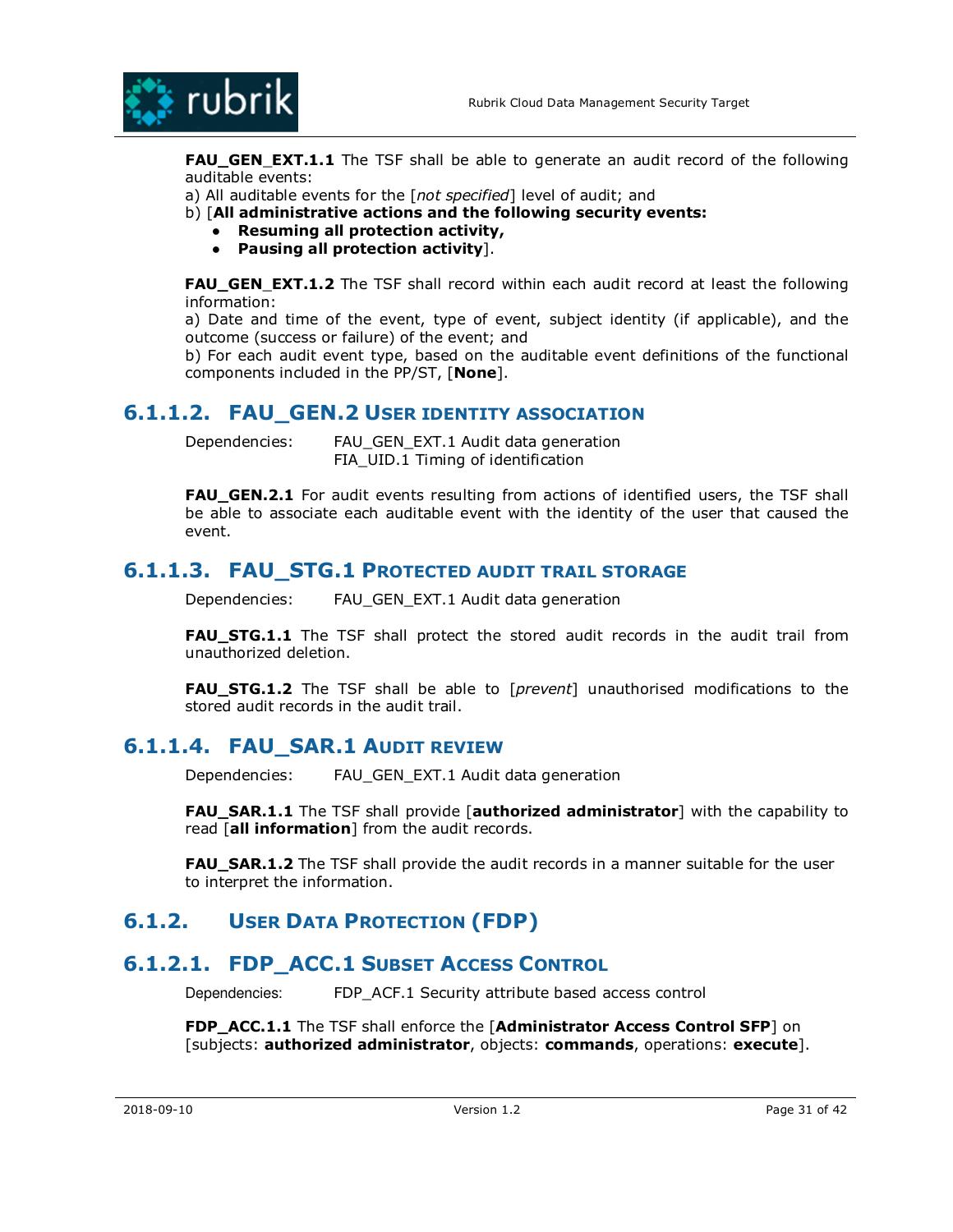

## **6.1.2.2. FDP\_ACF.1 SECURITY ATTRIBUTE BASED ACCESS CONTROL**

Dependencies: FDP\_ACC.1 Subset access control FMT\_MSA.3 Static attribute initialisation

**FDP\_ACF.1.1** The TSF shall enforce the [**Administrator Access Control SFP**] to objects based on the following: [subjects: **authorized administrator**; subject attributes: **user name, password**; object: **commands**; object attributes: **none**].

**FDP\_ACF.1.2** The TSF shall enforce the following rules to determine if an operation among controlled subjects and controlled objects is allowed: [**no additional rules**].

**FDP\_ACF.1.3** The TSF shall explicitly authorise access of subjects to objects based on the following additional rules: [**no additional rules**].

**FDP\_ACF.1.4** The TSF shall explicitly deny access of subjects to objects based on the following additional rules: [**no additional rules**].

# **6.1.3. CRYPTOGRAPHIC SUPPORT (FCS)**

## **6.1.3.1. FCS\_CKM.1 CRYPTOGRAPHIC KEY GENERATION**

Dependencies: [FCS CKM.2 Cryptographic key distribution, or FCS COP.1 Cryptographic operation] FCS CKM.4 Cryptographic key destruction

**FCS\_CKM.1.1** The TSF shall generate cryptographic keys in accordance with a specified cryptographic key generation algorithm [**TLS and SSH key generation**] and specified cryptographic key sizes [**as specified in Table 5**] that meet the following: [**NIST SP 800-135**].

## **6.1.3.2. FCS\_CKM.4 CRYPTOGRAPHIC KEY DESTRUCTION**

Dependencies: [FDP ITC.1 Import of user data without security attributes, or FDP\_ITC.2 Import of user data with security attributes, or FCS\_CKM.1 Cryptographic key generation]

**FCS\_CKM.4.1** The TSF shall destroy cryptographic keys in accordance with a specified cryptographic key destruction method [**zeroization of keys**] that meets the following: [**FIPS PUB 140-2**].

### **6.1.3.3. FCS\_COP.1 CRYPTOGRAPHIC OPERATION**

Dependencies: [FDP\_ITC.1 Import of user data without security attributes, or FDP ITC.2 Import of user data with security attributes, or FCS\_CKM.1 Cryptographic key generation] FCS CKM.4 Cryptographic key destruction

**FCS\_COP.1.1** The TSF shall perform [**cryptographic operations listed in Table 5: Cryptographic Operations**] in accordance with a specified cryptographic algorithm [**listed in Table 5: Cryptographic Operations**] and cryptographic key sizes [**listed in**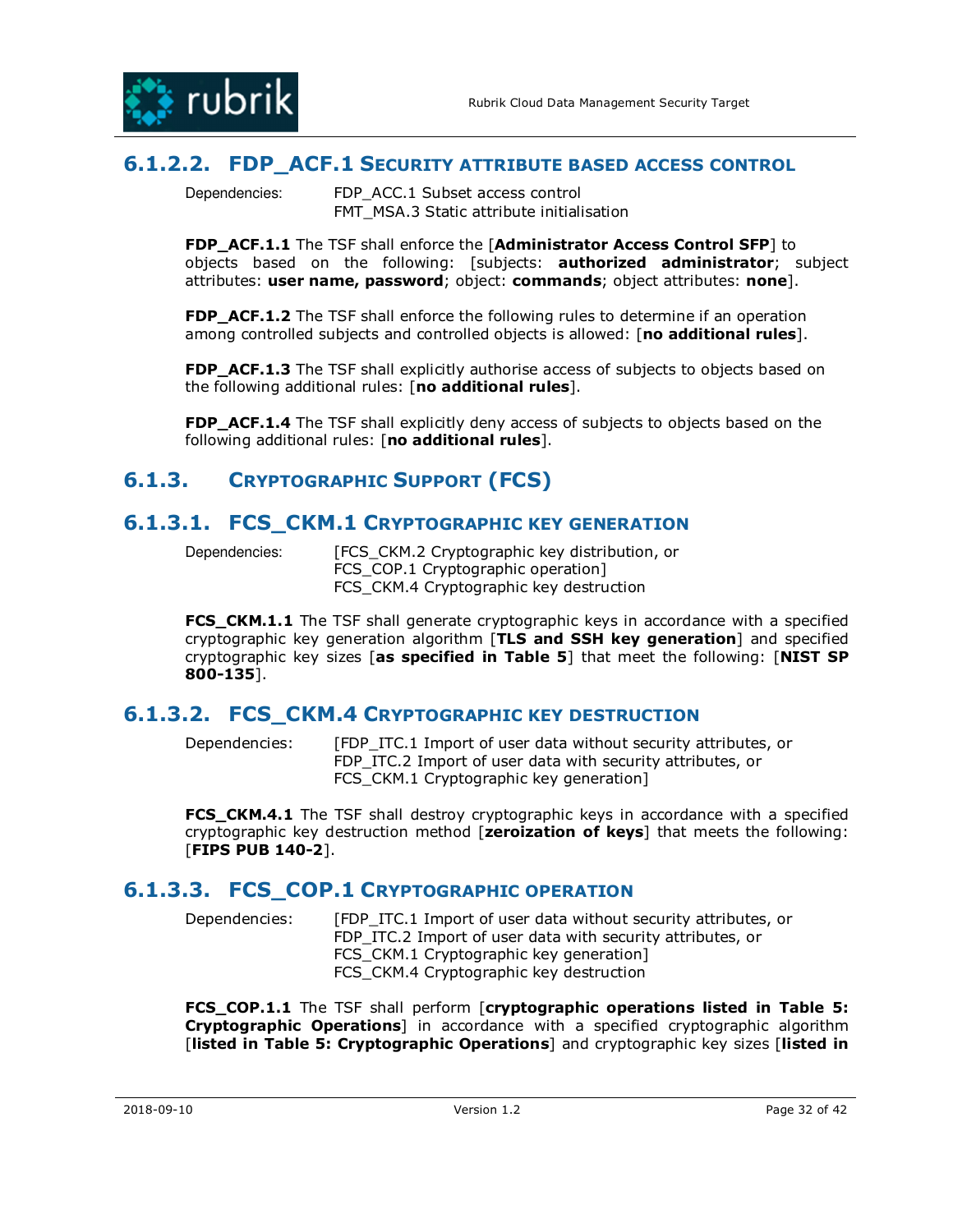

### **Table 5: Cryptographic Operations**] that meet the following: [**standards listed in Table 5: Cryptographic Operations**].

| Cryptographic           | Cryptographic     | Key sizes (bits)    | <b>Standards</b>      |
|-------------------------|-------------------|---------------------|-----------------------|
| operations              | algorithm         |                     |                       |
|                         |                   |                     |                       |
| Encryption/decryption   | <b>AES</b>        | 256                 | FIPS PUB 197          |
| Encryption/decryption   | <b>RSA</b>        | 2048                | ΝA                    |
| <b>TLS Session Keys</b> | <b>TLS KDF</b>    | All TLS Session Key | NIST SP 800-135       |
| Generation              |                   | <b>Sizes</b>        |                       |
| <b>SSH Session Key</b>  | <b>SSH KDF</b>    | All SSH Session     | NIST SP 800-135       |
| Generation              |                   | <b>Key Sizes</b>    |                       |
| Hashing                 | SHA-1             |                     | <b>FIPS PUB 180-4</b> |
|                         | SHA-256           |                     |                       |
|                         | <b>SHA-384</b>    |                     |                       |
|                         | <b>SHA-512</b>    |                     |                       |
| <b>HMAC</b>             | HMAC-SHA-1        | 160, 256, 384, 512  | <b>FIPS PUB 198-1</b> |
|                         | HMAC-SHA-256      |                     |                       |
|                         | HMAC-SHA-384      |                     |                       |
|                         | HMAC-SHA-512      |                     |                       |
| Key Agreement           | EC Diffie-Hellman | 256, 384, 521       | <b>NA</b>             |

**Table 5: Cryptographic Operations** 

## **6.1.4. IDENTIFICATION AND AUTHENTICATION (FIA)**

## **6.1.4.1. FIA ATD.1 USER ATTRIBUTE DEFINITION**

Dependences: None.

**FIA\_ATD.1.1** The TSF shall maintain the following list of security attributes belonging to individual users:

- a) [User identity: **user name;**
- b) Local authentication data: **password;**
- c) Authorizations: **access rights;** and
- d) **Email address**].

## **6.1.4.2. FIA\_UAU.1 TIMING OF AUTHENTICATION**

Dependences: FIA\_UID.1 Timing of identification

**FIA\_UAU.1.1** The TSF shall allow [**entry of username and corresponding password**] on behalf of the user to be performed before the user is authenticated.

**FIA\_UAU.1.2** The TSF shall require each user to be successfully authenticated before allowing any other TSF-mediated actions on behalf of that user.

## **6.1.4.3. FIA\_UID.1 TIMING OF IDENTIFICATION**

Dependences: None. **FIA\_UID.1.1** The TSF shall allow [**entry of username and corresponding password**] on behalf of the user to be performed before the user is identified.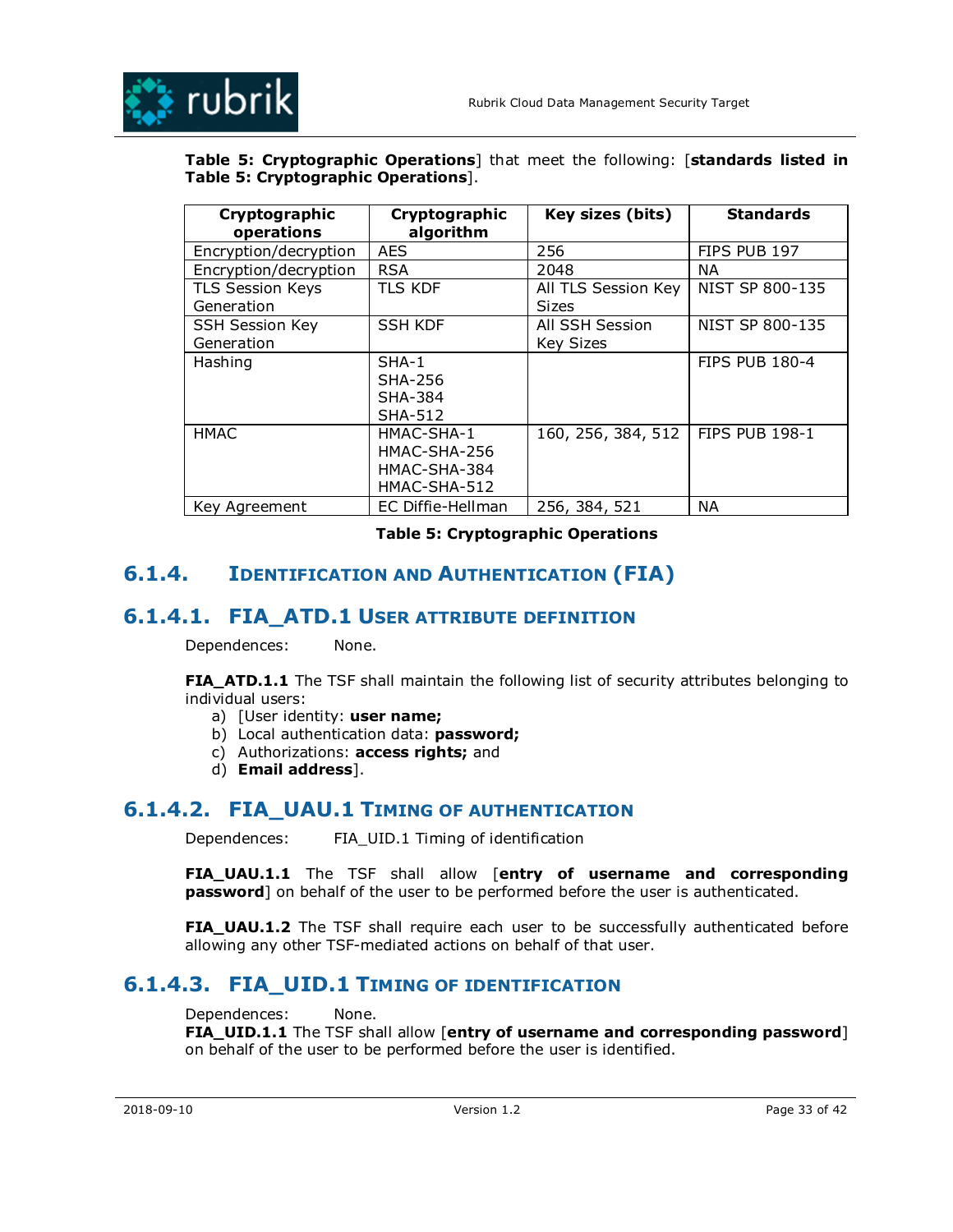

**FIA\_UID.1.2** The TSF shall require each user to identify itself before allowing any other TSF-mediated actions on behalf of that user.

# **6.1.5. SECURITY MANAGEMENT (FMT)**

## **6.1.5.1. FMT\_MTD.1 MANAGEMENT OF TSF DATA**

Dependencies: FMT\_SMR.1 Security roles

FMT\_SMF.1 Specification of Management Functions

**FMT\_MTD.1.1** The TSF shall restrict the ability to [*manage*] the [**TSF data**] to [**authorized administrator**].

## **6.1.5.2. FMT\_SMF.1 SPECIFICATION OF MANAGEMENT FUNCTIONS**

Dependencies: None.

**FMT SMF.1.1** The TSF shall be capable of performing the following management functions: [**administer the TOE locally and remotely**].

## **6.1.5.3. FMT\_SMR.2 RESTRICTIONS ON SECURITY ROLES**

Dependencies: FIA\_UID.1 Timing of identification

**FMT\_SMR.2.1** The TSF shall maintain the roles: [**Administrator, End User**].

**FMT\_SMR.2.2** The TSF shall be able to associate users with roles.

**FMT\_SMR.2.3** The TSF shall ensure that the conditions [**only the authorized administrator shall administer the TOE locally and remotely**] are satisfied.

### **6.1.5.4. FMT\_MSA.1 MANAGEMENT OF SECURITY ATTRIBUTES**

Dependencies: [FDP\_ACC.1 Subset access control, or FDP\_IFC.1 Subset information flow control] FMT SMR.1 Security roles FMT\_SMF.1 Specification of Management Functions

**FMT\_MSA.1.1** The TSF shall enforce the [**Administrator Access Control SFP**] to restrict the ability to [*modify*] the security attributes [**in Administrator Access Control SFP**] to [**authorized administrator**].

## **6.1.5.5. FMT\_MSA.3 STATIC ATTRIBUTE INITIALISATION**

Dependencies: FMT\_MSA.1 Management of security attributes FMT SMR.1 Security roles

**FMT\_MSA.3.1** The TSF shall enforce the [**Administrator Access Control SFP**] to provide [*permissive*] default values for security attributes that are used to enforce the SFP.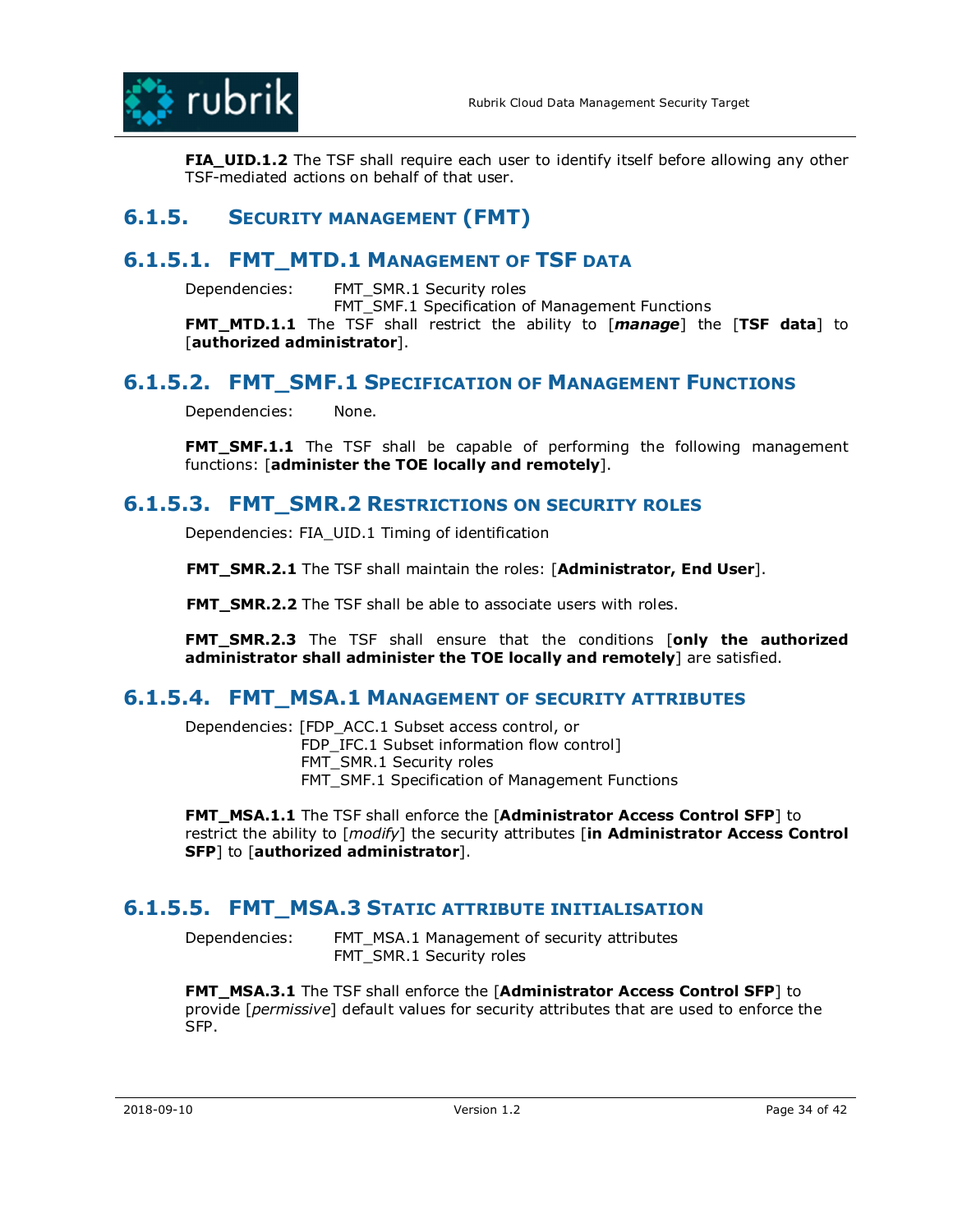

**FMT\_MSA.3.2** The TSF shall allow the [**authorized administrator**] to specify alternative initial values to override the default values when an object or information is created.

# **6.1.6. PROTECTION OF THE TSF (FPT)**

## **6.1.6.1. FPT\_STM.1 RELIABLE TIME STAMPS**

Dependencies: None.

**FPT\_STM.1.1** The TSF shall be able to provide reliable time stamps.

## **6.2. SECURITY ASSURANCE REQUIREMENTS (SARS)**

The assurance level of the TOE is EAL2 augmented with ALC\_FLR.1.

| <b>Assurance Class</b>                  | <b>Assurance Components</b>                           |
|-----------------------------------------|-------------------------------------------------------|
| <b>ADV:</b> Development                 | ADV_ARC.1 Security architecture description           |
|                                         | ADV_FSP.2 Security-enforcing functional specification |
|                                         | ADV_TDS.1 Basic design                                |
| <b>AGD: Guidance</b>                    | AGD_OPE.1 Operational user guidance                   |
| documents                               | AGD_PRE.1 Preparative procedures                      |
| ALC: Life-cycle support                 | ALC_CMC.2 Use of a CM system                          |
|                                         | ALC_CMS.2 Parts of the TOE CM coverage                |
|                                         | ALC_DEL.1 Delivery procedures                         |
|                                         | ALC FLR.1 Basic Flaw Remediation                      |
| <b>ASE: Security Target</b>             | ASE_CCL.1 Conformance claims                          |
| evaluation                              | ASE_ECD.1 Extended components definition              |
|                                         | ASE_INT.1 ST introduction                             |
|                                         | ASE_OBJ.2 Security objectives                         |
|                                         | ASE_REQ.2 Derived security requirements               |
|                                         | ASE_SPD.1 Security problem definition                 |
|                                         | ASE_TSS.1 TOE summary specification                   |
| <b>ATE: Tests</b>                       | ATE_COV.1 Evidence of coverage                        |
|                                         | ATE_FUN.1 Functional testing                          |
|                                         | ATE_IND.2 Independent testing - sample                |
| <b>AVA: Vulnerability</b><br>assessment | AVA_VAN.2 Vulnerability analysis                      |

#### **Table 6: Assurance requirements**

## **6.3. SECURITY REQUIREMENTS RATIONALE**

## **6.3.1. RELATION BETWEEN SFRS AND SECURITY OBJECTIVES**

The following tracing shows which SFRs address which security objectives for the TOE.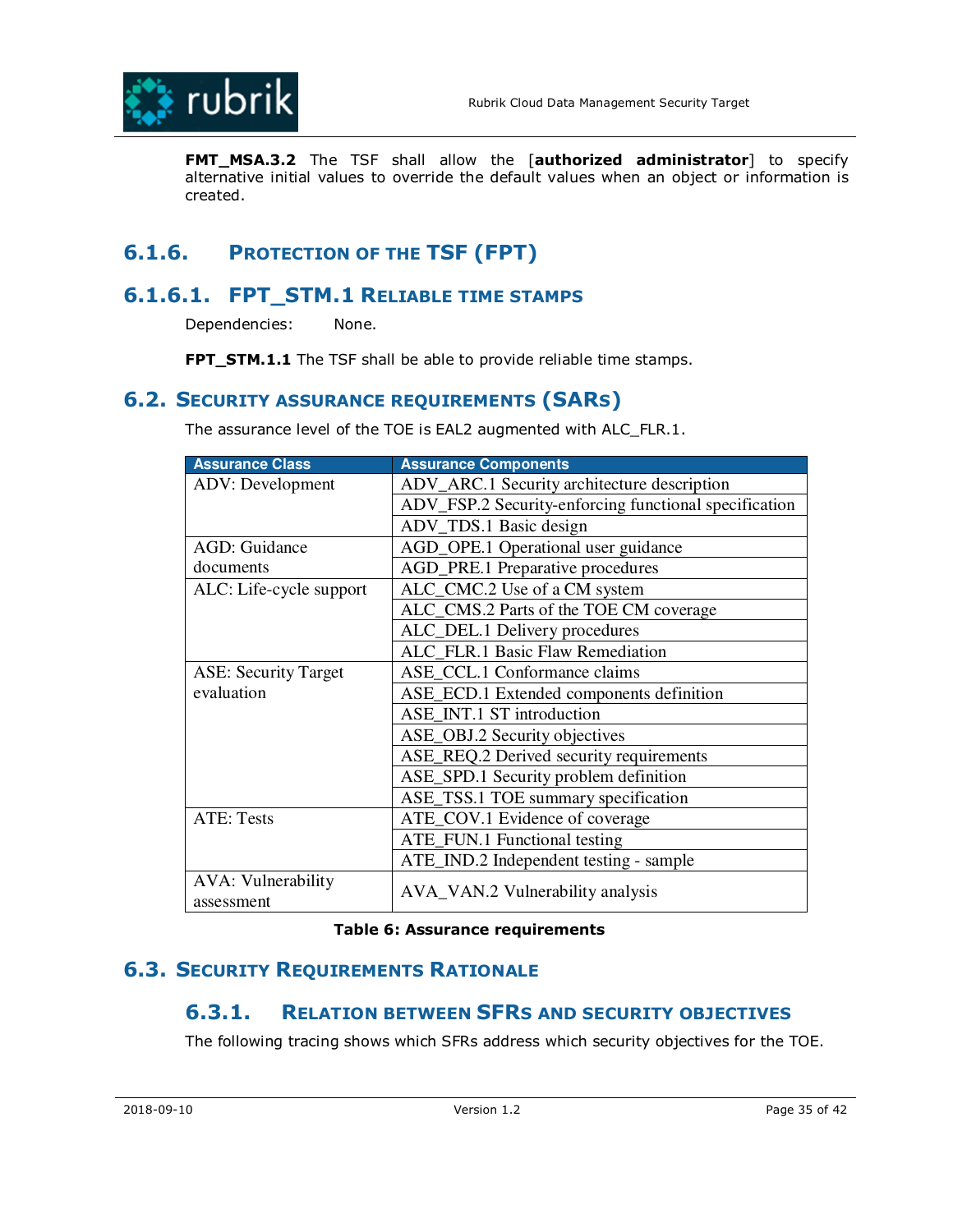



| Requirements   | F<br>A<br>U                | F<br>A<br>U         | F<br>A<br>U         | F<br>A      | F<br>D<br>P | F<br>D<br>P         | F<br>C<br>S                         | F<br>C<br>S | F<br>C<br>S | F<br>I<br>A | F<br>A         | F<br>1<br>А  | F<br>м<br>т    | F<br>м              | F<br>M<br>т          | F<br>М              | F<br>м<br>т         | F<br>P<br>т         |
|----------------|----------------------------|---------------------|---------------------|-------------|-------------|---------------------|-------------------------------------|-------------|-------------|-------------|----------------|--------------|----------------|---------------------|----------------------|---------------------|---------------------|---------------------|
|                | G<br>E<br>N                | G<br>E<br>N         | S<br>Т<br>G         | S<br>A<br>R | A<br>C<br>C | A<br>C<br>F         | $\overline{\overline{c}}$<br>K<br>м | C<br>K<br>M | C<br>O<br>P | A<br>т<br>D | U<br>A<br>U    | U<br>Ι.<br>D | M<br>T<br>D    | $\bar{s}$<br>M<br>F | $\bar{s}$<br>M.<br>R | M<br>S<br>A         | М<br>S<br>A         | S<br>т<br>M         |
| Objectives     | -<br>E<br>X<br>᠇<br>٠<br>┸ | $\blacksquare$<br>2 | $\blacksquare$<br>1 |             |             | $\blacksquare$<br>1 | $\blacksquare$<br>1                 | 4           | 1           | 1           | $\blacksquare$ | 1            | $\blacksquare$ | $\blacksquare$<br>1 | $\blacksquare$<br>2  | $\blacksquare$<br>1 | $\blacksquare$<br>3 | $\blacksquare$<br>1 |
| O.ACCESS       |                            |                     |                     |             | X           | X                   |                                     |             |             | X           | X              | X            |                |                     |                      | Χ                   | X                   |                     |
| O.AUDIT        | X                          | X                   |                     | X           |             |                     |                                     |             |             |             |                |              |                |                     |                      |                     |                     | X                   |
| O.CRYPTOGRAPHY |                            |                     |                     |             |             |                     | X                                   | X           | X           |             |                |              |                |                     |                      |                     |                     |                     |
| O.MANAGE       |                            |                     |                     | X           |             |                     |                                     |             |             |             |                |              | X              | X                   | X                    | Χ                   | X                   |                     |
| O.PROTECTION   |                            |                     | X                   |             | X           | X                   |                                     |             |             |             |                |              | X              | X                   | X                    | Χ                   |                     |                     |

### **Table 7: Tracing of functional requirements to Objectives**

The following set of justifications shows that all security objectives for the TOE are effectively addressed by the SFRs.

| <b>Security Objectives</b> | Security Functional Requirement Rationale                                                                                                                                                                                                                                                                                                                                                                                                                                                                                                                                                |
|----------------------------|------------------------------------------------------------------------------------------------------------------------------------------------------------------------------------------------------------------------------------------------------------------------------------------------------------------------------------------------------------------------------------------------------------------------------------------------------------------------------------------------------------------------------------------------------------------------------------------|
|                            | FIA_ATD.1 defines the attributes of users, including a user<br>identifier that is used by the TOE to determine a user's identity<br>and enforce what type of access the user has to the TOE, and<br>ensures that untrusted users cannot be associated with a role<br>and reduces the possibility of a user obtaining administrative<br>privileges.                                                                                                                                                                                                                                       |
| O.ACCESS                   | FIA UAU.1 ensures that users are authenticated before they<br>are provided access to the TOE or its services. In order to<br>control logical access to the TOE an authentication mechanism<br>is required. The local user authentication mechanism is<br>necessary to ensure that an administrator has the ability to<br>login to the TOE regardless of network connectivity (e.g., it<br>would be unacceptable if an administrator could not login to the<br>TOE because the authentication server was down, or that the<br>network path to the authentication server was unavailable). |
|                            | FIA_UID.1 ensures that every user is identified before the TOE<br>performs any mediated functions.                                                                                                                                                                                                                                                                                                                                                                                                                                                                                       |
|                            | FMT MSA.3 defines static attribute initialization for the<br>Administrator Access Control SFP. FMT_MSA.1 specifies which<br>roles can access security attributes.                                                                                                                                                                                                                                                                                                                                                                                                                        |
|                            | FDP ACC.1 requires the TOE to enforce Access Control SFP.                                                                                                                                                                                                                                                                                                                                                                                                                                                                                                                                |
|                            | FDP_ACF.1 specifies the attributes used to enforce Access<br>Control SFP.                                                                                                                                                                                                                                                                                                                                                                                                                                                                                                                |
| O.AUDIT                    | FAU GEN EXT.1 defines the set of events that the TOE must be<br>capable of recording. This requirement ensures that the<br>administrator has the ability to audit any security relevant<br>event that takes place in the TOE.                                                                                                                                                                                                                                                                                                                                                            |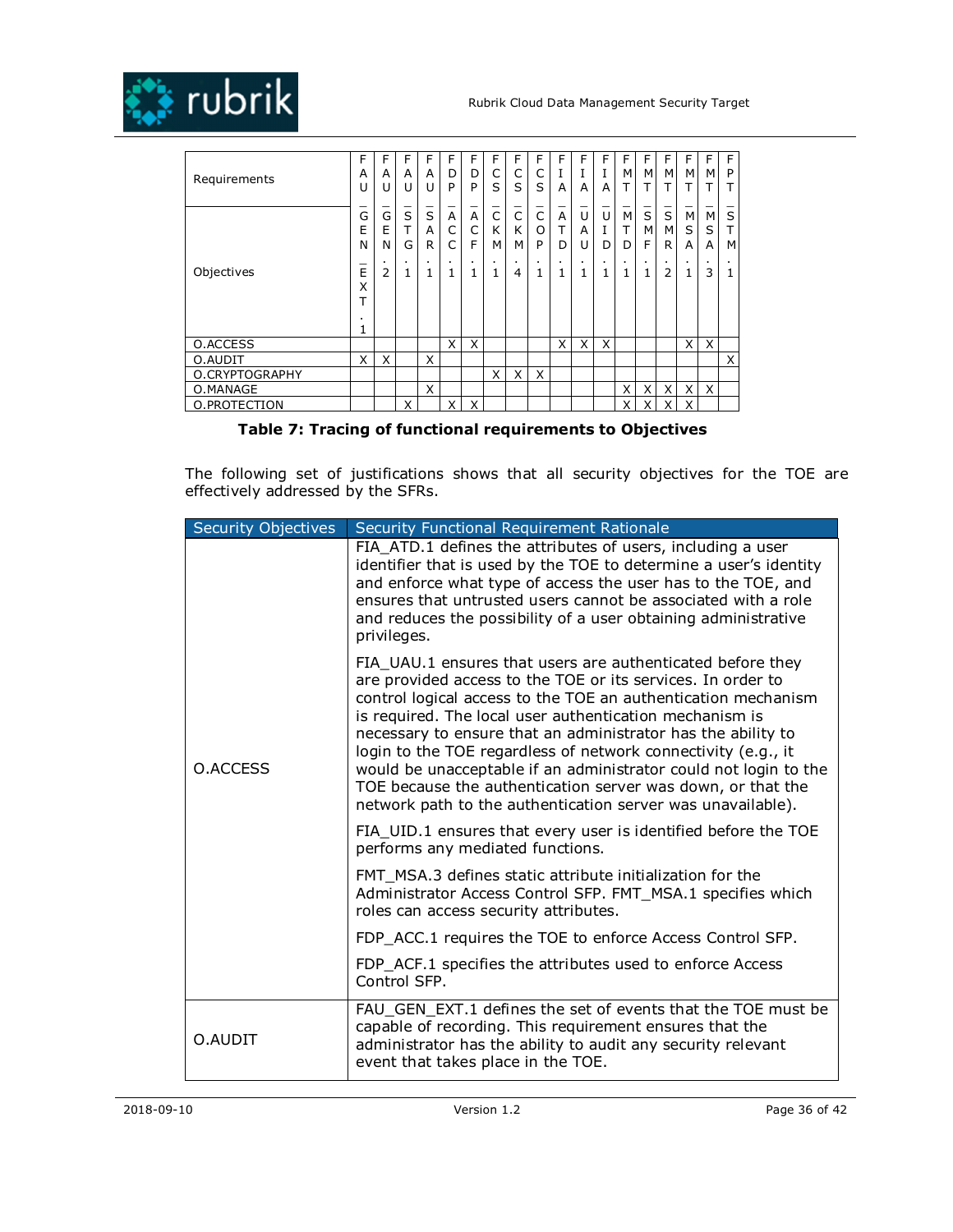|                | FAU_GEN.2 ensures that the audit records associate a user<br>identity with the auditable event. In the case of authorized<br>users, the association is accomplished with the user ID.                                                                                                                                                      |
|----------------|--------------------------------------------------------------------------------------------------------------------------------------------------------------------------------------------------------------------------------------------------------------------------------------------------------------------------------------------|
|                | FAU_SAR.1 provides administrators the capability to read the<br>audit records.                                                                                                                                                                                                                                                             |
|                | FPT_STM.1 supports the audit functionality by ensuring that the<br>TOE is capable of obtaining a time stamp for use in recording<br>audit events.                                                                                                                                                                                          |
|                | FCS_CKM.1 ensures that the TOE is capable of generating<br>cryptographic keys.                                                                                                                                                                                                                                                             |
| O.CRYPTOGRAPHY | FCS_CKM.4 provides the functionality for ensuring that keys<br>and key material is zeroized.                                                                                                                                                                                                                                               |
|                | FCS_COP.1 requires that for data decryption and encryption an<br>approved algorithm is used, and that the algorithm meets the<br>standard.                                                                                                                                                                                                 |
| O.MANAGE       | The FMT requirements are used to satisfy this management<br>objective, as well as other objectives that specify the control of<br>functionality. The requirement's rationale for this objective<br>focuses on the administrator's capability to perform<br>management functions in order to control the behavior of<br>security functions. |
|                | FMT_MTD.1, FMT_SMF.1 and FMT_SMR.2 ensure that only the<br>Administrator role can manage the entire TOE, and that the<br>TOE supports both local administration and remote<br>administration.                                                                                                                                              |
|                | FAU_SAR.1 provides the administrators the capability to read<br>all information from the audit records.                                                                                                                                                                                                                                    |
|                | FMT_MSA.3 defines static attribute initialization for the<br>Administrator Access Control SFP. FMT_MSA.1 specifies which<br>roles can access security attributes.                                                                                                                                                                          |
| O.PROTECTION   | FAU_STG.1 requires the TOE to protect the audit data from<br>deletion and modification.                                                                                                                                                                                                                                                    |
|                | FMT_MTD.1, FMT_SMF.1 and FMT_SMR.2 ensure that only<br>authorized administrators of the TOE may manage the TOE and<br>TSF data.                                                                                                                                                                                                            |
|                | FMT_MSA.1specifies which roles can access security attributes.                                                                                                                                                                                                                                                                             |
|                | FDP_ACC.1 requires the TOE to enforce Access Control SFP.                                                                                                                                                                                                                                                                                  |
|                | FDP ACF.1 specifies the attributes used to enforce Access<br>Control SFP.                                                                                                                                                                                                                                                                  |

## **Table 8: Rationale between Objectives and SFRs**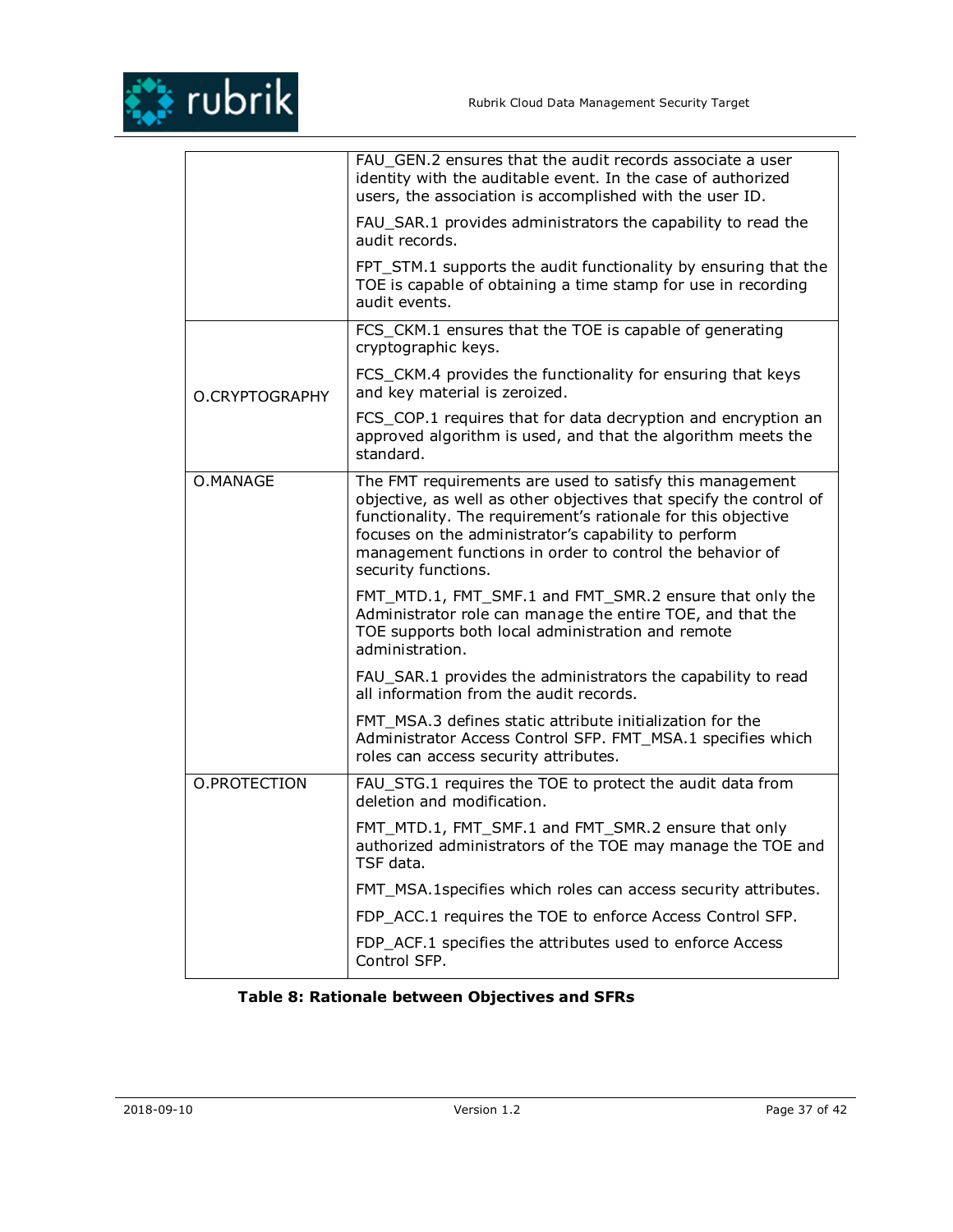

## **6.3.2. SFR DEPENDENCIES**

The table below shows the dependencies of the security functional requirements of the TOE and gives a rationale for each of them if they are included or not.

| <b>Security functional</b>      | <b>Dependency</b>             | <b>Dependency</b> |
|---------------------------------|-------------------------------|-------------------|
| requirement                     |                               | <b>Rationale</b>  |
| FAU_GEN_EXT.1 Audit data        | FPT_STM.1 Reliable time       | Included          |
| generation                      | stamps                        |                   |
| FAU_GEN.2 User identity         | FAU GEN EXT.1 Audit data      | Included          |
| association                     | generation                    |                   |
|                                 | FIA_UID.1 Timing of           |                   |
|                                 | identification                |                   |
| FAU STG.1 Protected audit trail | FAU GEN EXT.1 Audit data      | Included          |
| storage                         | generation                    |                   |
| FAU SAR.1 Audit review          | FAU GEN EXT.1 Audit data      | Included          |
|                                 | generation                    |                   |
| FDP_ACC.1 Subset Access         | FDP ACF.1 Security attribute  | Included          |
| Control                         | based access control          |                   |
| FDP_ACF.1 Security attribute    | FDP ACC.1 Subset access       | Included          |
| based access control            | control                       |                   |
|                                 | FMT MSA.3 Static attribute    |                   |
|                                 | initialisation                |                   |
| FCS_CKM.1 Cryptographic key     | [FCS CKM.2 Cryptographic key  | Included          |
| generation                      | distribution, or              |                   |
|                                 | FCS_COP.1 Cryptographic       |                   |
|                                 | operation]                    |                   |
|                                 | FCS_CKM.4 Cryptographic key   |                   |
|                                 | destruction                   |                   |
| FCS_CKM.4 Cryptographic key     | [FDP_ITC.1 Import of user     | Included          |
| destruction                     | data without security         |                   |
|                                 | attributes, or                |                   |
|                                 | FDP_ITC.2 Import of user data |                   |
|                                 | with security attributes, or  |                   |
|                                 | FCS_CKM.1 Cryptographic key   |                   |
|                                 | generation]                   |                   |
| FCS_COP.1 Cryptographic         | [FDP_ITC.1 Import of user     | Included          |
| Operation                       | data without security         |                   |
|                                 | attributes, or                |                   |
|                                 | FDP_ITC.2 Import of user data |                   |
|                                 | with security attributes, or  |                   |
|                                 | FCS_CKM.1 Cryptographic key   |                   |
|                                 | generation]                   |                   |
|                                 | FCS_CKM.4 Cryptographic key   |                   |
|                                 | destruction                   |                   |
| FIA ATD.1 User attribute        | None                          |                   |
| definition                      |                               |                   |
| FIA_UAU.1 Timing of             | FIA_UID.1 Timing of           | Included          |
| authentication                  | identification                |                   |
| FIA_UID.1 Timing of             | None                          |                   |
| identification                  |                               |                   |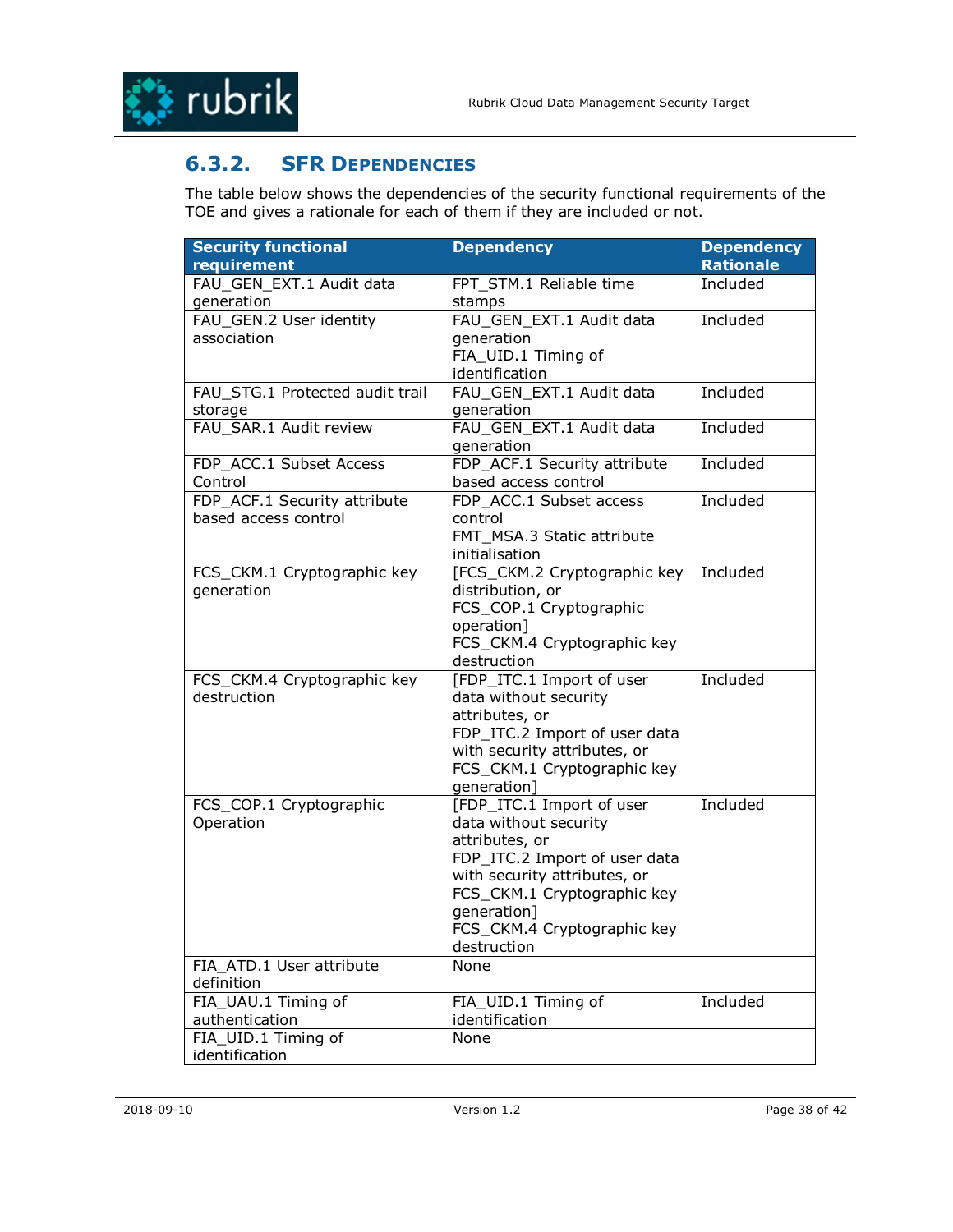

| FMT MTD.1 Management of TSF<br>data                          | FMT SMR.1 Security roles<br>FMT SMF.1 Specification of<br><b>Management Functions</b>                                                                                                | Included $1$ |
|--------------------------------------------------------------|--------------------------------------------------------------------------------------------------------------------------------------------------------------------------------------|--------------|
| οf<br>FMT_SMF.1 Specification<br><b>Management Functions</b> | None                                                                                                                                                                                 |              |
| FMT SMR.2 Restrictions<br>on<br>security roles               | FIA UID.1<br>Timing<br>οf<br>identification                                                                                                                                          | Included     |
| of<br>FMT MSA.1<br>Management<br>security attributes         | [FDP ACC.1 Subset access<br>control, or<br>FDP_IFC.1 Subset information<br>flow control]<br>FMT SMR.1 Security roles<br>FMT_SMF.1 Specification<br>οf<br><b>Management Functions</b> | Included $2$ |
| FMT MSA.3 Static attribute<br>initialisation                 | 0f<br>FMT MSA.1 Management<br>security attributes<br>FMT SMR.1 Security roles                                                                                                        | Included $2$ |
| FPT STM.1 Reliable time stamps                               | None                                                                                                                                                                                 |              |

## **Table 9: SFR's dependencies and rationale**

# **6.3.3. SAR RATIONALE**

The SARs specified in this ST are according to EAL2, augmented with ALC\_FLR.1.

 $\frac{1}{1}$  FMT\_MTD.1 has a dependency to FMT\_SMR.1 which is covered by FMT\_SMR.2.

 $^2$  FMT\_MSA.1 and FMT\_MSA.3 have a dependency to FMT\_SMR.1 which is covered by FMT\_SMR.2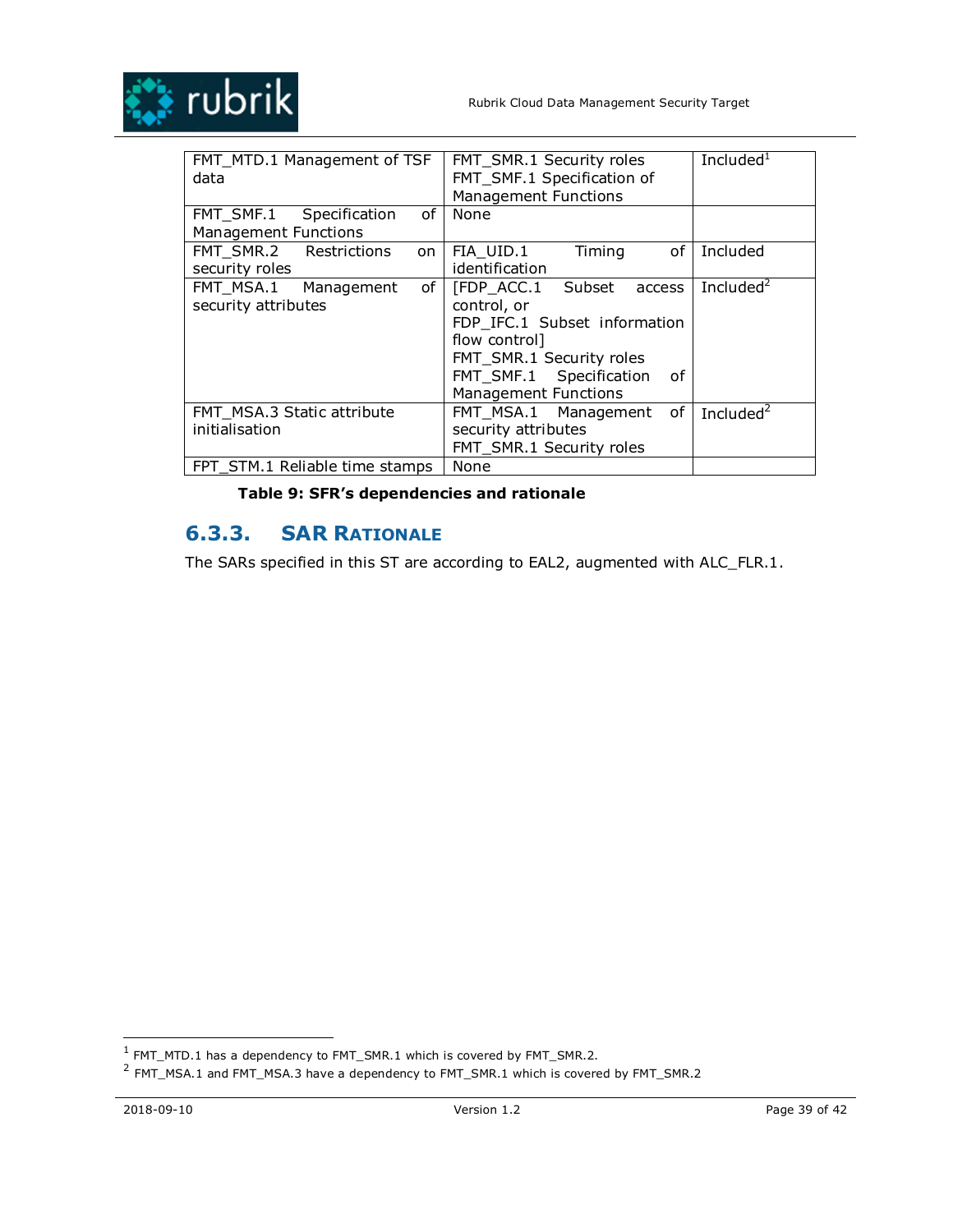

# **7. TOE SUMMARY SPECIFICATION (ASE\_TSS)**

## **7.1. TOE SECURITY FUNCTIONS SPECIFICATION**

This section describes the security functions provided by the TOE to meet the security functional requirements specified for the TOE in section 6.1 Security Functional Requirements (SFRs).

The table below shows the mapping between the SFRs and the implementing security functions, and a description is given in the following subsections.

| Requirements                   | F<br>A<br>U    | F<br>A<br>U         | F<br>A<br>U | F<br>A<br>U | F<br>D<br>P | F<br>D<br>P | F<br>C<br>S    | F<br>C<br>S | F<br>S | F<br>A      | F<br>A         | F<br>A | F<br>М         | F<br>M.<br>т   | F<br>M<br>т         | F<br>м<br>Т         | F.<br>м<br>т | F<br>P         |
|--------------------------------|----------------|---------------------|-------------|-------------|-------------|-------------|----------------|-------------|--------|-------------|----------------|--------|----------------|----------------|---------------------|---------------------|--------------|----------------|
|                                | G<br>E<br>N    | $\bar{G}$<br>E<br>N | S<br>᠇<br>G | S<br>A<br>R | A           | A<br>C<br>F | C<br>K<br>М    | C<br>K<br>M | O<br>P | A<br>т<br>D | U<br>A<br>U    | U<br>D | M<br>Т<br>D    | S<br>M.<br>F   | S<br>M.<br>R        | M<br>S<br>A         | М<br>S<br>A  | S<br>м         |
| <b>Functions</b>               | $\bar{E}$<br>X | $\blacksquare$<br>2 |             |             |             |             | $\blacksquare$ | 4           |        |             | $\blacksquare$ | ٠      | $\blacksquare$ | $\blacksquare$ | $\blacksquare$<br>2 | $\blacksquare$<br>1 | ٠<br>3       | $\blacksquare$ |
| SF.TOE ACCESS FUNCTIONS        |                |                     |             |             | X           | X           |                |             |        | X           | X              | X      |                |                |                     | X                   | X            |                |
| SF.SECURITY AUDIT              | X              | X                   | X           | X           |             |             |                |             |        |             |                |        |                |                |                     |                     |              | X              |
| SF.CRYPTOGRAPHIC SUPPORT       |                |                     |             |             |             |             | X              | X           | X      |             |                |        |                |                |                     |                     |              |                |
| <b>SF. SECURITY MANAGEMENT</b> |                |                     |             | Χ           |             |             |                |             |        |             |                |        | X              | X              | X                   | X                   | X            |                |

**Table 10: Mapping SFRs to security functions** 

# **7.1.1. SF. TOE\_ACCESS\_FUNCTIONS**

### **(FIA\_ATD.1, FMT\_MSA.1, FMT\_MSA.3)**

User account information is stored in the TOE and contains the following attributes for local users: ● User name – The logon name of the user.

- Email address The valid email address for the user.
- Password The user must use a strong password.
- Retype password The user must enter the password again to rule out typographical errors in the password.
- Access rights By default, the TOE sets all new local user accounts to the Administrator authorization level.

The TOE provides permissive default values for security attributes. The TOE allows the authorized administrator to specify alternative initial values. The ability to modify the security attributes is restricted to the authorized administrator.

### **(FIA\_UAU.1, FIA\_UID.1, FDP\_ACC.1, FDP\_ACF.1)**

Each individual must be successfully identified and authenticated with a username and password by the TSF before access is allowed to the TOE. User identification and authentication by the TSF uses the security attributes of the user account described above. When identification and authentication data is entered, the TOE attempts to identify the applicable user account from the provided identity and if a match is found, the password provided is compared against that stored with the user account information in the internal database or AD server. If a user account cannot be associated with the provided identity or the provided password does not match that stored with the user account information, identification and authentication will fail. No actions are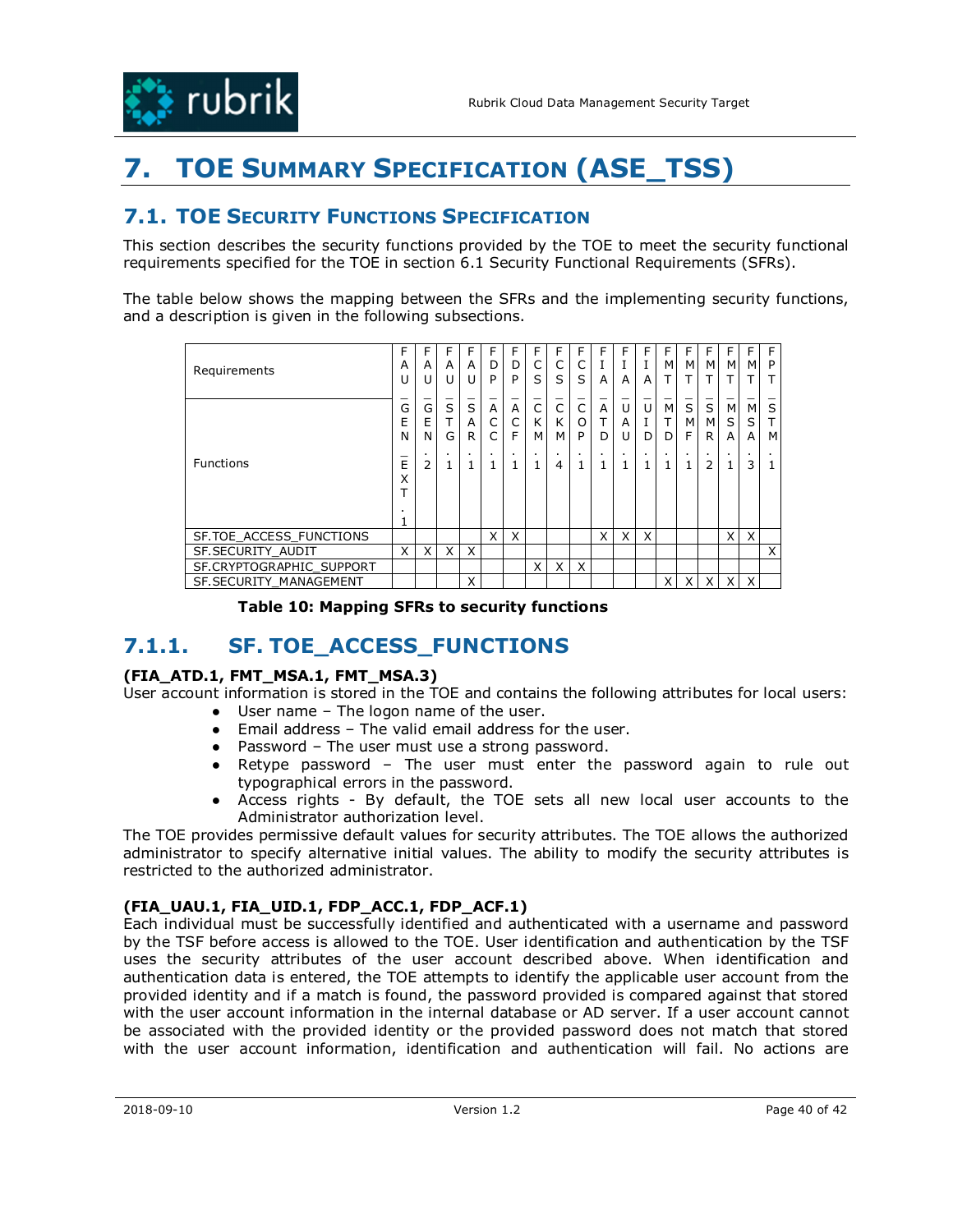

allowed, other than entry of identification and authentication data, until successful identification and authentication. The TOE offers the following authorization levels:

- Administrator Provides the user with full access to all functionality that is available through the Web UI.
- No Access Acknowledges the authentication at the login screen but prohibits access to the Web UI.
- End User Provides the user with access to assigned objects.

# **7.1.2. SF. SECURITY\_AUDIT**

### **(FAU\_GEN\_EXT.1)**

The TOE generates a comprehensive set of audit logs that identify specific TOE operations whenever an auditable event occurs. Potentially time-sensitive notifications and completed replication tasks are recorded.

### **(FAU\_GEN.2)**

The TOE ensures that each auditable event is associated with the user that triggered the event. For an IT entity or device, the VM name of the endpoint is included in the audit record.

### **(FPT\_STM.1)**

The TOE provides a source of date and time information used in audit event timestamps, receiving clock updates from an NTP server.

### **(FAU\_STG.1)**

The TOE stores the audit records locally in a limited logging buffer, and protects the records from deletion and modification.

### **(FAU\_SAR.1)**

The administrators are allowed to read the audit records, but they have no other access privileges to the buffer containing the audit log.

# **7.1.3. SF.CRYPTOGRAPHIC\_SUPPORT**

### **(FCS\_CKM.1)**

In support of secure cryptographic protocols, the TOE supports the key generation schemes used by TLS and SSH as specified in NIST SP 800-135. The TOE is fully compliant to SP 800-135.

### **(FCS\_CKM.4)**

The TOE meets all requirements specified in FIPS 140-2 for destruction of keys. All keys within the TOE are zeroizable.

### **(FCS\_COP.1)**

The TOE provides encryption and decryption capabilities

- using 256 bits AES, described in FIPS PUB 197,
- using 2048 bits RSA,

The TOE provides key generation capabilities

- using TLS, described in NIST SP 800-135,
- using SSH, described in NIST SP 800-135,
- The TOE provides Hashing capabilities

● using SHA-1, SHA-256, SHA-384, and SHA-512 described in FIPS PUB 180-4. The TOE provides HMAC capabilities